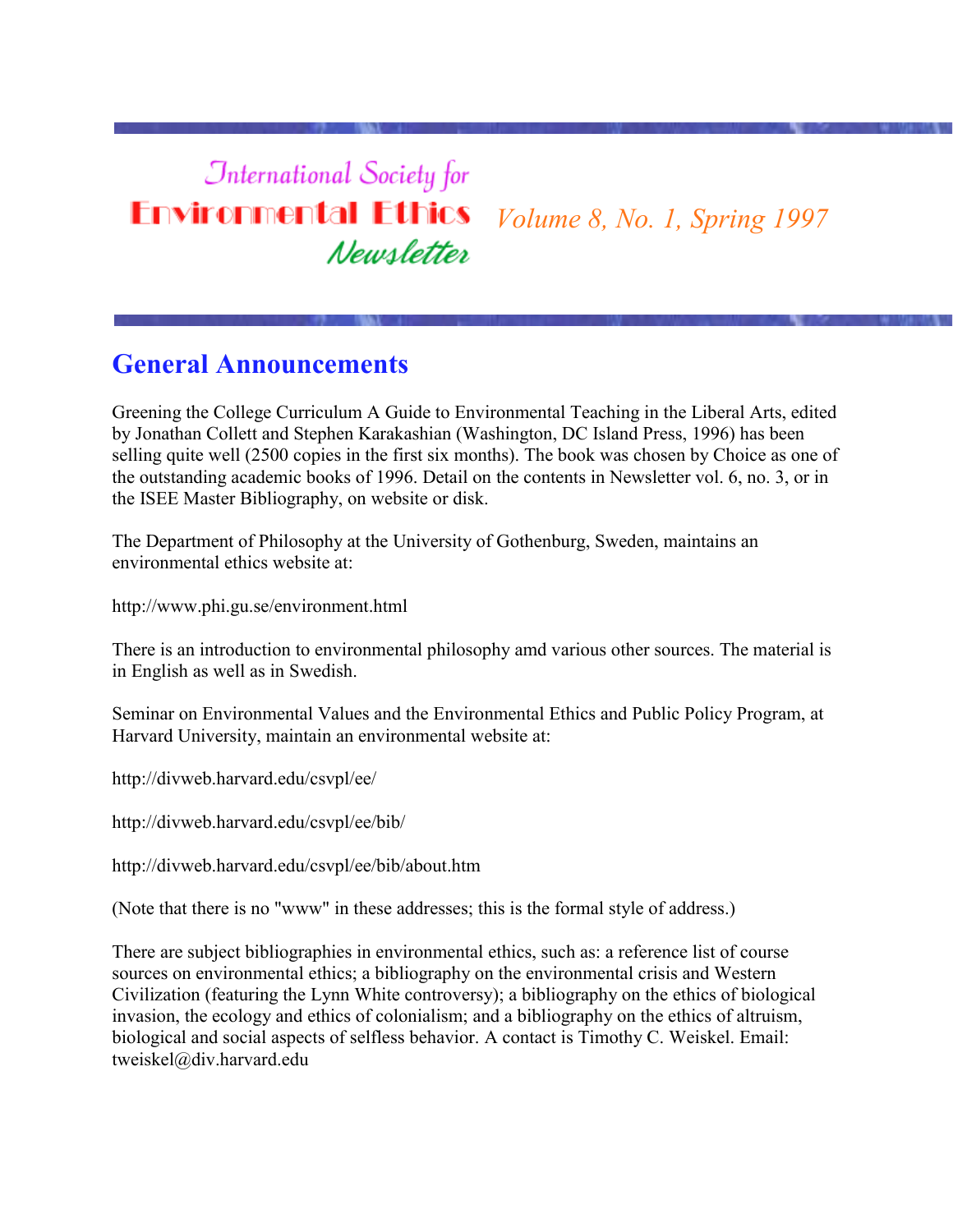The Department of Philosophy, Colorado State University, is pleased to announce the appointment of Omar Dahbour to a position in international ethics. Dr. Dahbour is currently a member of the Department of Philosophy at Ohio University and will assume the position at CSU in August 1997. His field of particular interest is the principle of national self determination. He is the editor of Philosophical Perspectives on National Identity, a special issue of the Philosophical Forum, Fall/Winter 1996-97, as well as co-editor of The Nationalism Reader, Humanities Press, 1995. He has a PhD in philosophy from the City University of New York and also a PhD in history from the University of Chicago.

A listserve on environmental theology is: ecotheol@mailbase.ac.uk. To join, send to mailbase@mailbase.ac.uk (not the ecotheol address), the command:

join ecotheol yourfirstname yourlastname

The listserv has the goal of enabling academic discussion of environmental issues from theological and ethical perspectives. Contributions are welcome from various academic disciplines. The listserv is organized by Ian Tilsed, a doctoral student at the University of Exeter, researching theological and ethical approaches to the world population problem, and also a computing development officer with the University of Exeter Library and Information Service. Email I.J.Tilsed@exeter.ac.uk

The East is green. Vist the website:

http://www.ourplanet.com/imgversn/82/singhvi.html

This website features the environmentally friendly values laid down over many centuries in India, which continue today aa part of the living legacy of India.

The University of Aberdeen, Scotland. The Department of Philosophy and the Centre for Philosophy, Technology and Society offer a new master's degree in philosophy and technology. One of the options is "Technological Issues in Environmental Ethics and Aesthetics." The degree course takes one year. Contact Professor Gordon Graham, Centre for Philosophy, Technology, and Society, University of Aberdeen, The Old Brewery, Old Aberdeen, Scotland AB24 3UB, UK. Email: cpts.abdn.ac.uk

Theological Education to Meet the Environmental Challenge is a group that will be supporting major conferences for educators and religious leaders, in Seattle (April 1977), in Claremont (November, 1997), Chicago (Spring 1988), New York (October 1998). There is also a conference in Assisi, Italy, July 1997. Contact the Center for Respect of Life and Environment, 2100 L St., NW, Washington, DC 20037. Phone 202/778-6133. Fax 202/778-6138. Email: CRLE@aol.com

Earth Sabbath. Some 51,000 resource packets with a study guide, It's God's World: Christians, the Environment and Climate Change, went to Christian congregations in the U.S., under the auspices of the Eco-Justice Working Group of the National Council of Churches, for use in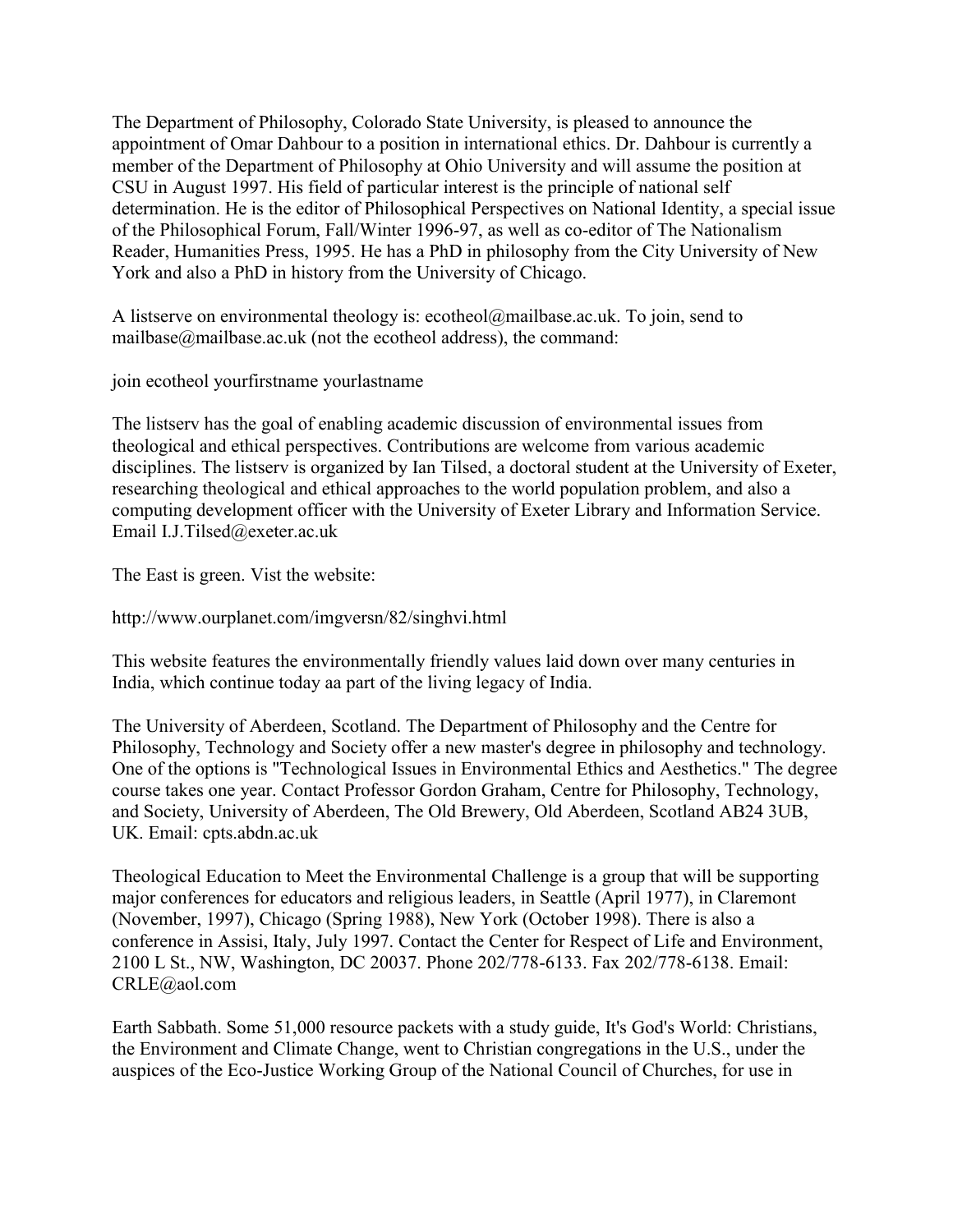promoting environmental concern and justice. The March mailing was timed primarily for the Sunday nearest Earth Day (April 20), and is also relevant for the Environmental Sabbath in June.

The Society of American Foresters has officially established a "Philosophy Working Group" to stimulate forester interest in the field of the philosophy of forest science and policy. A group has been working informally in this area for several years, presenting programs at the annual SAF conventions, with another scheduled for the Memphis convention this fall. Contact Margaret and Bill Forbes. Email: forbesm@harborside.com

Jane Lubchenco, ecologist from Oregon State University, is the current president of the American Association for the Advancement of Science. That office honors eminent scientists, who hold the office one year. Lubchenco led the Ecological Society of America to its notable mission statement giving priority to research leading to a sustainable biosphere. She appears in the videotape produced by the Union of Concerned Scientists and the National Religious Partnership for the Environment, "Keeping the Earth: Religious and Scientific Perspectives on the Environment" (see Newsletter, Winter 1996). She will be the opening keynote speaker at the Society for Conservation Biology annual conference in Vancover in June.

Gary Meffe has been named editor of Conservation Biology, replacing Reed Noss. Meffe is the author of Principles of Conservation Biology, a principal text in he field, and is Senior Ecologist at the Savannah River Ecology Laboratory. He is noted for his interests in conservation biology, ecosystem management, aquatic ecology, and evolutionary biology. He is on the editorial advisory board of Environmental Ethics.

Amphibian and Reptile Conservation is a new journal. Contact Craig Hassapakis, 2255 North University Parkway, Suite 15, Provo, UT 84604-7506. Email: ARC@byu.edu

Organization and Environment is a new journal devoted to discussion of the social roots and consequences of environmental problems. The aim is to develop new perspectives on organizations and organizing, perspectives that encourage environmentally sensitive reflection, inquiry, and practice. The editors are: John Bellamy Foster, University of Oregon; John M. Jernier, University of South Florida; and Paul Shrivastava, Bucknell University. Papers to: John M. Jernier, College of Business, University of South Florida, Tampa, FL 33520-5500. Phone 813/974-1757. Fax 813/974-3030. Sage Publications is the publisher.

Landscape and Urban Planning invites both subscriptions and papers. This is an international journal of landscape ecology, landscape planning, and landscape design. They ask for papers in environmental psychology, conservation biology, and ethical and policy issues posed by nature and human use of land. The editor-in-chief is J. E. Rodiek, College of Architecture, Texas A & M University, College Station, TX 77843-3137. The publisher is Elsevier Science.

Democracy and Nature: The International Journal of Politics and Ecology. This journal explores such areas as the philosophy of ecology; the state and an ecological society; ecology , labor, and class; feminism and ecology; socialism and ecology; nationalism and the new world order; green economics; science and technology, to advance the twofold goal of an inclusive democracy and a sustainable, ecological society. Papers invited. The journal was formerly called Society and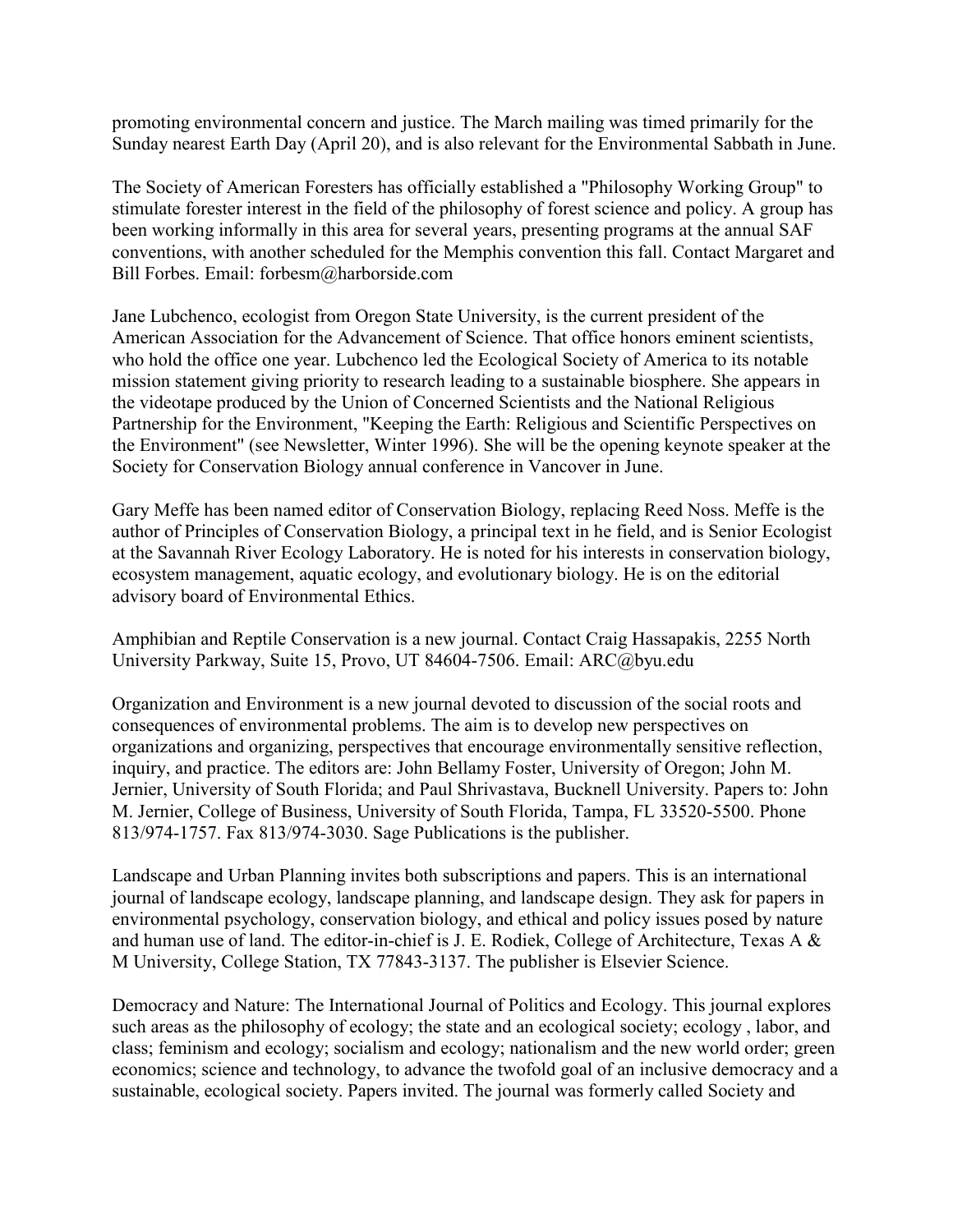Nature. Aegis Publications, P. O. Box 637, Littleton, CO 80160-0637. This is the journal of the Institute for Social Ecology, P. O. Box 89, Plainfield, VT 05667. 802/454-8493

The Syllabus Project, the most comprehensive and up-to-date source of information concerning course offerings in environmental philosophy and environmental ethics, is being supported by the International Society for Environmental Ethics, the Center for Environmental Philosophy, the Philosophy Documentation Center, and the Philosophy Department at Bowling Green State University. The materials can be accessed on the World Wide Web at:

#### http://www.bgsu.edu/departments/phil/ISEE

The project's goal is to collect information from throughout the world about what courses are taught, by whom, in which colleges and universities, and to make this available on website for teachers, administrators, students, prospective grad students, and so on. All teachers of such courses are requested to send copies of their syllabuses, course materials, Resumé, etc., preferrably by Email (disks should be text/ASCII only). As a last resort, send a paper-mail copy. If your syllabuses are accessible electronically, please send the location (URL) so they can be linked to the Project website. Send the information and materials to: Robert Hood, Department of Philosophy, Bowling Green State University, Bowling Green, OH 43403-0222; Email: rhood@bgnet.bgsu.edu. Another contact is: J. Baird Callicott, Department of Philosophy, University of North Texas, P. O. Box 13496, Denton, TX 76203-6496; Email: callicot@terrill.unt.edu. The project was proposed by Callicott and is being implimented by Hood. The materials can also be accessed, along with the ISEE Newsletter, at the ISEE website homepage:

#### http://www.cep.unt.edu/ISEE.html

Holmes Rolston will give the Gifford Lectures at the University of Edinburgh in November 1997. The Gifford Lectures in the four classical Scottish universities date from 1885 by endowment of Lord Gifford. Lecturers have included philosophers, theologians, physicists, astronomers, biologists, chemists, neurologists, historians, anthropologists, psychologists, and those from other disciplines. The original endowment was for lectures in natural theology, broadly conceived, which over the century has been expanded to include the broad spectrum of modern philosophical trends, as these bear on metaphysics, ethics, cosmology, and theology. Past Gifford lecturers have included, among others: William James, John Dewey, Henri Bergson, Arnold Toynbee, Karl Barth, Reinhold Niebuhr, Herbert Butterfield, Hans Driesh, J. S. Haldane, Werner Heisenberg, Arthur Eddington, Richard Dawkins, Carl Sagan, Hilary Putman, Niels Bohr, Michael Polanyi, Alfred North Whitehead, Albert Schweitzer, and Paul Tillich.

Rolston plans a series, "Genes, Genesis, and God," which deals with the question of genetic creativity over evolutionary history and its relationship to human cultural creativity, especially in science, ethics, and religion. Evolutionary history is interpreted as the genesis of natural value, which is conserved, enriched, and distributed over time. Such values in nature can and ought to be conserved, enriched, and appreciated by humans using their capacities for science, ethics, and religion.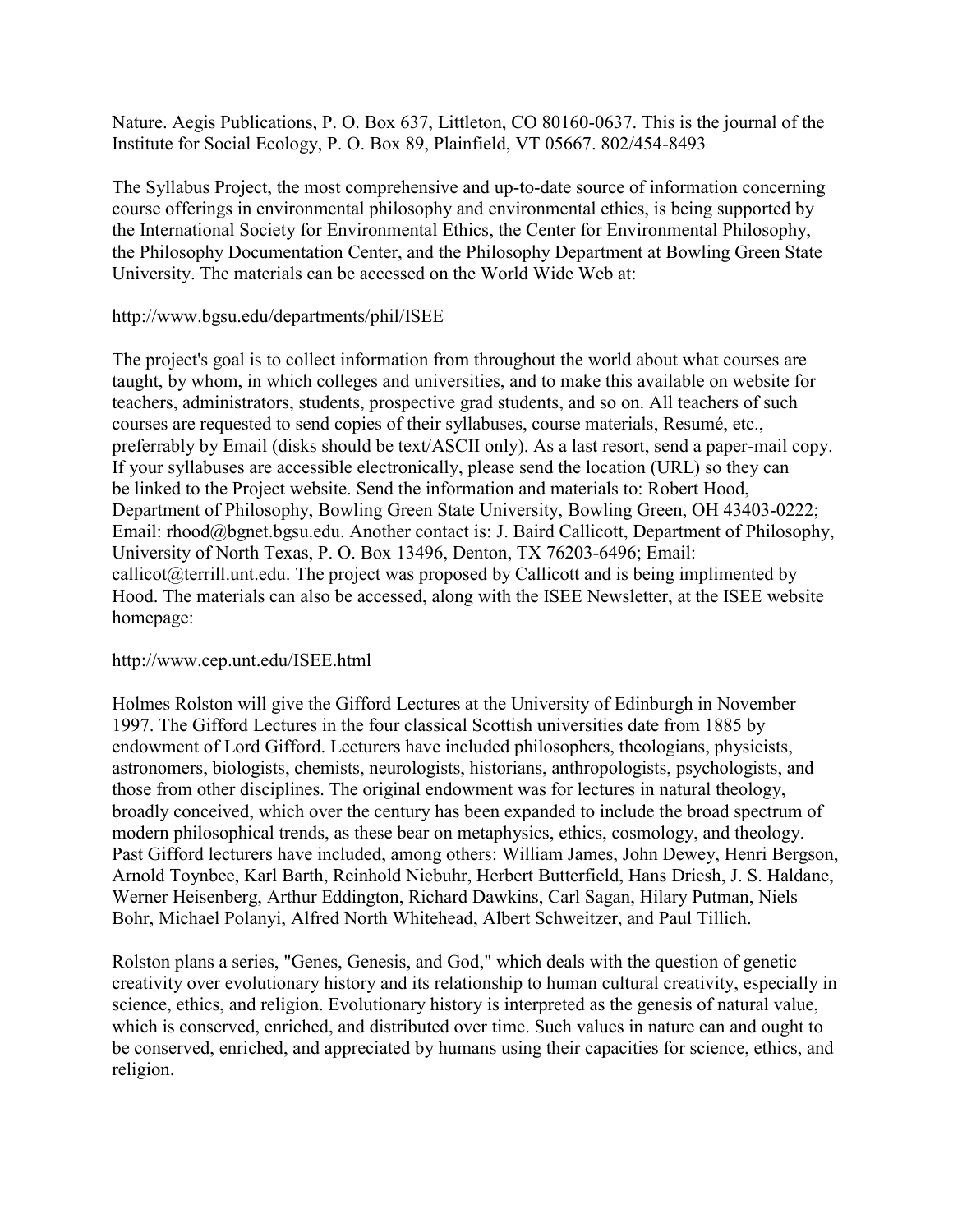Sponsored by the American Association for the Advancement of Science, Rolston will travel during the summer 1997 to Siberia and Lake Baikal to look conservation issues. Not to neglect his home in the Rocky Mountains, he also plans a horse packing trip in the Bob Marshall Wilderness complex in Montana.

#### **CONFERENCES AND CALLS FOR PAPERS**

Holmes Rolston will be organizing the ISEE session or sessions at the World Congress of Philosophy in Boston, August 10-16, 1998. Send paper or panel proposals to him by August 1, 1997 (a whole year ahead!, but this is what the Congress organizers ask), although if there is space later papers may be accepted. Department of Philosophy, Colorado State University, Fort Collins, CO 80526. There is also an official Congress section, Philosophy and the Environment, and this section is chaired by Robin Attfield, with a co-chair yet to be announced. International papers are especially encouraged. There is a Congress website at http://web.bu.edu/WCP/ in four languages.

Call for Papers: American Philosophical Association, ISEE Group Sessions. The annual deadlines for paper submissions for the ISEE sessions regularly held at the three divisional meetings of the American Philosophical Association are:

-Eastern Division: March 1st -Central Division: September 1st -Pacific Division: September 1st

--Submit Eastern Division proposals to Professor Kristin Shrader-Frechette, Department of Philosophy, University of South Florida, 4202 East Fowler Avenue, CPR 259, Tampa Florida 33620 USA; Ph 813-974-5224 (Office), 813-974-2447 (Dept.); Fax 813-974-5914.

--Submit Central Division proposals to Professor Laura Westra, ISEE Secretary, Department of Philosophy, University of Windsor, Windsor Ontario N9B 3P4 CANADA; Email: westra@uwindsor.ca

--Submit Pacific Division proposals to Professor James Heffernan, Department of Philosophy, University of the Pacific, Stockton California 95204 USA; Email: Jheff@aol.com

APA: Central Division Program, 23-26 April 1997, Pittsburg, PA:

Session One: Panel on "Nature vs. Development?" Organized by Will Aiken; chaired by Laura Westra, ISEE Secretary. Speakers: Holmes Rolston III, Colorado State University; David Crocker, University of Maryland; Will Aiken, Chatham College. Followed by brief business meeting. Session Two: "Recent Work in Environmental Ethics." Chaired by Laura Westra, ISEE Secretary. Speakers: Sheri Collins-Shobanian, Arizona State University West, "A Proposal for Environmental Consumer Labelling: From Nutrition Facts and Fat Grams to Environmental Facts and Pesticide PPMs"; William McKinney, Southeast Missouri State University, "On the Seemingly Paradoxical Nature of the Phrase 'American Environmental Regulations'"; Andrew J. Kerr, Divinity School, University of Chicago, "The Necessity of Metaphysics: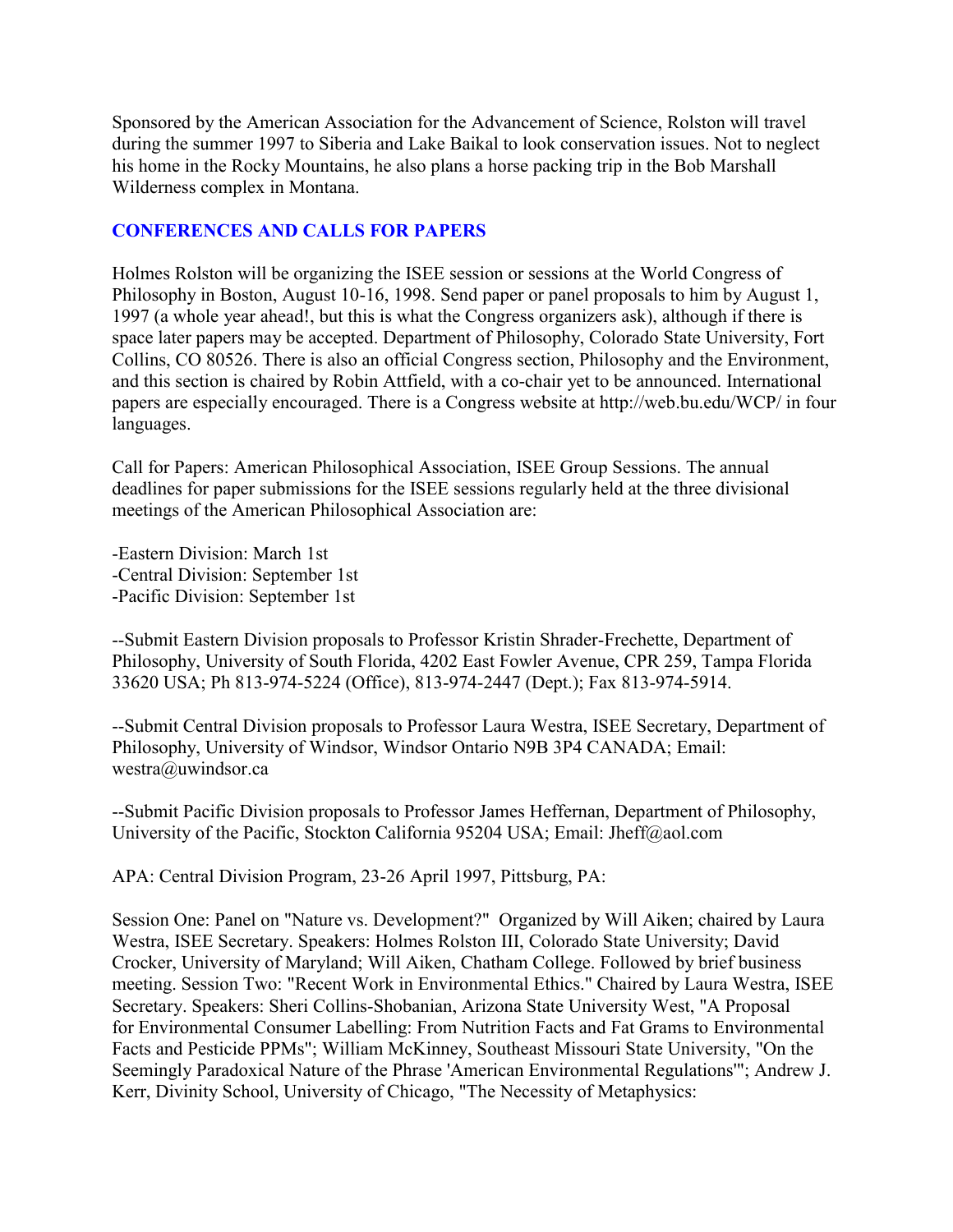Environmental Ethics and the Naturalistic Fallacy"; Teresa Kwiatkowska, University of Autonoma, Mexico City, "Beyond Uncertainty: Toward the Ethics of Belonging."

On April 4-6, 1997, the Darden School and the Olsson Centre for Applied Ethics hosted the "Ruffin Lectures in Business Ethics," on the topic "Environmental Challenges to Business." Keynote speakers included Kristin Shrader-Frechette, William McDonough, Carolyn Merchant, Edward Freemand, Paul Shrivastava, and Mark Sagoff. Commentators included George Brenkert, Bryan Norton, Laura Westra, Ernest Partridge, and others. Tom Regan chaired Mark Sagoff's session. Patricia Werhane organized the conference, which was held in Charlottesville, VA,.

Before attending the Ruffin Lectures Mark Sagoff gave a paper on "Choices, Challenges, and the Environment in the 21st Century" at Virginia Polytechnic Institute and State University, Blacksburg, VA.

The Risk Assessment and Public Policy Society (RAPA) held its biennial international meeting from March 6-7, 1997, in Alexandria, VA. Kristin Shrader-Frechette is the new president of RAPA. Participants were from Europe, Africa, and Asia as well as the US and Canada. One plenary session featured Dr. Owen Wiwa of Nigeria. Wiwa addressed problems engendered by multinational corporations in less developed countries, and he commented on the death of Ken Saro-Wiwa and the part played by Royal Dutch Shell Oil in the actions of the ruling military dictatorship in Nigeria.

The American Association of Geographers has a Values, Ethics, and Justice Specialty Group (VEJSG), part of a Geography/Ethics Project (GEP), that asks two questions: What is the place of ethics in geography? What is the place of geography in ethics? The group sponsored several sessions at their annual meeting in Fort Worth, Texas in April. These included sessions with multiple papers on:

--Ethics, Modernity, and Difference; Rethinking Identity, with a paper by David Slater on "Power and the Ethics of Development"

--Geography as Moral Practice, with a paper by David Smith on "Geography and Moral Philosophy: Some Common Ground"

--Rethinking Identity: Constructing Race, Ethnicity, and the Indigenous in Geographic Research

--Normative Terrains of Geography: Ethics in Practice

--Reciprocal Surveillance/Reciprocal Obligations: Continuing Dialogue on the Ethics of Geographical Research Among American Indians

--Scales of Justice; The Ethics and Justice of Water Resources Management

--Philosophical Backgrounds of Sustainable Development.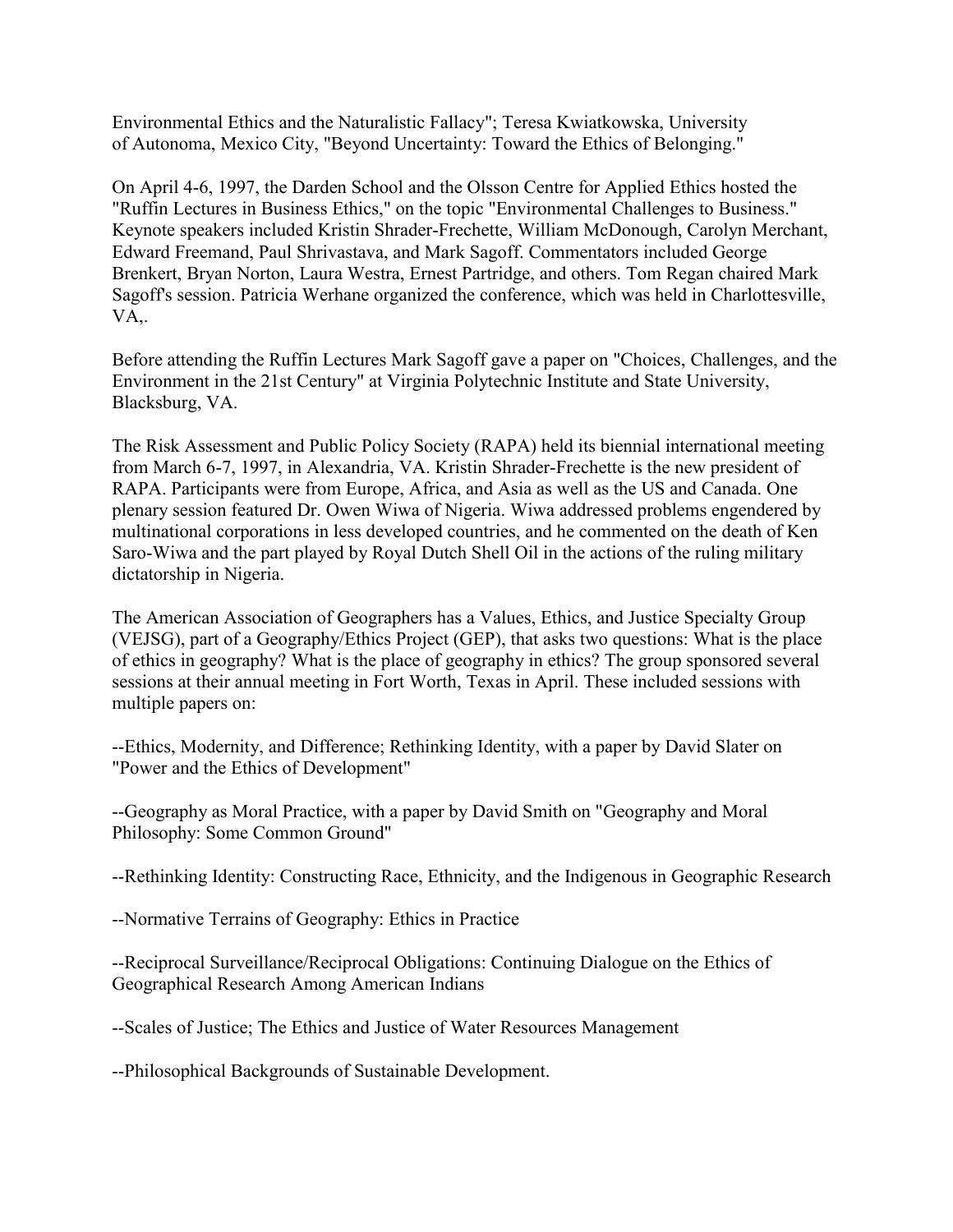Many other papers. This is a quite impressive effort by geographers to include moral issues in their discipline. Further information is available at

http://www.geog.ucsb.edu/vejsg/gep.html

Also contact James Proctor. Email: jproctor@geog.UCSB.EDU. Proctor teaches geography at UC Santa Barbara.

The Center for the Study of World Religions at Harvard University is running a series of conferences in late fall 1997 and spring 1998 on "Religions of the World and Ecology." The series at various times focuses on indigenous traditions, Judaism, Christianity, Islam, and Taoism. Contact Center for the Study of World Relgions, Harvard University. Phone 617-495- 4495

The Society for Conservation Biology will hold its annual meeting at the University of Victoria, Victoria, British Columbia, CANADA, from 6-9 June 1997.

CALL FOR PAPERS. The Society for Philosophy in the Contemporary World will hold its annual conference from 10-17 August 1997 at the YMCA of the Rockies, Estes Park, CO. The general theme is "Authenticity, Autonomy and Authority: Problems of Meaning in the Contemporary World," although papers are welcome on any topic related to contemporary philosophy. Contacts: Prof. Craig Hanks, Program Co-chair, Philosophy Department, 332MH, University of Alabama in Huntsville, Huntsville, AL 35899 USA, Email: HANKSJ@E-MAIL.UAH.EDU, Ph 205-890-6555; or Prof. Sharon Hartline, Program Co-chair, Department of Philosophy, Radford University, Radford, VA 24142 USA, Ph 703-831-5213.

"Global Ethics for the Twenty-First Century." 1-3 Oct. 1997. Melborne, AUSTRALIA. Arne Naess, Elmar Altavar, Robert Bullard, John Dryzek, David Harvey, Val Plumwood, Oran Young, Vandana Shiva, and others. Contact: Nicholas Low, University of Melbourne, Parkville, Victoria, 3052, AUSTRALIA.

The 2nd International Congress on Ethnobotany will be held 12-17 October 1997 in Merida, Yucatan, MEXICO. Proposals are needed by 15 May 1997. Contacts: M. C. Jose Salvador Flores Guido, Presidente del Comite Organizador, Apdo. Postal 4-116, Itzimna, Yucatan, Mexico, Telf (99)-460333, Fax (99)-460332, Email: fguidfo@tunku.uady.mx; Juan Manuel Rodriguez Chavez, UNAM-Cd. Universitaria, Email: etnocon@hp.fciencias.unam.mx; Montserrat Gispert, Fac de Ciencias, UNAM-Cd. Universitaria, Email: mgic@hp.fciencias.unam.mx; Internet: ETNO97@TUNKU.UADY.MXHTTP://WWW.UADY.MX/~ABURGOS/INDEX.HTML

CALL FOR PAPERS: The interdisciplinary journal, Population and Environment, is soliciting contributions for a forthcoming special issue on "Roots of Environmental Neglect." Reviews of prevailing viewpoints (e.g., the comparative importance of population, affluence, depletion of natural resources, new technologies, ideology, ethics, social domination, anthropocentrism, biocentrism) are welcome. Equally welcome are contributions which seek to integrate and reconcile these viewpoints, or which seek to enrich this debate by grounding it in such disciplines as history, philosophy, political science, psychology, anthropology, economics,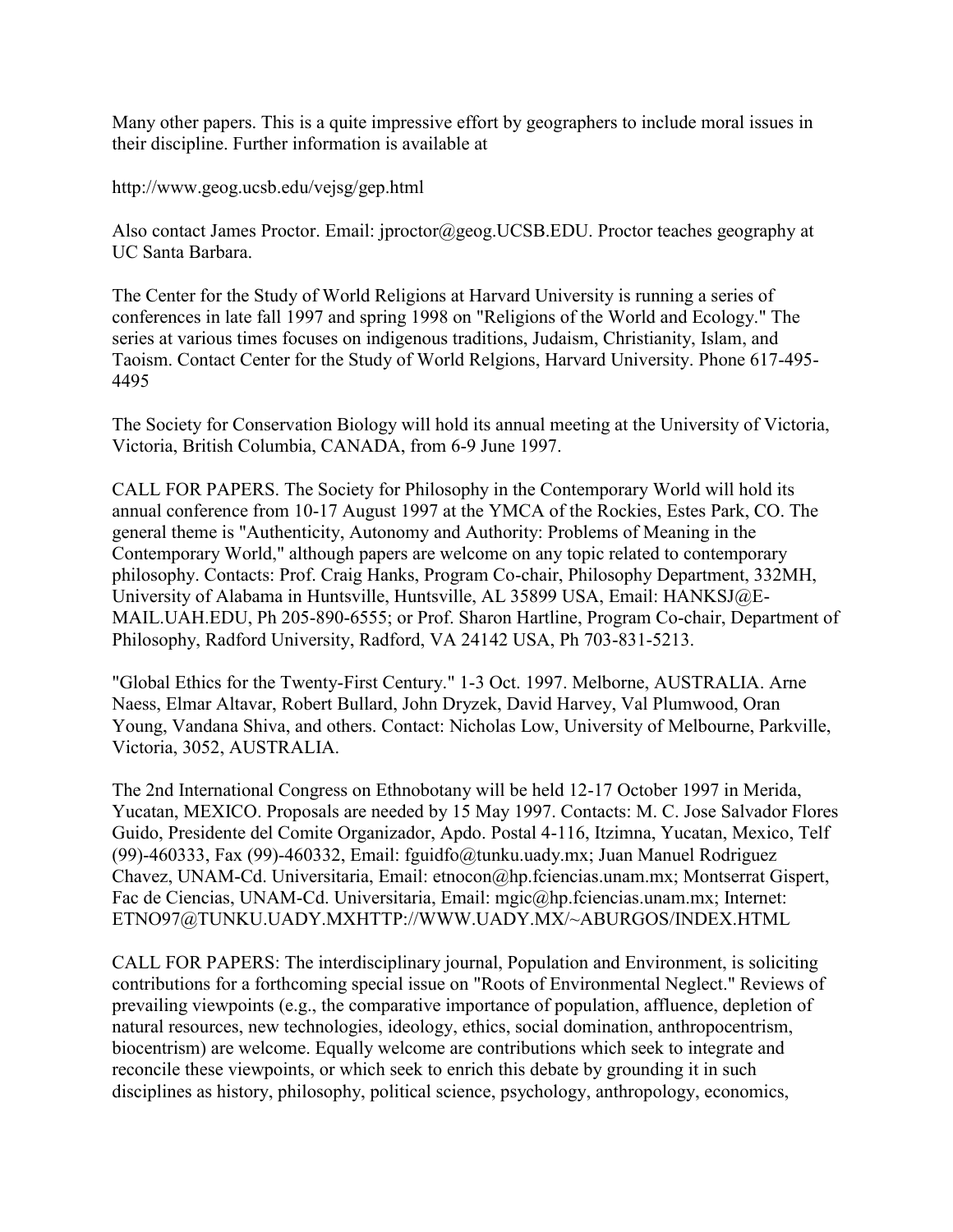biology, literature, and archeology. Please send papers, in duplicate, to Dr. Moti Nissani, Guest Co-Editor, Interdisciplinary, Studies Program, 5700 Cass Ave., Wayne State University, Detroit, MI 48202,

USA; Email: mnissani@juno.com; Fax (313) 577-8585; Tel.: (810) 543-0536 (home & message).

## **ISSUES**

Endangered fly creates controversy. The Delhi Sands flower-loving fly is the only fly on the U.S. endangered species list. In order to protect its rare habitat of inland dunes, the U.S. Fish and Wildlife Service (FWS) is requiring officials in Southern California to move the footprint of a new hospital (at an alleged cost of \$4 million) and to rethink a planned massive industrial development (that is supposed to create 20,000 jobs over 5 years). Critics are charactering the issue as "jobs versus flies" and casting aspersions at the fly and its habitat. The reporter describes the fly as "a creature that spends most of its life underground, living as a fat, clumsy, enigmatic maggot." Says a State Senator, "I'm for people, not for flies." The habitat, says another official, is "a bunch of dirt and weeds. I can't take a citizen out there without them becoming outraged." Some claim that the FWS was considering slowing interstate traffic through the dunes to a crawl during the fly's summer mating season, "lest at fly become a glop on an unsuspecting motorist's windshield." The entomologist responsible for getting the fly listed as endangered in 1993 says the fly "is spectacular . . . If you see one flying around you don't soon forget it." The fly is an inch long and is able to hover like a hummingbird above flowers using a long straw for a mouth to extract nectar. The geology and biology professor who wrote the recovery plan for the fly says "It's a fly you can love. It's beautiful. Nothing is too wonderful to be true in the world of insects." Females of the species telescope their bodies three inches into the sand to deposit a clutch of eggs. The Delhi Sands is the largest remaining sand dune system in the Los Angeles basin, a unique environment that supports not only the fly but also rare and precious flowers, pocket mice and butterflies. This case raises the issue of species egalitarianism and illustrates the argument strategies of both Endangered Species Act opponents and proponents. See William Booth, "Developers Wish Rare Fly Would Buzz Off," Washington Post (4/4/97) A1.

Mammal cloning stirs ethics debate. Scottish scientists took a mammary cell from a 6 year-old adult sheep, starved it of nutrients in order to turn off the genes that made it specifically a mammary cell, and then fused this undifferentiated cell with a sheep egg cell whose own DNA had been removed. The result was a sheep genetically identical to the adult donor of the mammary cell. A week later, scientists in Oregon revealed they had produced a pair of rhesus monkeys from cloned embryo cells. Some of the possible uses of this new technology include: Producing cloned herds of prized livestock (excellent meat or milk producers), cloning genetically-altered animals whose human-protein coated organs won't be rejected when transplanted, and cloning humans for various reasons. The cloning work might also help in developing techniques to turn specific genes on and off in order to correct genetic diseases or to genetically enhance people or animals. President Clinton quickly banned federal funding of human cloning research and asked the National Bioethics Advisory Commission to produce a report by June assessing the legal and ethical implications of human cloning research. No U.S. law prohibits human cloning. The scientist who led the team that cloned the sheep said that there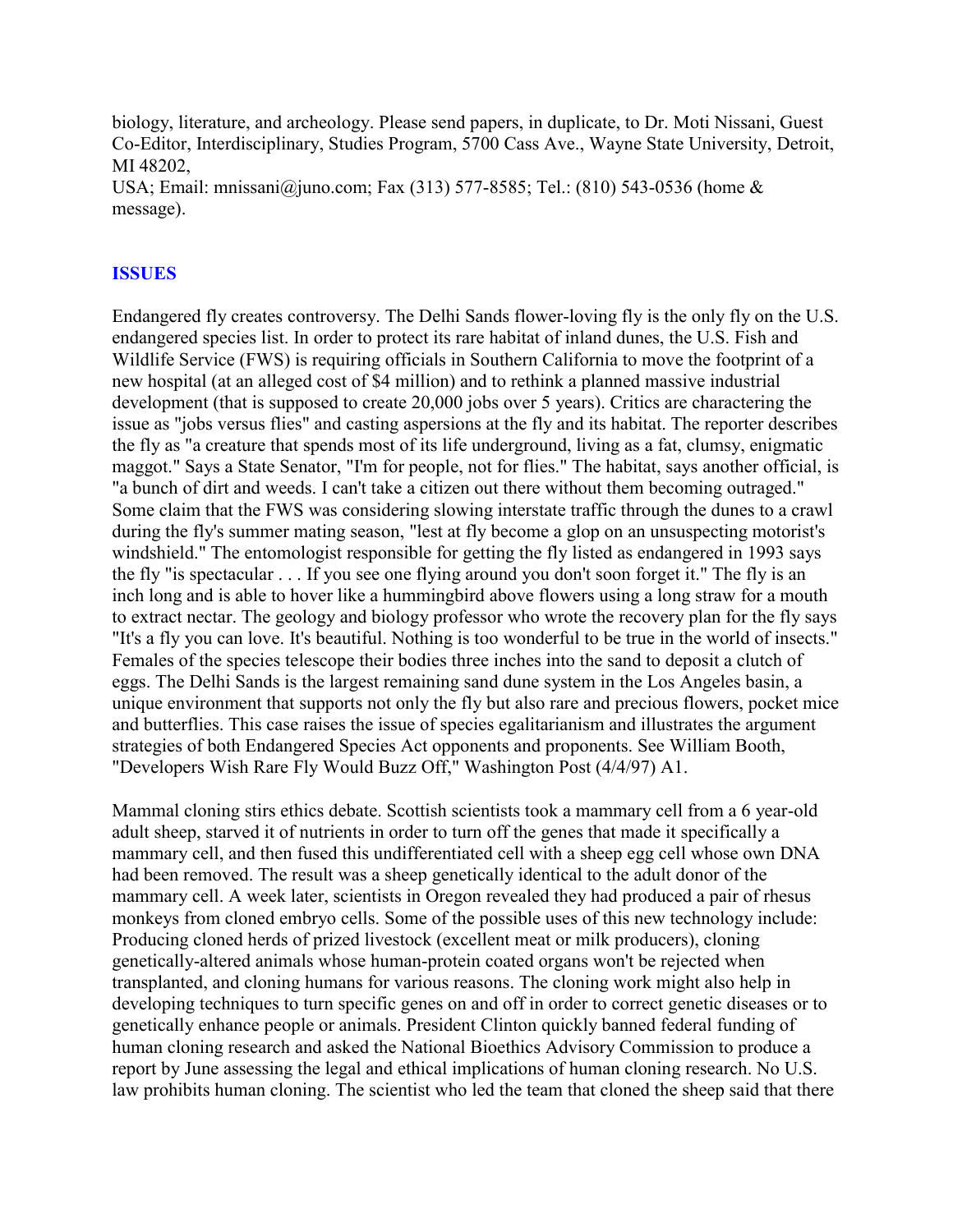is no reason in principle why humans couldn't be cloned, but that "all of us would find that offensive." Others argue that there are times where human cloning might be acceptable. For example, a couple whose baby was dying might want literally to replace the child, or infertile couples desiring children might want to use cloning to insure that their children have good genes. Clinton's view is that "Each human life is unique, born of a miracle that reaches beyond laboratory science. I believe we must respect this profound gift and resist the temptation to replicate ourselves." Bioregional writer and neo-Luddite Kirkpatrick Sale says that "if cloning of human embryos is possible...it will happen." He points to "the technological imperative that is inevitable in a culture built on the myth of human power and the cult of progress." To support this assertion, he quotes two of the developers of the atomic bomb: "When you see something that is technically sweet you go ahead and do it" (Robert Oppenheimer) and "Technological possibilities are irresistible to man . . . . If man can go to the moon, he will. If he can control the climate, he will" (John von Neumann). See Kirkpatrick Sale, "Ban Cloning? Not a Chance" New York Times (3/7/97): A35. See also Gina Kolata, "With Cloning of a Sheep, the Ethical Ground Shifts," New York Times (2/24/97): A1. For a useful discussion of the ethical issues, see Jessica Mathews, "Post-Clone Consciousness," Washington Post (3/7/97): A19. For helpful details on the science involved, see Rick Weiss, "Lost in the Search for a Wolf Are Benefits in Sheep's Cloning," Washington Post (3/7/97): A3. (Thanks to Ned Hettinger for this.)

Environmentalism gains ground in Chile. As evidenced by a hit television series that takes as its theme the conflict between Chile's economic growth (the highest in Latin America) and protection of its "once-bountiful natural resources," Chile has South America's strongest and most broad-based environmental movement. "The ideology that growth will solve all our problems just isn't credible anymore; there has been too much damage to the environment and human welfare." For example, during the winter, the smog in Santiago (the capital) is so bad that hundreds of school children are hospitalized with respiratory ailments. There are 150 grass-roots environmental groups in Chile. "Billions of dollars in new investments, involving major foreign companies, are now hung up by administrative, legal and even physical challenges mounted by local citizens groups, environmental groups or a combination of the two." Conama, the country's environmental protection agency, was established in 1989 but hasn't had real regulatory authority until recently. Chile's president Eduardo Frei says that Conama won't approve projects that fail to meet the country's new environmental standards (ones he claims are the most rigorous in Latin America), but once a project is approved by Conama, he says "he won't permit people to halt development for environmental reasons." Conama's executive director says the agency tries to strike a balance, but "the absolute first priority of this country is achieving a growth rate which allows us to bring low-income groups out of poverty" (thus embracing the assumption that economic growth will solve the poverty problem). There are currently about 40 lawsuits against the agency, many relying on a clause in the Chilean constitution guaranteeing every citizen a right to a clean environment. The reporter of this article defines deep ecology as a view "which calls for preservation at all costs." See Jonathan Friedland, "Green Chile: Across Latin America, New Environmentalists Extend Their Reach," The Wall Street Journal (3/26/97): A1.

Roughing it in the wilderness? How much high-technology is appropriate? A hunter was deep in the Selway-Bitterroot Wilderness on the Montana-Idaho border, when his prengant wife back home went into labor two weeks early. He requested, and got, a helicopter to airlift him out, to a chartered plane to be preesent for the birth, though he might have ridden out on horse. Others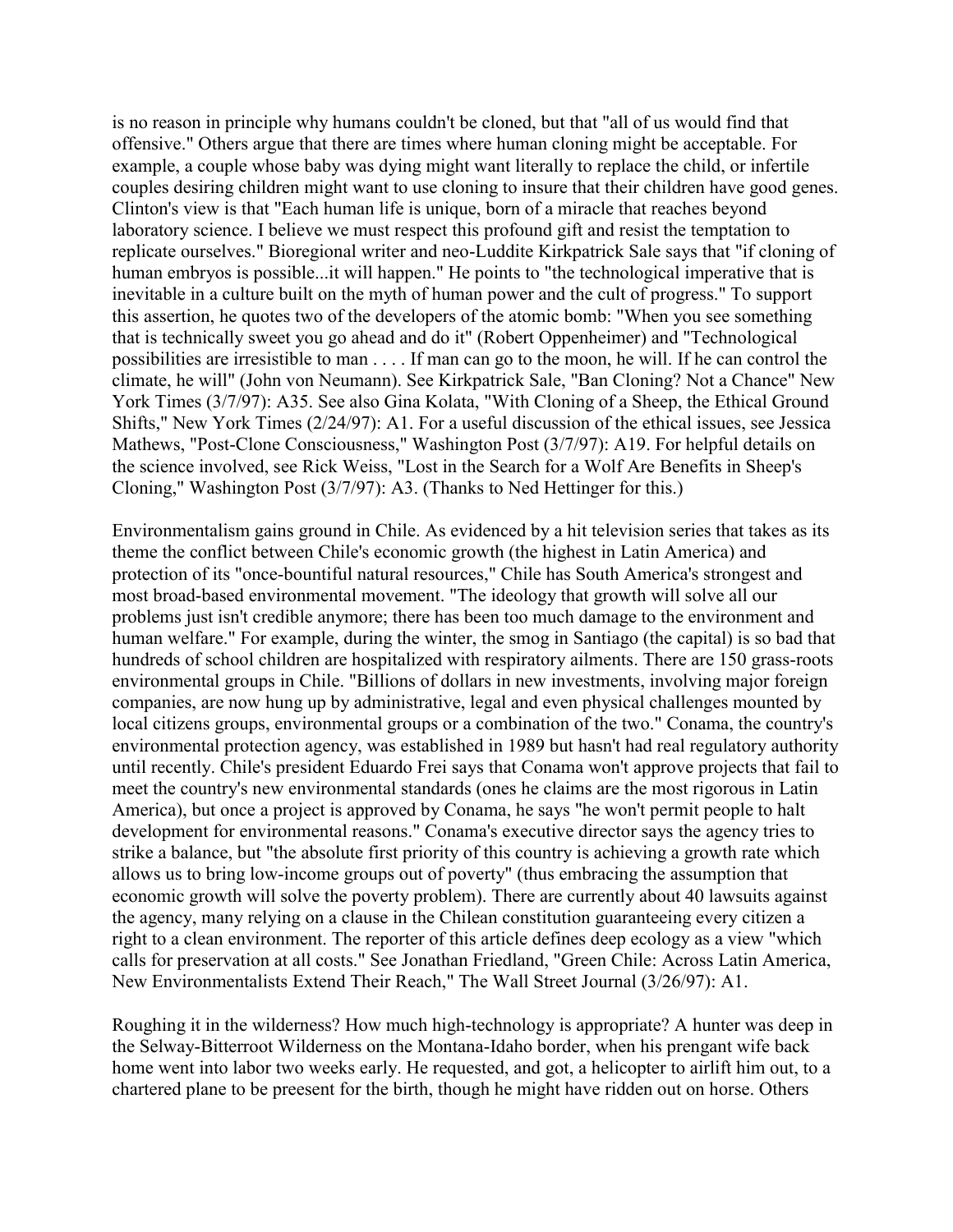protest that this is both illegal and inappropriate, not a life-threatening situation. A Boy Scout became separated from his troop in the Pecos Wilderness in New Mexico. State police spotted him from a helicopter, but were denied permission to pick him up, since there was a Forest Service Trail Crew nearby. But the Crew did not find him until the next day, unharmed. There was an outcry for his safety. Cellular phones are common in the wilderness, as are global positioning units, and soon to follow are fax machines, and e-mail. Is wilderness a place that should retain "its primeval character and influence"? Story by Jim Robbins in New York Times, January 13, 1977.

Primates and disabled persons. In an exchange of letters in the New York Times, a defense of chimpanzees, gorillas, and organutans by Paola Cavalieri, co-editor with Peter Singer of The Great Ape Project: Equality Beyond Humanity (London: Fourth Estate, 1993) produced a response by Jonathan Marks and Nora Ellen Groce (in anthropology and public health at Yale University), which, though appreciating concern for the apes, deplored comparing disabled persons with them. "There is an ominous undercurrent to the Great Ape Project that bears noting. In their zeal to humanize the apes, activists have begun to draw analogies between humans with disabilities and nonhuman primates. . . . 'They can reason and communicate at least as well as some of the children and disabled humans to whom we accord rights.' Is this relevant? Is this even true? All too frequently individuals with disabilities have been misjudged and their abilities underestimated. It is a perverse sense of morality indeed that seeks to blur the boundary between apes and people by dehumanizing those for whom human rights are often the most precious." Cavalieri's letter is February 10, 1997. Marks and Groce's response is February 18, 1997. (Thanks to Katherine Sye, Arlington, VA.)

Tasty shrimp and third world environmental degradation. Greenpeace took a full page New York Times ad on February 20, 1997 to warn seafood lovers of the real price of their cheap shrimp, a million acres of ecologically sensitive coastal areas decimated. The demand for shrimp is skyrocketing. Half the world crop is sold in the U.S., grown on shrimp farms that require destroying coastal areas, such as mangrove forests, and disrupting local economies. Such farms destroy themselves in a few years in their own pollution, and the farmers move on to destroy new areas. "Please consider the environmental destruction and human misery that goes into producing each plate of farmed shrimp. Is it worth the price?" (Thanks to Lee Speer, Department of Philosophy, Colorado State University.)

Debt relief policy change for World Bank. The world's most influential financial institutions, the World Bank and the International Monetary Fund, have reversed previous policy and endorsed an initiative to help ease the debt burden of the world's poorest countries. In the past both organizations, though they might reschedule loans, did not attempt to reduce debt. The HIPC (Heavily Indebted Poor Countries) progam will spend \$ 500 million the first year, and up to \$ 2 billion in an unspecified period of time. Particuarly effective in changing the Bank's policy were criticisms by NGO's, who, bank officials said, called their attention to the details of suffering and hardship that they could not ignore. Anyone who thinks NGO's criticism cannot affect the big economic institutions ought to investiate what happened here. Story in Christian Century, November 6, 1996.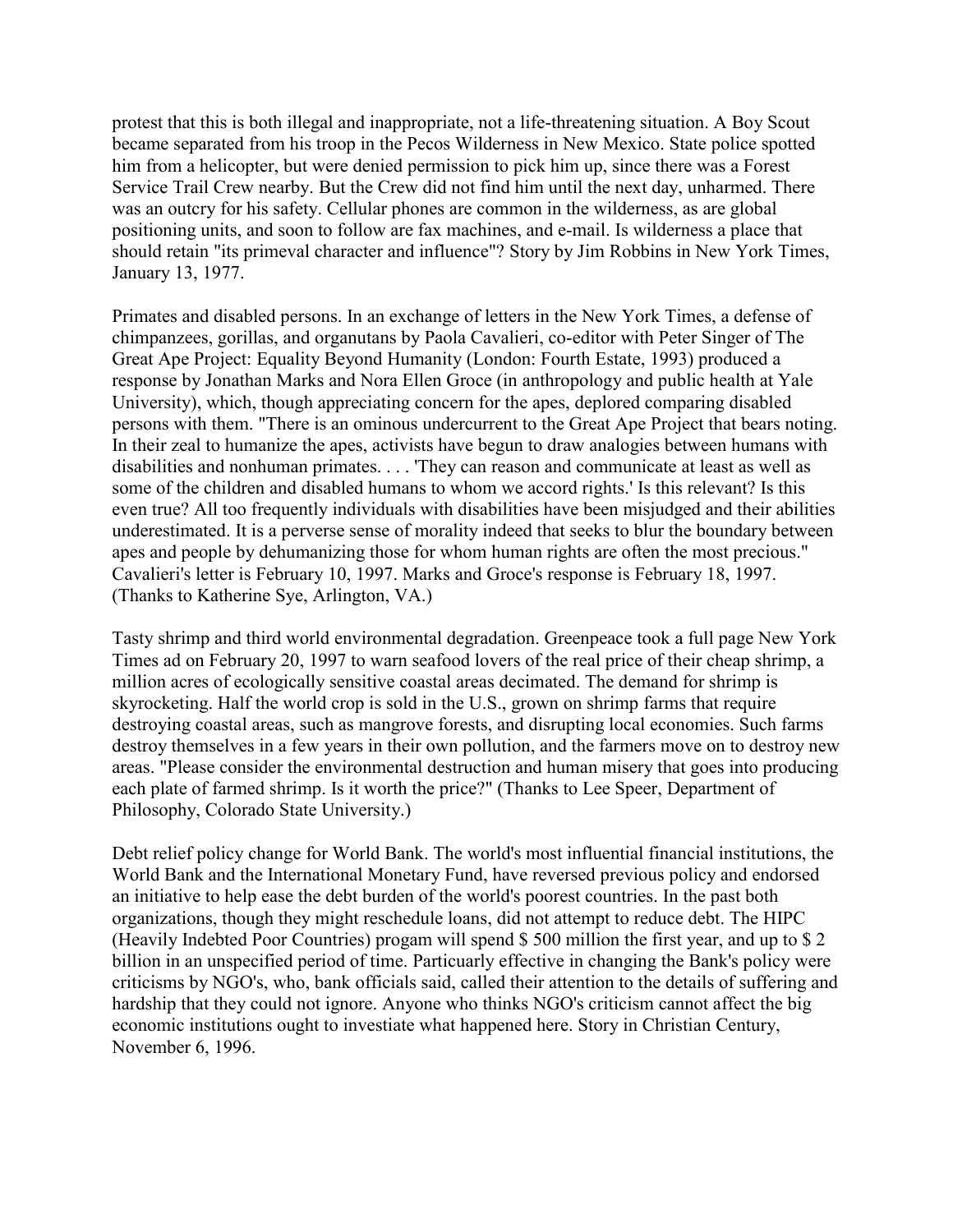Grizzly bear recovery plan fails in court. The U. S. Fish and Wildlife Service Grizzly Bear Recovery Plan, under suit by the Sierra Club Legal Defense Fund and twenty other conservation groups, was rejected in a U.S. District Court by Judge Paul Friedman. The plan did not adequately address habitat protection on the various kinds of land the bear occupies, such as public versus private ownership, timber cutting, food supplies. The method used to estimte grizzly populations is arbitrary and capricious. The plan has an unjustified reliance on Canadian grizzlies repopulating depleted U.S. populations. The Forest Service must prepare a better plan. This is the first endangered species recovery plan that has been successfully challenged in court, a victory both for the grizzly, and a precedent for future such challenges.

The Battle for Midway. Midway Atoll is an important refuge for wildlife, a rest stop for green sea turtles, endangered Hawaiian monk seals, and at least two million sea and shore birds. It is especially famous for the Laysan albatross. The Island is 1,200 miles northwest of the Hawaiian Islands, a two-square mile dot in the vast Pacific. Long a strategic naval base, and the site of one of America's decisive naval victories in World War II, the Navy has left the island to the care of the U.S. Fish and Wildlife Service, who find it expensive to maintain. In a recently worked out agreement, an ecotourism partnership between Midway Phoenix Corporation and the Wildlife Service permits tours there, to use ecotourism to make conservation on the island possible. This is a unique public/private partnership that can potentially serve as a model for others. Contact Barbara Maxfield, USFWS, 808/541-2749.

High Stakes: The United States, Global Population and Our Common Future is the Rockefeller Foundation report on the effectivenness of 30 years of U.S. leadership in international population assistance. The impact of cuts in such funding in recent years has been dramatic. At a time when the largest generation in history is about to reach child-bearing age, the U.S. has backed away from a 30-year commitment to international family planning and population programs. This also comes at a time when the effectiveness of family planning programs has been increasingly well documented, with more than 50 percent of couples in developing countries now using some form of contraception. In January 1996, Congress cut funding by 35 percent. Because of complex spending restrictions, only 13 percent of appropriated funds was actually released in fiscal year 1996. Under the fiscal year 1997 appropriations, it appears that no money will flow to international family planning until the second half of the year. The report is available from the Rockefeller Foundation, 420 Fifth Avenue, New York, NY 10018-2702. Fax 201/529-1119, and reference the project  $# 603$ .

One Thousand Yellowstone Bison Killed. In Yellowstone National Park, nearly 1,000 bison have been killed, more than at any other time since the turn of the century, in the continuing controversy over bison migrating out of the park. The snow pack is nearly double the normal and record numbers of bison are moving to lower elevations in search of food. With this kill, plus winter starvation, from an estimated 3,400 bison last fall, below 2,000 remain. Montana and Wyoming livestock authorities insist that bison be killed, for fear they will transmit brucellosis to cattle (which the bison originally caught from cattle). Environmentalists say the problem would be much alleviated if cattle were taken off adjacent National Forest lands, and bison permitted to move there, with some assistance in fencing on private lands. Story in Greater Yellowstone Report (Quarterly Journal of the Greater Yellowstone Coalition), Winter, 1997.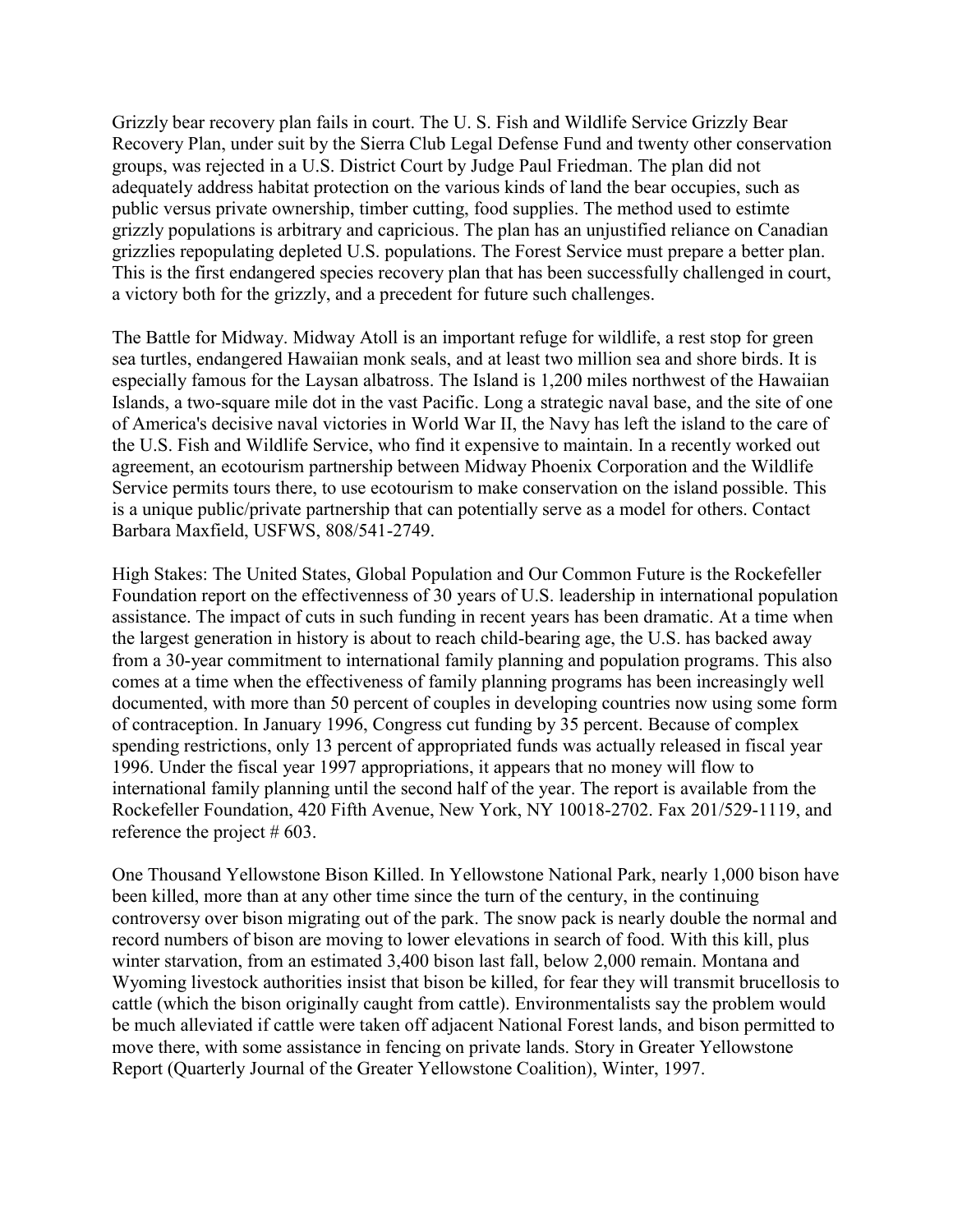Yellowstone National Park now has 52 wolves in seven established packs. During 1996, 11 new pups were born in 6 litters. For all of Greater Yellowstone in 1996, six sheep were killed, all by one wolf, which was captured and moved to a holding pen. The largest wolf known to be in the Park, a 140 pound alpha male, was found shot to death and dumped into the Madison River southwest of Bozeman, Montana, in early February. The U.S. Fish and Wildlife Service is seeking the person or persons responsible. For information on Yellowstone wolves:

http://www.gomontana.com/Business/bearman/w\_update.html or

http://www.poky.srv.net/~jjmrm/maughan.htmls

Microbial biodiversity. Recent studies, using DNA analysis, have found that there is staggering diversity among the microbes, who seem to outdo the insects considerably in their numbers of species. Also microbes may be more endemic to particular areas and microhabitats than previously thought, and more disrupted by pollution and oilspills. Robert F. Service, "Microbiologists Explore Life's Rich, Hidden Kingdoms," Science 275(21 March, 1997):1740- 1742.

# **ENVIRONMENTAL ETHICS IN AUSTRALI**

University of Sydney, Sydney, N.S.W. Charles Birch, now retired, was a biologist here, still lives in the area, and continues an interest in conservation. Denise Russell is in the Department of General Philosophy, and is the editor of a new journal entitled Animal Issues, which is open to ecological input. The first issue is due out soon. Val Plumwood is in the Research Institute for Humanities and Social Sciences. She is currently Visiting Ecofeminist Scholar for 1997 at Murdoch, and also will be at the Universty of Montana (USA) for the first half. In 1983, Plumwood taught the first course in Sydney in environmental philosophy at Macquarie University, subsequently also teaching the course at the University of Sydney, Department of General Philosophy. Her paper, "Babe: The Tale of the Speaking Meat," is in the first issue of Animal Issues (University of Sydney), and "Anthrocentrism and Androcentrism : Parallels and Politics" is in the second issue of Ethics and the Environment, from the University of Georgia.

The University of Western Sydney has a large Social Ecology program, with many interested students writing interesting theses. Contacts are Stuart Hill, the professor in charge, or John Cameron. Cameron recently organized a conference on the Sense of Place, held in the beautiful Blue Mountains, just west of Sydney.

Macquarie University, Sydney. N.S.W. James Kohen in biology has a recent book, Australian Aboriginal Impacts (Sydney: University of New South Wales Press, 1995).

University of Newcastle, Newcastle, N.S.W. Bruce Anthony is finishing a PhD thesis entitled, "Toward the Recognition of a Necessary of a Necessary Environmental Value."

University of Queensland, St. Lucia (Brisbane), Australia. The Department of Philosophy offers an advanced undergraduate course, "Philosophy of Technology and Environment," which addresses central themes in environmental ethics. William Grey and Roger Lamb have teaching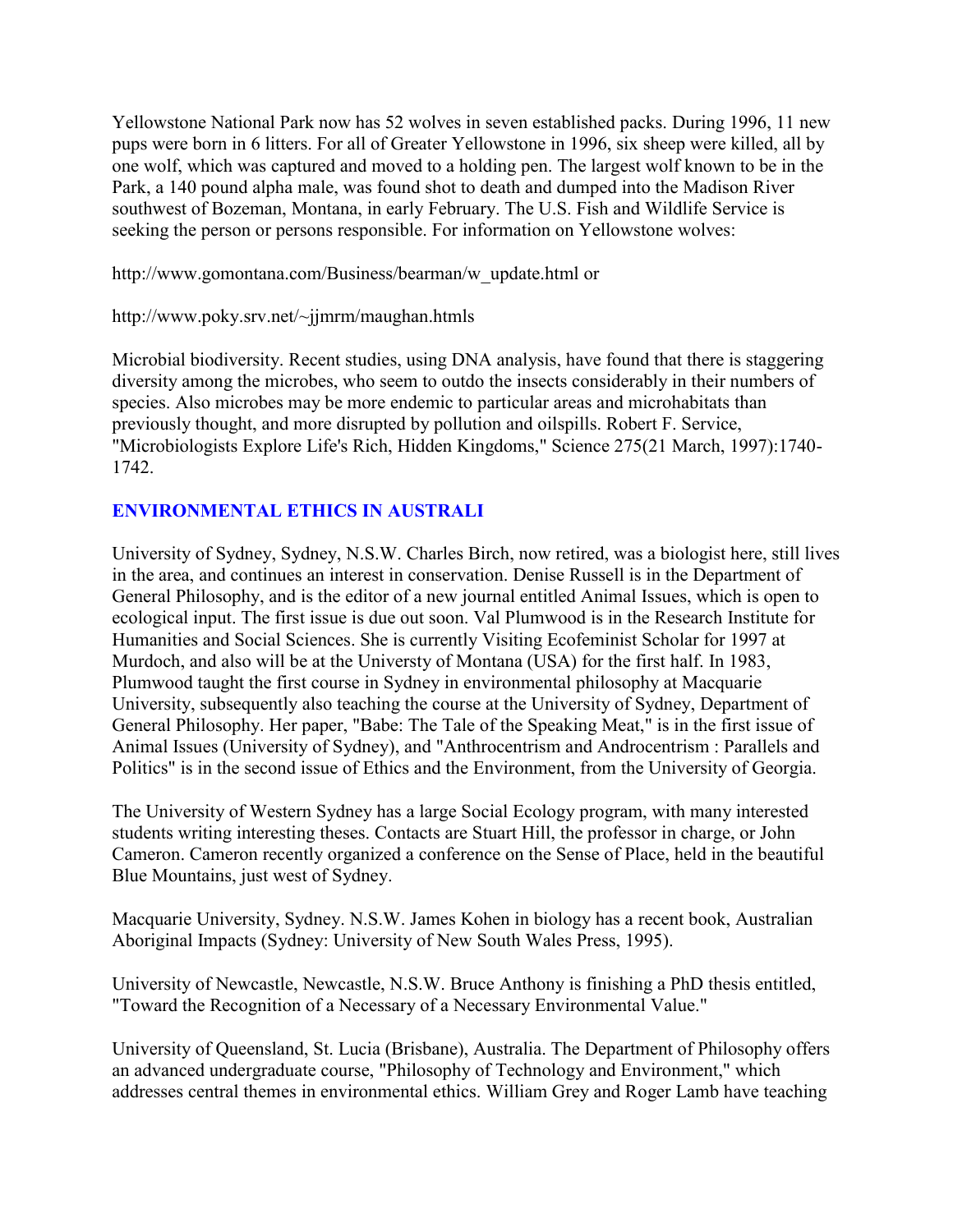and research interests in the area. Some themes are also included in the advanced undergraduate course, "Ethical and Social Issues". Topics in environmental philosophy are also popular for honors students in the Department, and for honors seminars. Three PhD students are addressing themes in environmental philosophy and are being supervised wholly or partly by the Department. William Grey also gives occasional lectures in other departments to introduce some of the central ethical and philosophical issues, for example, in courses in Natural Resource Management, and Management Studies.

Queensland University of Technology, Brisbane, Qld. Christi Favour teaches an undergraduate course in environmental ethics.

Griffith University, Brisbane. John Forge has supervised an honors thesis by Elizabeth Saxon in environmental philosophy. The National Institute for Law, Ethics and Public Affairs, located at Griffith, has a research focus group on environmental ethics. This group is planning a conference on sustainable development and is attempting to secure grants to fund research in environmental ethics.

Sunshine Coast University College, Maroochydore South, Queensland. Robert Elliot, Dean of Arts, is the International Society of Environmental Ethics contact person for Australia. His book, Faking Nature: The Ethics of Environmental Restoration (Routledge) will be released fall 1997. Elizabeth Baker has taught environmental studies, with a strong interest in environmental ethics. Environmental and Planning Studies is a strong area within the Bachelor of Arts program, and Environmental Science is a strong area within the Bachelor of Applied Science program. In 1998 a course in Practical Ethics will be offered in the BA with a component of environmental ethics.

James Cook University, Townsville, Qld. James Cook has no philosophy department as such, though one is being proposed. Rosamund Thorpe is on the Philosophy Steering Committee, with an interest in environmenal ethics and conservation. Baird Callicott spent a term here, and there is strong environmental interest. Ecopsychology is an interest of the Psychology Department, and Elizabeth (Eshana) Bragg received her doctorate in this area last year.

University of New England, Armidale, N.S.W. Tony Lynch is teaching environmental ethics. See his "Deep Ecology as an Aesthetic Movement," Environmental Values 5(1996): 147-60. Robert Elliot and William Grey were formerly here and taught environmental ethics.

Australian National University, Canberra ACT. In the Research School of Social Sciences, Department of Philosophy, Richard Sylvan was here until his death in 1996. Robert Goodin has some interest in the area, with a recent paper asking whether primate groups might have rights parallel to those of nation states or ethnic groups.

Charles Sturt University, Albury, N.S.W. Although there is no specialization in environmental ethics, Michael Lockwood, lecturer in Resource Management, Johnstone Centre of Parks, Recreation, and Heritage, School of Environmental and Information Sciences, has an interest in the field. See his "End Value, Evaluation, and Natural Systems," Environmental Ethics 18(1996): 265-78. The Johnstone Centre is one of the five research centres of Charles Sturt University. It is an interdisciplinary centre of teaching and research with five diverse, but interrelated program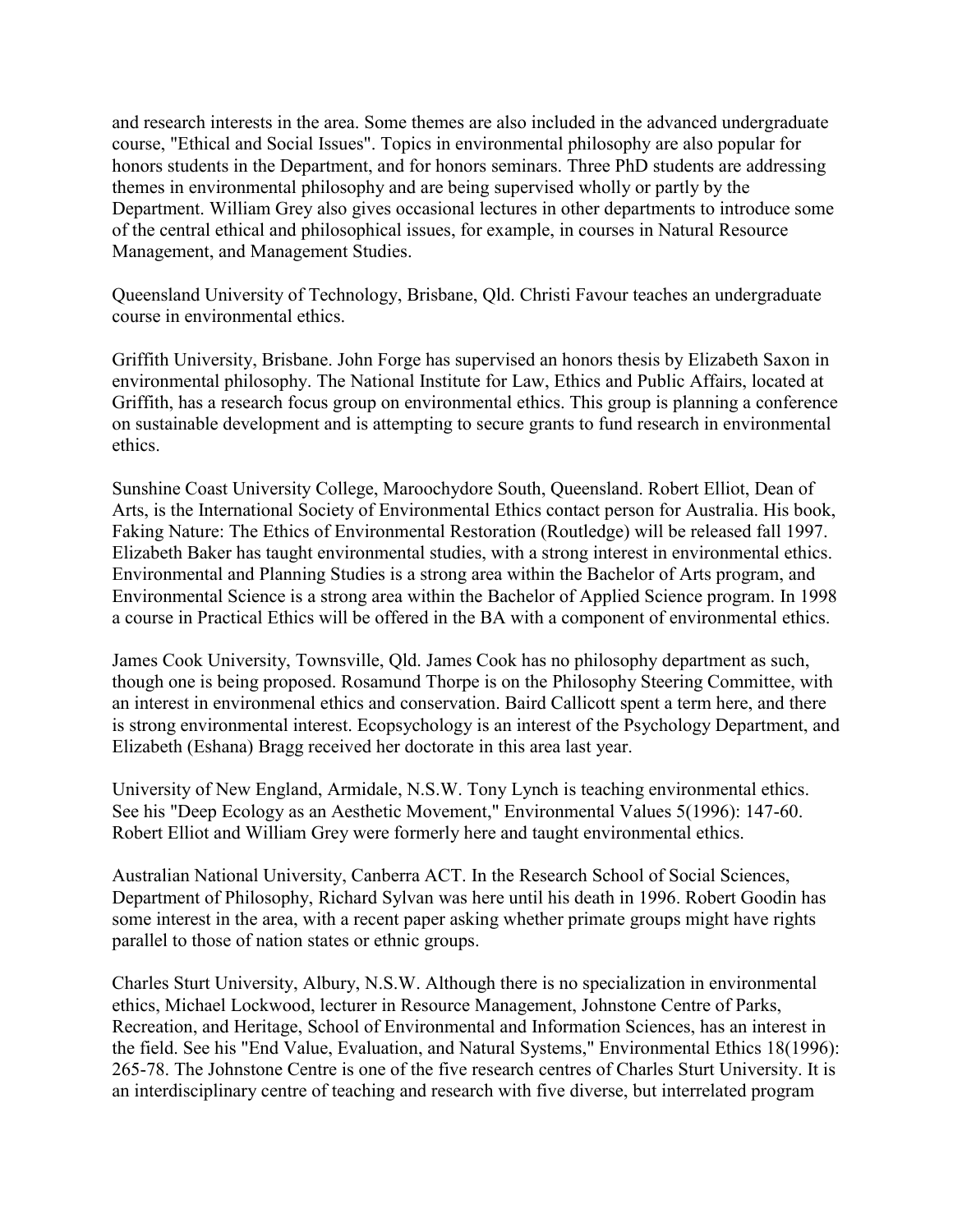areas which focus on the management of ecosystems and protected areas: ecosystem conservation; ecologically sustainable development; ecotourism; ecosystem informatics; and cultural heritage. There are 22 academic staff members; the three who have the most interest in environmental ethics are: (1) Michael Lockwood, who teaches resource management and environmental economics at undergraduate and postgraduate levels. His main research interest is in understanding the ways in which people value natural areas. (2) Jim Birckhead is an anthropologist whose research interests include contemporary applications of indigenous knowledge and land management practices, issues of cultural representation, and cultural identity. (3) Allan Curtis is a social scientist who is interested in the relationship between environmental ethics and the conservation of biodiversity on private property.

LaTrobe University, Melbourne, Vic. Janna Thompson and Freya Mathews both teach environmental ethics in the Department of Philosophy. A number of graduate students are working on theses on environmental philosophy and ecopsychology. Mathews edited Ecology and Democracy (London: Frank Casss, 1996), which was earlier a special issue of Environmental Politics (vol. 4, no. 4, 1995). Mathews also teaches a class in ecology and feminism. Mathews is editing a special issue to appear in early 1999 of the new journal, Worldviews: Environment, Culture, Religion, on Australian perspectives on environmental philosophy. Some of the ecophilosophers, students, and activists who attended a gathering in the rainforests out of Lismore in northern New South Wales late last year have started a network called Earth Philosophies Australia that will have a website and a newsletter. They are also organizing bush schools, to combine experiential and philosophical modes of learning. The first is to be held in the southwest of Western Australia in May 1997. David Tacey, who teaches ecopsychology, is based in the School of English at LaTrobe. He and Mathews are currently proposing a Masters by coursework in Ecological Studies. This course will have a strong philosophical focus, and will include subjects entitled Ecophilosophy, Ecopsychology, and Social Ecology. If approved, it will become the core of a wider graduate program in Ecological Studies. Outside their universities, Freya Matthews (LaTrobe) and Kate Rigby (Monash) coordinate an ecophilosophy discussion group in Melbourne that meets monthly and is open to anyone with an interest in the area.

Monash University, Melbourne, Vic. Peter Singer and Karen Green teach in Philosophy here. Robyn Eckersley teaches Green Politics in the School of Politics. Kate Rigby teaches a course on ecology and spirituality in the Department of German Studies. A strong Environmental Science program, headed by Frank Fisher, is within the Geography Department.

University of Melbourne, Melbourne, Vic. The Geography Department has a strong program in Environmental Studies. It includes a course on Environmental Ethics taught by Brian Scarlett of the Philosophy Department. John Dryzek is in the Politics Department. Nicholas Low, in the Faculty of Architecture, Building, and Planning, is organizer for a major conference, Environmental Justice, Global Ethics for the 21st Century, to be held at Melbourne, 1-3 October 1997.

Swinburne University, Melbourne, Vic. Arran Gare is here. He wrote Postmodernism and the Environmental Crisis (Routledge, 1995), and his latest book is Nihilism Inc.: Environmental Destruction and the Metaphysics of Sustainability (Sydney: Eco-Logical Press, 1996). Gare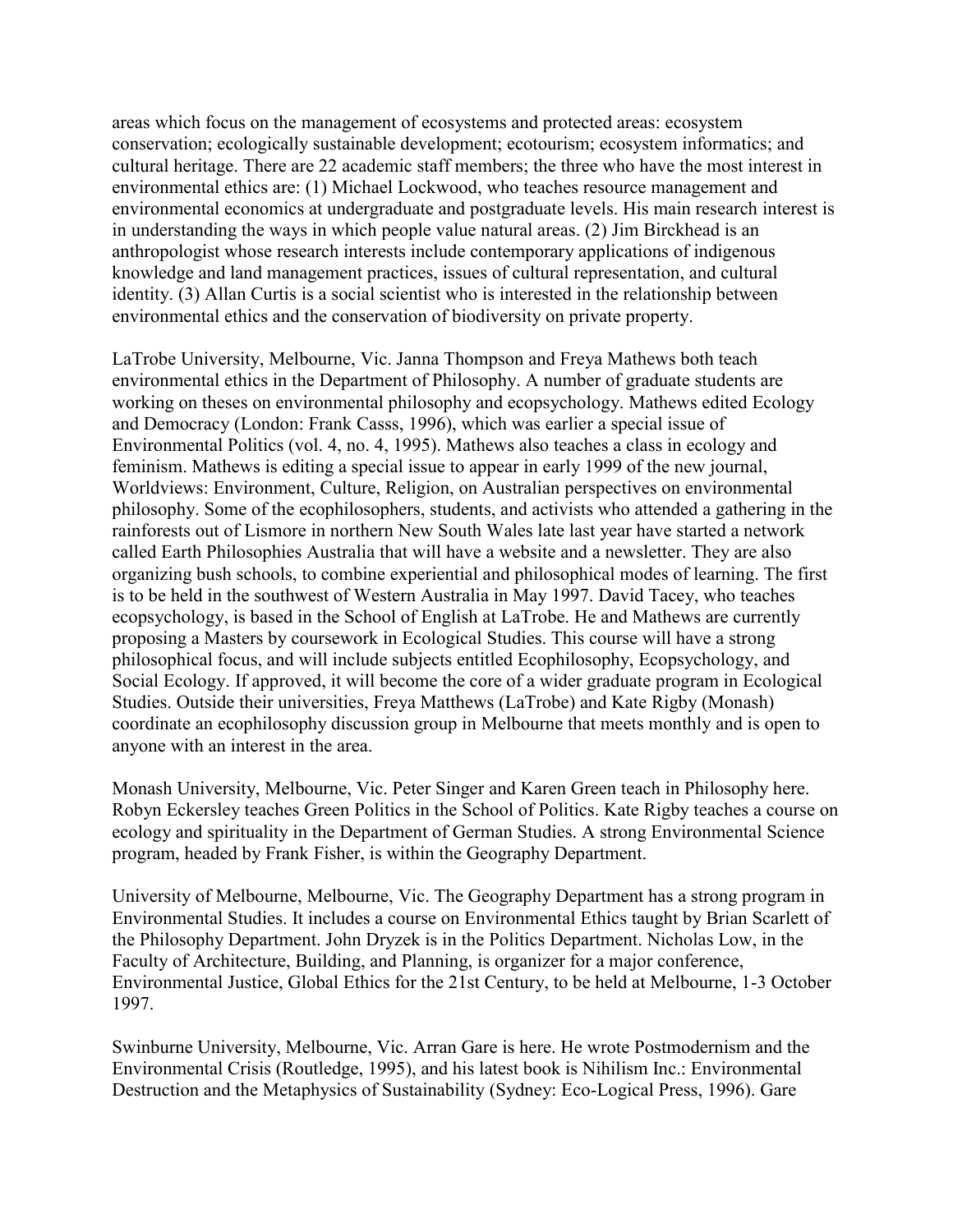teaches the third-year subject "Environmental Philosophy" and also the two core units on cultural and social theory of the honours year for humanities and politics students. These subjects give a major place to environmental philosophy, and some students choose to focus on environmental philosophy in their dissertations. Recently a student completed a dissertation on "Heidegger, Ricoeur and the Environmental Crisis." An incoming PhD student has the topic "Overcoming the Awareness/Action Pathology and Commencing the Dialogue on the Possible Future." This thesis will be related to Gare's defence of polyphonic grand narratives and retrospective path analysis as a way to project an environmentally sustainable civilization.

Deakin University, Geelong, Vic. Purosottoma Bilimoria teaches environmental ethics.

University of Tasmania, Hobart. Peter Hay, Centre for Environmental Studies, teaches a class in environmental values, and surveys the main options in environmental philosophy. Kate Crowley, Department of Government (until recently Political Science), is interested in environmental ethics in the policy context. She includes some lectures on environmental ethics in two courses: Australian Environmental Policy (undergraduate second/third year level), and Asian Work and Environment (undergraduate second/third year level). Crowley also teaches a fourth-year honors course, Environmental Politics and Policy, and supervises MA and PhD research degrees. The University is currently developing a new Bachelor of Arts degree with specialization in Natural Areas and Wilderness). Further details are available at

http://www.utas.edu.au/docs/humsoc/political\_science/polsci/KC.html. At the University of Tasmania's Centre for Environmental Studies, Warwick Fox was a National Research Fellow (1988-91) and an Australian Research Fellow (1991-96) (both fellowships were funded by the Australian Research Council). Fox's most recent paper, "A Critical Overview of Environmental Ethics,"is in World Futures 46 (1996): 1-21. Presently seeking an academic position, he can be contacted c/o The Centre for Environmental Studies; University of Tasmania; Hobart, Tasmania 7000; Australia, or at: Warwick.Fox@geog.utas.edu.au.

University of Adelaide, Adelaide, S.A. Sandra Taylor, in Environmental Studies, is interested in ecofeminism.

Flinders University of South Australia, Adelaide, S.A. Lawrence Johnson, Department of Philosophy, teaches a course in Environmental Philosophy, plus another one for Honours Students. He also gives a shorter lecture series in various environmental studies topics.

University of Western Australia, Perth, W.A. Andrew Brennan, Department of Philosophy, supervises postgraduates in environmental philosophy, including at present two overseas students: (1) Mauro Grün, from Brazil, is working on ethics and environmental education. Following the approach of Gadamer, he argues that environmental education is an area of silence in the secondary and university curriculum. This silence is due partly to the fact that the curriculum is shaped by Cartesian assumptions and by the general modernist project of forgetting the traditions into which we are born. The proposed solution is to reinstate memory and come to terms with the past in the way recommended by Gadamer. (2) Norva Lo, from Hong Kong, is working on moral standing and ecofeminism. She argues that many contemporary ecofeminists face a problem over avoiding two positions: ecological egalitarianism, on the one hand, which gives insufficient grounds for making decisions when the interests of different parties are in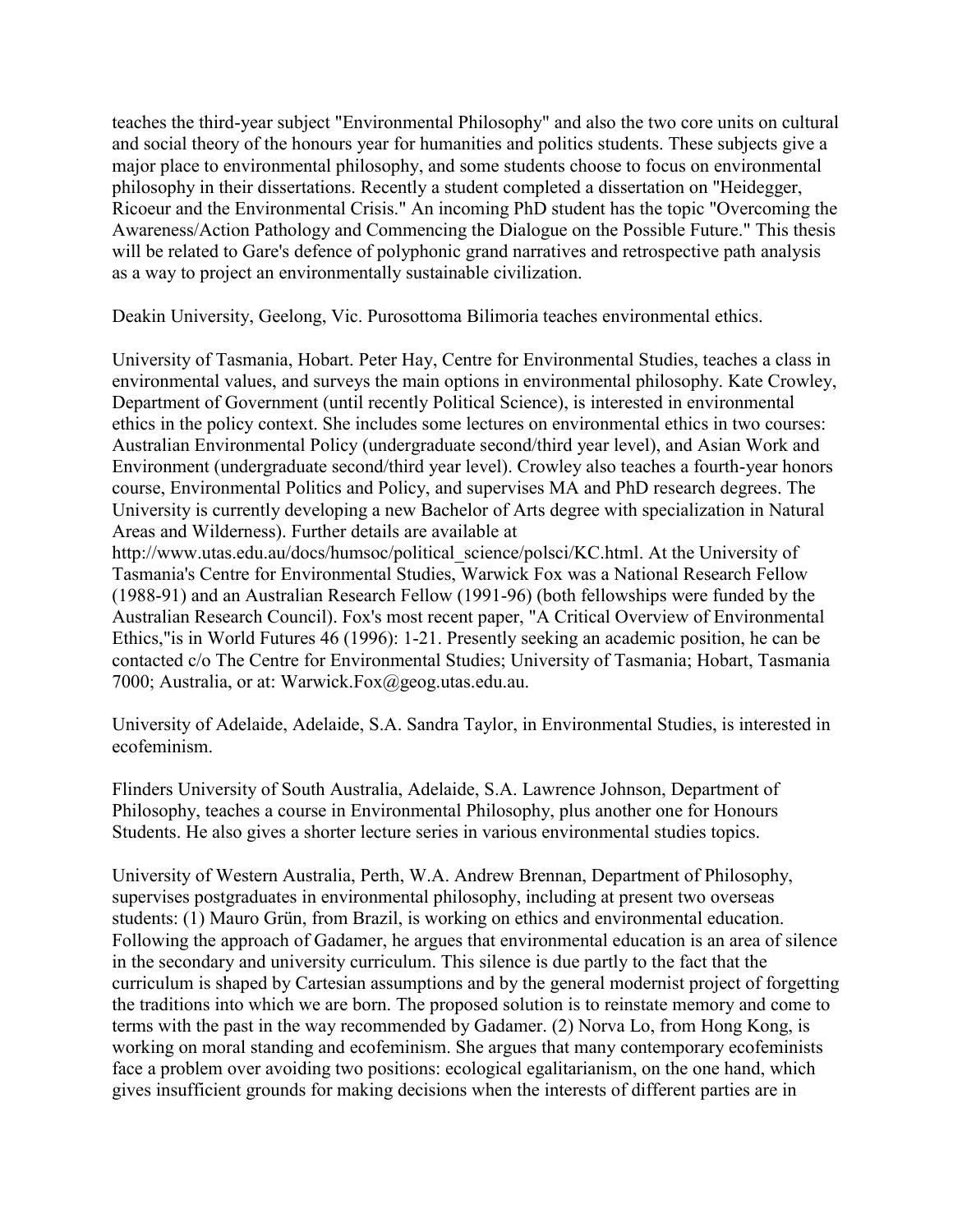conflict, and conventional moral-value hierarchies, on the other hand, which according to most ecofeminists are too anthropocentric. She is working from a close study of the work of Val Plumwood and others to see if a critical ecofeminism can be formulated in such a way that conflicts of interest in environmental and animal ethics can be resolved. A proposal is pending at UWA for Brennan to teach in the Resource Policy Analysis course for the Faculty of Agriculture. If that eventuates, Brennan will share the teaching of the core subject in Natural Resource Management with an agricultural economist. At UWA, there is also a consortium of geographers, resource economists and a Brennan as a philosopher who are about to engage on a detailed study of the economics and ecology of energy generation in an isolated West Australian town (Esperance). Among other things, they will be considering whether an operationalised definition of sustainability can provide a new way of looking at economic "externalities" associated with the production, distribution and use of energy in sensitive areas. Brennan also spends some time each October in Brussels teaching an environmental ethics unit to students in the MSc programme in Human Ecology at the Free University of Brussels (VUB).

Murdoch University, Perth, WA. Jeff Malpas and Peta Bowden, faculty in the Department of Philosophy, School of Humanities, presently have two postgraduates working on environmental ethics. Also, Stephan Millett recently finished a dissertation, supervised by Jeff Malpas, on autopoesis and environmental ethics. In the Institute for Science and Technology Policy (ISTP), Patsy Hallen has been teaching an Environmental Ethics course since 1981. At present ISTP has eleven PhD students working on issues in environmental philosophy, on such topics as green economics, connections between deep ecology and Buddhism, philosophy of technology, and environmental ethics. The Institute is the home for Murdoch's Visiting Ecofeminist Scholar, a biannual appointment. Carolyn Merchant was the inaugural Scholar in 1991, followed by Sheila Mason Mullett in 1993, Karen Warren in 1995, and Val Plumwood in Spring 1997. Vandana Shiva will come in 1999. Ecofeminism has been taught at Murdoch since 1991 and currently there are four PhD students working in this area. Hallen is a member of the Earth Philosophies Australia network and is organizing the first Bush Seminar, in May 1997 in the southwest of Western Australia. Janice Dudley of the Politics Program teaches a course in Green Politics. The University also has a strong Environmental Science Program.

(This summary was prepared by the Editors with the help of some fifteen philosophers and others in Australia. Thanks to all the contributors, and please accept our apologizes for any errors.)

### **RECENT ARTICLES AND BOOKS**

Reminder Environmental Ethics, Environmental Values, and the Journal of Agricultural and Environmental Ethics are not indexed here, but are included in the annual update on disk and on the website.

"Sharpe Studies in Environmental Ethics" is a new series of books published by M. E. Sharpe, and designed to provide contemporary introductions to classic problems, current developments, and emerging domains of inquiry. The series editor is James E. Huchingson, Dept. of Religious Studies, Florida International University, Miami, FL 33199.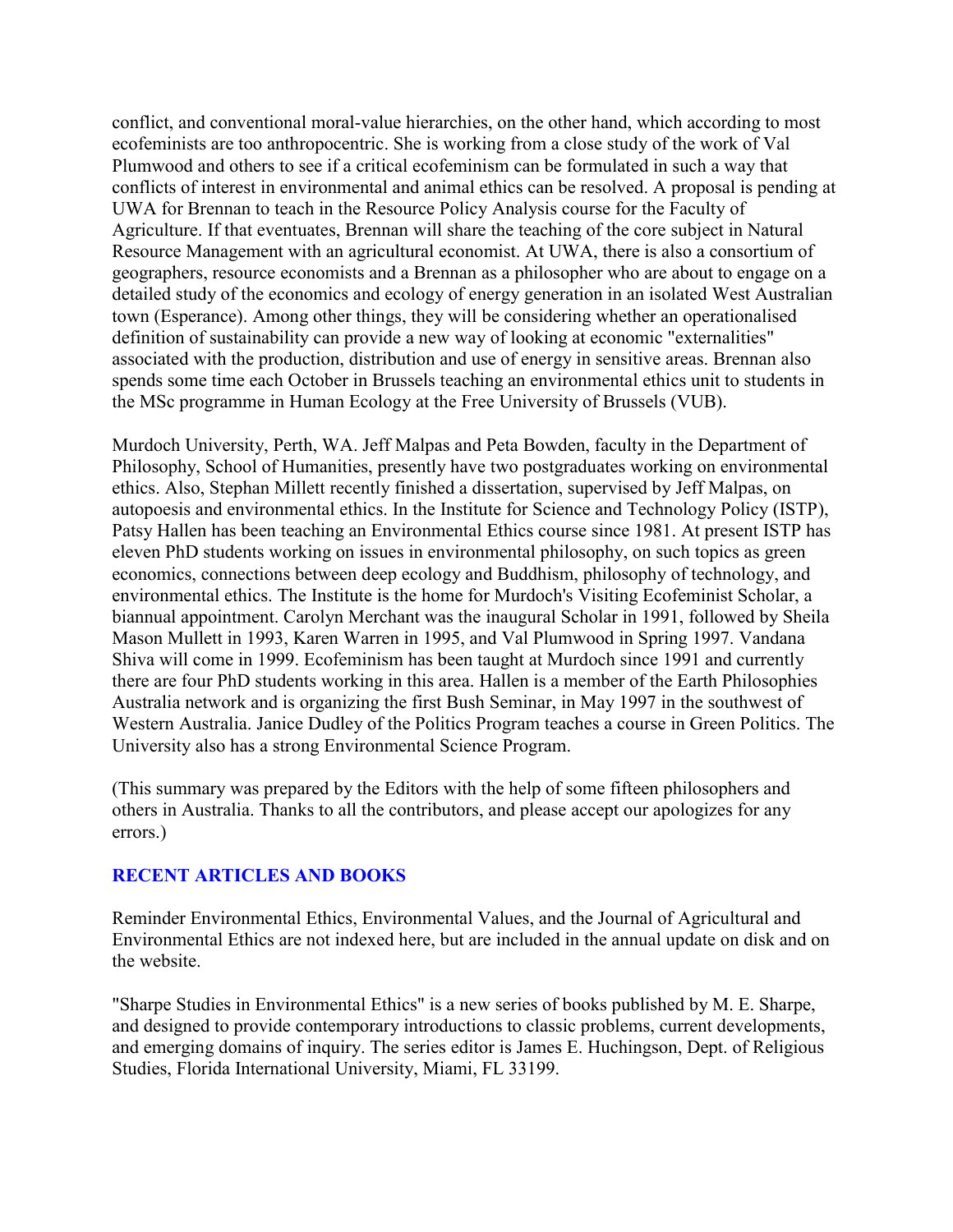Ecosystem Health is a journal, since March 1995, publishing interdisciplinary studies in the environmental sciences, applied ecology, economics, landscape architecture and planning, natural resource management, public health, and environmental policy. The publisher is Blackwell Science, and the editor is David J. Rapport, Faculty of Environmental Sciences, University of Guelph, Guelph, Canada.

--American Journal of Theology and Philosophy Vol. l8, no. l (January l997). A special issue on Eco-justice and the Environment. Jerome A. Stone, guest editor. Articles include: "Ecojustice and the Environment" by Jerome A. Stone; "The Post-World War II Eco-justice Movement in Christian Theology" by J. Ronald Engel; "Ecology, Justice and Christian Faith" by Joan Gibb Engel; "Ecofeminism: First and Third World Women" by Rosemary Radford Ruether; "Sense of Place: What Does it Mean to be Human?" by Yi-fu Tuan; "Ecological Spirituality" by Holmes Rolston III; "The Challenge of a World Environmental Ethic" by J. Baird Callicott; and "Baird Callicott's Ethical Vision: Response to Baird Callicott" by Cristina L. H. Traina. Copies are available for \$l5.00 from Tyron Inbody, Editor, UTS, l8l0 Harvard Blvd., Dayton, OH 45406.

--The Journal of the Philosophy of Sport, Vol. 23 (1996) is a special issue on animals and sport. Articles: "Rodeo and Recollection--Applied Ethics and Western Philosophy" by Bernard E. Rollin; "Sports and Speciesism," by Maurice L. Wade; and "The Killing Game: An Ecofeminist Critique of Hunting," by Marti Kheel. The JPS is published annually for the Philosophic Society for the Study of Sport (PSSS) by Human Kinetics, P.O. Box 5076, Champaign, IL 61825-5076.

--Light, Andrew, and Katz, Eric, eds. Environmental Pragmatism. New York: Routledge, 1996. 352 pp. Notes. Index. \$65.00 cloth; \$19.95 paper. By applying classical American pragmatist thought to the environment, this anthology defines and develops the pragmatic approach (methodology or strategy). The approach is more a method of inquiry and problem-solving than a position (or theory). Generally, the search for a single comprehensive theory is rejected in favor of conceptual pluralism, on the grounds that commitment to a theory can (and often) hinders problem-solving and policy formulation, adoption, and implementation. The volume is likely to become the classic statement of the pragmatist environmental approach. Contributors include such important pragmatists as Bryan Norton, Anthony Weston, and Larry Hickman (the Director of the Dewey Center at Southern Illinois University). Light is in the Department of Philosophy at the University of Montana. Katz is in Philosophy at New Jersey Institute of Technology. Contributions to the volume are:

--Light, Andrew, and Katz, Eric. "Introduction: Environmental Pragmatism and Environmental Ethics as Contested Terrain." Pages 1-20.

Part One: Environmental Thought and Classical American Philosophy

--Parker, Kelly A. "Pragmatism and Environmental Thought." Pages 21-37.

--Rosenthal, Sandra B., and Buchholz, Rogene A. "How Pragmatism Is an Environmental Ethic." Pages 38-49.

--Hickman, Larry A. "Nature as Culture: John Dewey's Pragmatic Naturalism." Pages 50-72.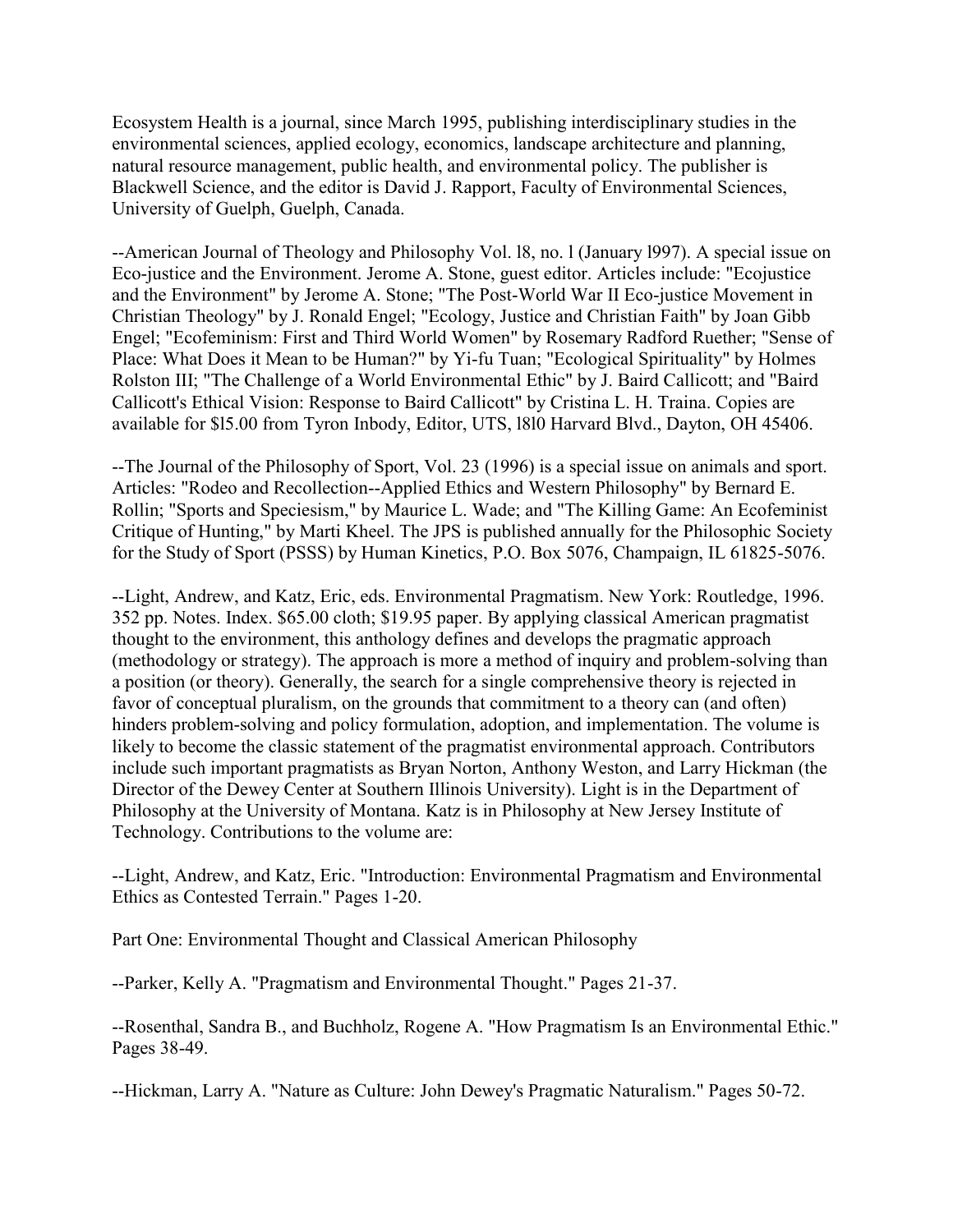--Santas, Ari. "The Environmental Value in G. H. Mead's Cosmology." Pages 73-83.

--Norton, Bryan G. "The Constancy of Leopold's Land Ethic." Pages 84-102.

Part Two: Pragmatist Theory and Environmental Philosophy

--Norton, Bryan G. "Integration or Reduction: Two Approaches to Environmental Values." Pages 105-38.

--Weston, Anthony. "Before Environmental Ethics." Pages 139-60.

--Light, Andrew. "Compatibilism in Political Ecology." Pages 161-84.

Part Three: Pragmatist Approaches to Environmental Problem

--Thompson, Paul B. "Pragmatism and Policy: The Case of Water." Pages 187-208.

--Schiappa, Edward. "Towards a Pragmatic Approach to Definition: 'Wetlands' and the Politics of Meaning." Pages 209-31.

--Castle, Emery N. "A Pluralistic, Pragmatic and Evolutionary Approach to Natural Resource Management." Pages 231-50.

--Rothenberg, David. "Laws of Nature vs. Laws of Respect: Non-violence in Practice in Norway." Pages 251-65.

--Varner, Gary E.; Gilbertz, Susan J.; and Peterson, Tarla Rai. "Teaching Environmental Ethics as a Method of Conflict Management." Pages 266-82.

Part Four: Environmental Pragmatism: An Exchange

--Weston, Anthony. "Beyond Intrinsic Value: Pragmatism in Environmental Ethics." Pages 285- 306.

--Katz, Eric. "Searching for Intrinsic Value: Pragmatism and Despair in Environmental Ethics." Pages 307-18.

--Weston, Anthony, and Katz, Eric. "Unfair to Swamps: A Reply to Katz; Unfair to Foundations: A Reply to Weston." Pages 319-24.

--Light, Andrew. "Environmental Pragmatism as Philosophy or Metaphilosophy? On the Weston-Katz Debate." Pages 325-38.

--Ferré, Frederick. Being and Value: Toward a Constructive Postmodern Metaphysics. Albany, NY: State University of New York Press, 1996. Works Cited; Name Index; Subject Index. 406 pp. \$24.95 paper. Ferré is Research Professor of Philosophy at the University of Georgia and a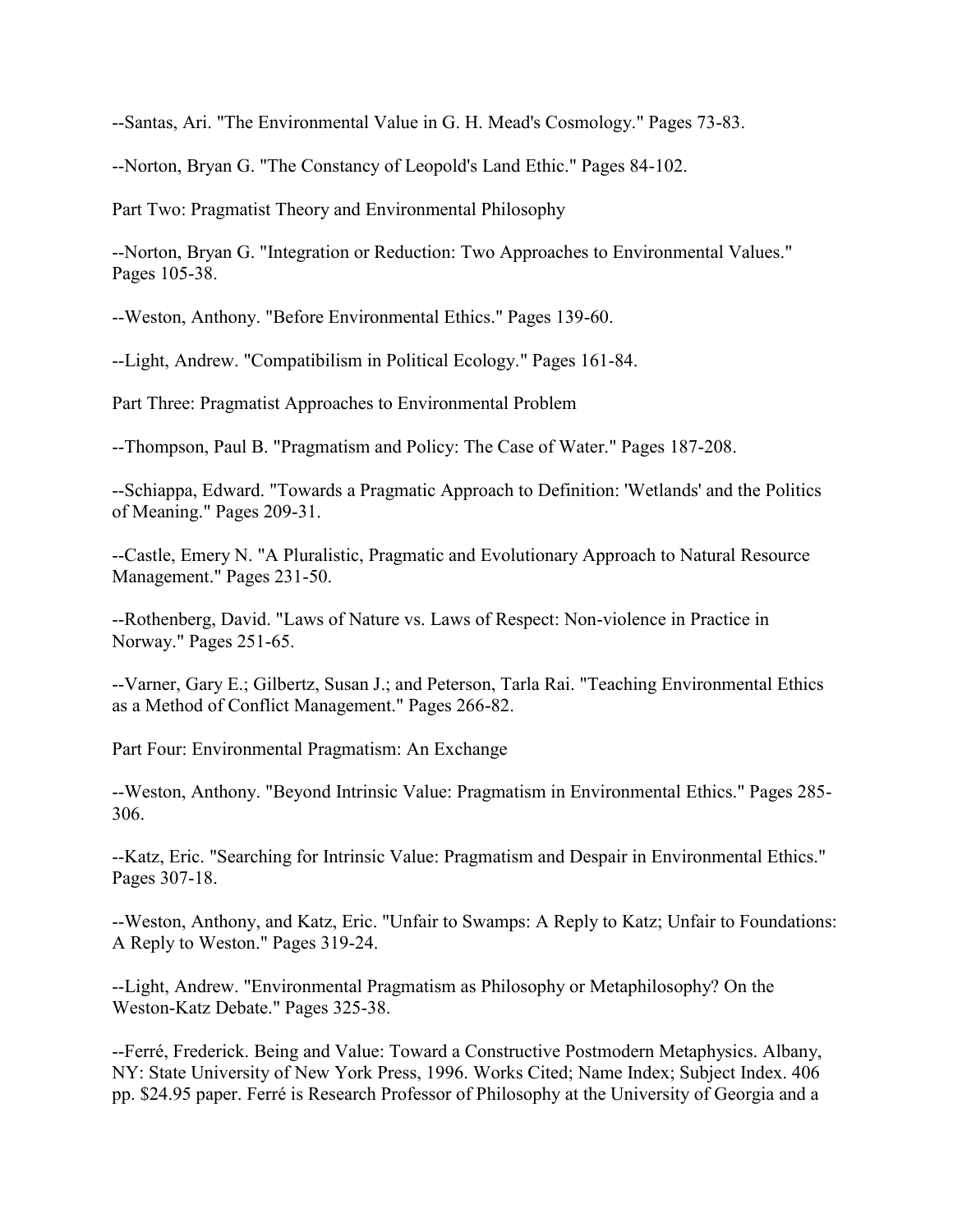pioneering scholar in environmental philosophy. He has published several books and numerous articles. Ferré was for many years the editor of the journal Research in Philosophy and Technology, and he was co-founder of the Faculty in Environmental Ethics at the University of Georgia.

Being and Value is Volume One of a triology with the overall title Philosophy and Value. Volume Two is currently in press and is entitled Knowing and Value: Toward Constructive Postmodern Epistemology. It should be available in early 1998. Volume Three is currently being written and is titled Living and Value: Toward Postmodern Ethics, Religion, and Social Ecology. All three volumes will be published SUNY Press in the series "Constructive Postmodern Thought," edited by David Ray Griffin, a process theologian and philosopher at Clarement Graduate School (California).

Ferré's trilogy is arguably the first sustained attempt to create a truly comprehensive environmental philosophy--epistemology, metaphysics, ethics, aesthetics, philosophy of religion, and all. Ferré's main philosophical mentor in the project is Alfred North Whitehead. Although many philosophers and environmentalists have agreed that Whitehead's process philosophy is conducive to a strong, constructive environmental ethic (and environmental philosophy generally), Ferré in these volumes is the first philosopher to develop the process position in its ecological fullness. The project is no easy task, and philosophers and environmentals alike owe a debt of gratitude to Ferré. Guided by the concept of ecological relatedness, Ferré develops what he calls an "ecological worldview." His metaphysic and epistemology have been shaped almost as much by the environmental scientists Eugene Odum and Frank Golley as by Whitehead. The trilogy draws out the implications of an environmental (ecological) philosophical worldview. Starting with the ancient Greek sense of kosmos (a value-laden concept) and working through the modern metaphysical problematic (the loss of mind, purpose, and value in nature), Volume One offers an ecological answer to the problematic. Then, Volume Two works through the modern epistemological problematic (the epistemological gap caused by the alienation of mind from nature), and, again, offers an ecological answer. Finally, Volume Three will be a direct examination of value--of ethics, religion, environment, and what Ferré calls "social ecology." Volume Three will include analyses of the kinds of technology and other institutions needed for an ecologically benign (postmodern) world.

Parts One and Two of Being and Value (Volume One of the triology) are re-examinations of classical Greek philosophy ("Premodern Metaphysics") and modern philosophy ("Modern Metaphysics") in light of contemporary postmodern ecological consciousness. (What is missing in the volume is the Medievel era, which Ferré may be saving for Volume Three since the Medievel era was dominated by philosophy of religion. Although the Medievel era has been widely rejected by Enlightened Modern and contemporary analytic and continental philosophers, the postmodern viewpoint may allow the era to be seen anew without these biases.) Part Three ("Postmodern Metaphysics") will be of special interest to environmentalists and philosophers alike. It is here that Ferré is at his best in constructing a postmodern, Whiteheadian ecological view of reality. Reality is deeply, pervasively ecological: namely, it is interconnected, organic, personalistic, and kalogenic (Ferré's term for the universe's tendency to generate value). The deepest and highest intrinsic value, Ferré argues, is experiential--the relatedness of actual entities to one another. Reality is "panexperiential," that is, personalistic and intersubjective all the way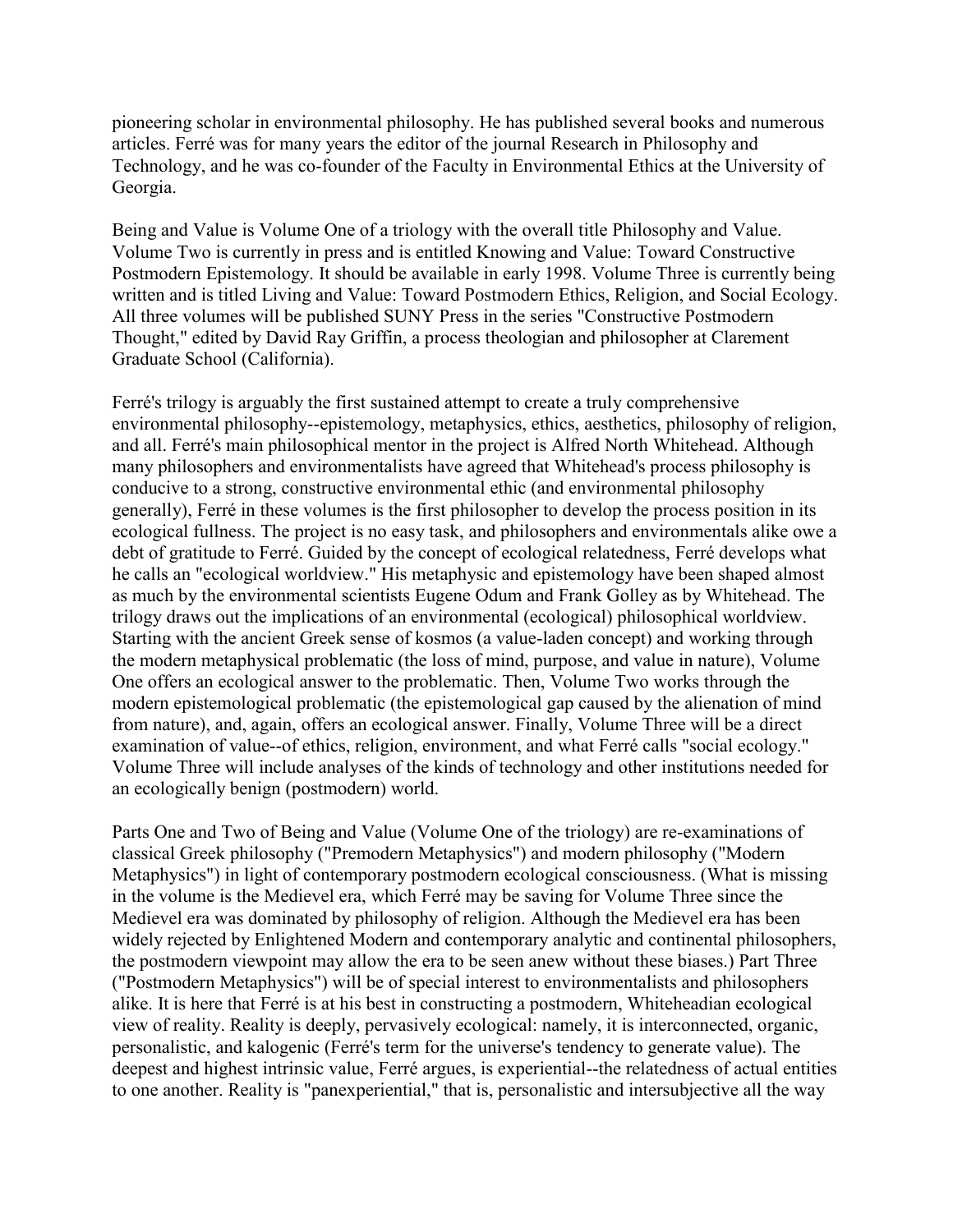down, and all the way up. Value is not fabricated inside subjective minds that are evolutes from inert matter; rather, all of reality--the very fabric of being itself--is by its very nature laden with values. The volume is courageously comprehensive and epistemically persuasive, at a time when few philosophers or environmentalists have the knowledge or critical ability to construct such a position.

--Throop, Bill. "Humans and the Value of the Wild," Human Ecology Review 3, 1 (Autumn 1996): 3-7. Throop teaches philosophy at Green Mountain College in Vermont.

--Hettinger, Ned. "Enhancing Natural Value?" Human Ecology Review 3, 1 (Autumn 1996): 8- 11. There is widespread skepticism among those with deep commitments to the natural world about the idea that humans can improve upon nature. While it seems obvious that humans can alter nature to better serve human uses, it is far from clear that humans can improve nature in non-utilitarian ways. Can human beings enhance intrinsic natural value? Perhaps the strongest reason for skepticism about this possibility is the value that many see in the "wildness" of nature, understood as the extent to which

a natural system has not been humanized. Alleged human improvements of nature humanize nature and thus degrade it in terms of wildness value. This idea of valuing and preserving relatively pristine nature for its wildness value has been severely criticized for instituting a false and harmful human/nature apartheid that provides no positive role for humans in the natural world. Critics suggest that we must move beyond preservationism and learn to integrate humans into nature, celebrating humanity's creative potential with respect to nature. This paper explores if and how human participation and involvement in nature might be seen as enhancing, rather than degrading, intrinsically-valuable natural systems. Hettinger teaches philosophy at the College of Charleston.

--Green, Karen. "Freud, Wollstonecraft, and Ecofeminism: A Defense of Liberal Feminism," Environmental Ethics 16 (1994): 117-134. Green teaches philosophy at Monash University, Melbourne, Australia.

--Green, Karen. "Two Distinctions in Environmental Goodness," Environmental Values 5 (1996): 31-46. Green teaches philosophy at Monash University, Melbourne, Australia.

--Varner, Gary. "The Takings Issue and the Human-Nature Dichotomy," Human Ecology Review 3, 1 (Autumn 1996): 12-15. Environmentalists are sometimes criticized for implausibly separating human beings from nature. However, in the debate between the "wise-use" and environmental movements, it is the proponents of "wise-use," not the environmentalists, who implausibly divide human beings from nature. The "wise-use" movement calls for landowners to be compensated whenever environmental regulations reduce the economic value of their land. However, a well-established principle of Constitutional law is that compensation is not required if the regulations prevent harm to others. Insofar as they can plausibly be construed as preventing harm to others, then, environmental regulations can be enforced without running afoul of the just compensation clause of the Fifth Amendment. Varner argues that while the public trust doctrine of U.S. common law can be extended to cover ecological processes on which the long-term wellbeing of the nation and its people depend, environmentalists must do a better job of articulating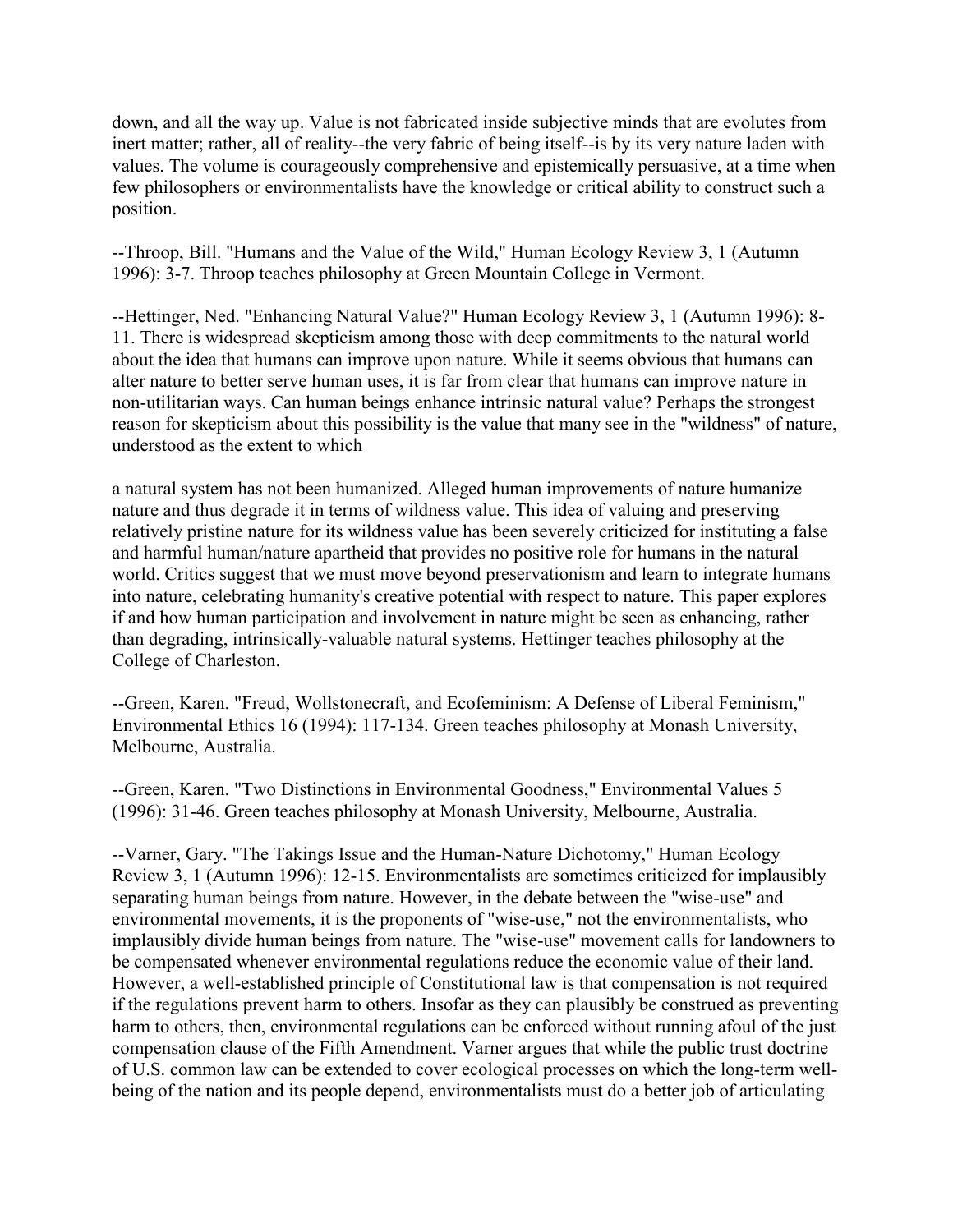how this is so. In doing so, environmentalists will show that the wise use movement's position depends on an implausible separation of humans from the ecosystems on which they depend. Varner teaches philosophy at Texas A&M University.

--Weir, Jack. "Poverty, Development, and Sustainability." Acorn: The Journal of the Gandhi-King Society 8, no.2 (1995): 17-22. Using ideas from Tolstoy and Gandhi, Weir argues that sustainable development is a euphemism for Westernization and Capitalistic materialism and greed. The formulation of a new, nonanthropocentric environmental philosophy will likely not solve the world's environmental problems because the problem is at bottom one of human greed and finitude (which are often called "spiritual" problems).

--Weir, Jack. "Unnecessary Pain, Nutrition, and Vegetarianism." Between the Species 7, no.1 (Winter 1991): 13-26. After an analysis of the concept and principle of unnecessary pain, meateating is examined in light of nutritional and socio-cultural factors. The paper concludes that vegetarianism is good but not strictly obligatory.

Sapontzis, Steven F. "Reply to Weir: Unnecessary Fear, Nutrition, and Vegetarianism," Between the Species 7, no. 1 (Winter 1991): 27-32.

--Weir, Jack. "Response." [A Response to Steven F. Sapontzis, "Reply to Weir: Unnecessary Fear, Nutrition, and Vegetarianism," Between the Species 7, no. 1 (Winter 1991): 27-32]. Between the Species 7, no. 1 (Winter 1991): 33-35.

--Visvader, John. "Natura Naturans: Remarks on the Nature of the Natural," Human Ecology Review 3, 1 (Autumn 1996): 16-18. "We need to understand both the 'natural' and the 'wild' in such a way that we can imagine giving more to the world around us that the gift of our mere absence." Visvader teaches philosophy at the College of the Atlantic.

--Krebs, Angelika, ed. Naturethik. Grundtexte der gegenwärtigen tier- und ökoethischen Diskussion (Ethics of Nature: Fundamental Texts Discussing Contemporary Animal and Ecological Ethics). Frankfurt: Suhrkamp. April 1997. 400 pages. ISBN 3-518-28862-8. This reader brings together basic readings on the intrinsic value of nature both from the Englishspeaking and the German-speaking discussion. By translating ten influential English papers it makes them available to a wider German-speaking audience. By including seven important German texts, it attempts to overcome the somewhat imperialistic influence that the Englishspeaking ethics of nature tends to exert in international philosophical circles. This anthology is only the second systematic reader in German on the ethics of nature, the first having been Dieter Birnbacher's Ökologie und Ethik (Stuttgart, 1980, with articles by Fraser-Darling, Tribe, Rock, Birnbacher, Feinberg, Spaemann, and Passmore). The book has two sections. In the first section on animal ethics Peter Singer, Tom Regan and Ursula Wolf argue for the moral status of animals, while Raymond Frey, Jürgen Habermas and Ernst Tugendhat argue against it. The second section on environmental ethics has Paul Taylor, Stephen Clark, Hans Jonas, Arne Naess, J. Baird Callicott and Holmes Rolston on the "pro" side, and William Frankena, Bernard Williams, Martin Seel, Friedrich Kambartel and Angelika Krebs on the "contra" side.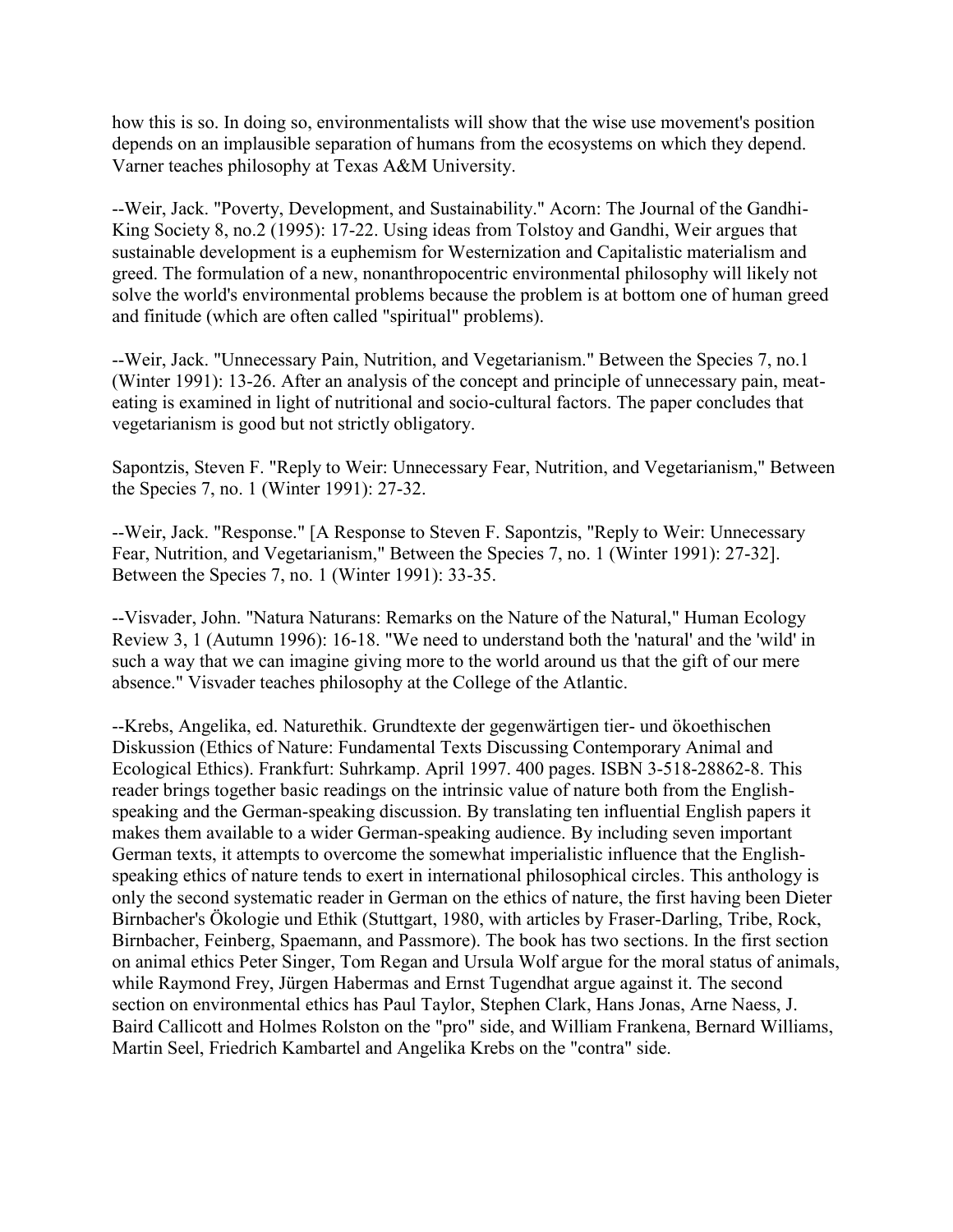--Schmidt, Karen F., "Green Education Under Fire," Science 274 (December 13, 1996):1828-30. Conservative critics contend that teachers and texts are feeding children biased and incomplete scientific information about the health of the planet, but advocates say the charges are overblown. Some complain about math texts with word problems about deforestation or fossil fuel use. Some complain the education is flaky: "Recycling is good for the planet." Some complain children are being fed doomsday visions. Some complain children are being made to feel guilty about the American lifestyle, with energy use for hot tubs compared with that in the third world. Environmental advocates reply that their materials are more balanced than the conservative ones, and that education needs to face up to the environmental crisis. The U. S. National Education Act of 1990 is up for renewal this year, and under debate. Short, provocative article could be used in class to stimulate discussion on teaching values and science and advocacy.

--Eco-Justice Working Group of the National Council of the Churches of Christ in the U.S.A., Faith-Based Environmental Justice Resources for Youth and Children. An 18-page bibliography with a variety of resources, including audiovisual ones, for children and youth, all currently in print. With ordering information. Compiled and edited by Tina B. Krause. \$ 2.50 from Environmental Justice Resources, National Council of the Churches, P. O. Box 968, Elkhart, IN 46515. 800/762-0968 or 219/264-3102.

--Duda, Mark Damian, Bissell, Steven J., Young, Kira C., "Factors Related to Hunting and Fishing Participation in the United States," Transactions of the 61st North American Wildlife and Natural Resources Conference, 1996, pp. 324-337. Findings of a three year study, said to be the most exhaustive review, data collection, and analysis of any nationwide study of hunting and fishing to date. Hunting, and, to a slightly lesser degree, fishing are primarily acctivities that can be understood as sociological phenomena centered on and about the American family. Biological considerations are of importance, but wildlife and fishery management programs that focus on the resource itself, rather than the hunter and the angler, will not promote continued utilization, but may contribute to the decline in participation and reduced satisfaction. Duda and Young are with Responsive Management, Harrisonburg, Virginia; Bissell with the Colorado Division of Wildlife.

--Hart, Stuart L., "Beyond Grening: Strategies for a Sustainable World," Harvard Business Review 75(no. 1, Jan./Feb. 1997):66-76. In the 1960's and 1970's, corporations were in a state of denial about their impact on the environment. But today many companies have accepted their responsibllity to prevent pollution. What they need to do now is help create a sustainable global economy. The drive toward sustainability is an absolute imperative for human survival. It also represents one of the biggest challenges--and opportunities--for individual companies in the history of commerce. Emerging economies cannot afford to repeat the mistakes of Western development. Hart teaches corporate strategy and directs the Corporate Environmental Management Program at the University of Michigan Business School. It is interesting to see an author like this taking his terminology from Vandana Shiva (p. 76).

--Magretta, Joan, "Growth Through Global Sustainability: An Interview tih Monsanto's CEO, Robert B. Shapiro," Harvard Business Review 75(no. 1, Jan./Feb. 1997):79-88. Shapiro claims: The need for environmentally sustainable products will soon create a major strategic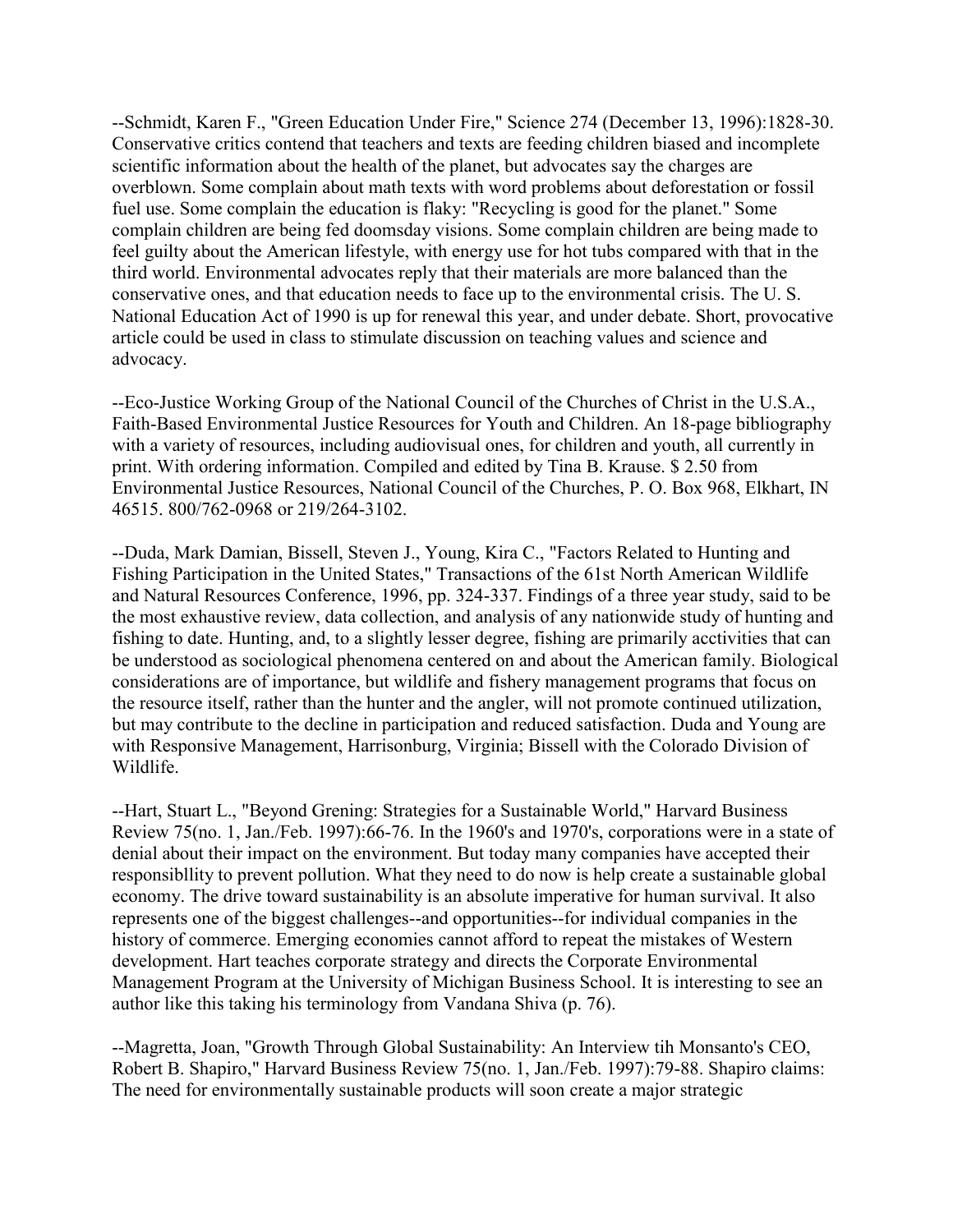discontinuity for the world's enterprises. Recognition of this discontinuity is transforming Monsanto's thinking about growth. Although a closed sustem like the earth cannot support an unlimited increase of material things, it can withstand exponential growth of information. Hence two design principles have been incorporated into new product development at Monsanto: substituting information for "stuff" and replacing products with services.

--Mitcham, Carl. Review of Abram, David, The Spell of the Sensuous. Science 275(1997):174. "A truly original work by a philosophical anthropologist and practitioner of participatory ethnology."

--Drolette, Dan, "Wide Use of Rabbit Virus Is Good News for Native Species," Science 275(1997):154. A virus deliberately and recently released is having dramatic results killing Australia's introduced European rabbits. Showy groundsel has returned, and, unexpectedly, the numbers of western grey kangaroos are increasing. A dozen rabbits were released in the 1840's and now there are 300 million. The response in recovered vegetation is impressive. A virus introduced in the 1950's lost its effectiveness. Some fear the virus may jump species, but there is no evidence of this so far. Feral cats, also a pest, which fed on the rabbits, may also have been reduced, and it does not seem that the cats are switching prey to native species.

--Palmer, Clare. Animal Liberation, Environmental Ethics and Domestication. OCEES Research Paper No. 1. Oxford: Oxford Centre for the Environment, Ethics and Society, Mansfield College, 1995. 25 pp. A new taxonomy of human-animal relationships. A number of animals with which we most commonly interact "fit only very uneasily into either the category of "wild" or "domestic." We need categories for captive wild animals, scavenging animals, and feral animals, for example. Categories in terms of varying degrees of dependence on human beings are more adequate than those in terms of an unwritten contract of the kind proposed by Stephen Budiansky and endorsed with some qualification by Baird Callicott. At the same time, the different relationships we enjoy with animals of different categories may justify more variation in the way we treat them than would be allowed by the universalizing ethical theories of Regan and Singer.

--Vira, Bhaskar, Rights, Property Rights and their Protection: Implications for the Analysis of Environmental Policy. OCEES Research Paper No. 2. Oxford: Oxford Centre for the Environment, Ethics and Society, Mansfield College, 1995. 35 pp. A survey of the theoretical basis of the concepts of "rights" and "property." Nine possible varieties of property right, dealing with possession, use, consumption, management, etc. This plurality of property rights is important in many cases of environmental conflict, where, for example, villagers' traditional rights to gather fuel-wood conflict with government-granted timber concessions. In the application of property rights to the environment, it is difficult to construe existence value in such way that it could be the subject of a property right.

--Brown, Neville, The Impact of Climate Change: Some Indications from History, AD 250-1250. OCEES Research Paper No. 3. Oxford: Oxford Centre for the Environment, Ethics and Society, Mansfield College, 1995. 59 pp. The effects of climate change on human history over the past 2,000 years. Recent developments in the interpretation of ice cores, pollen records and glacial movements, together with the possibility of interpolation using the climatic models now being used to predict the consequences of global warming, have greatly increased the data available for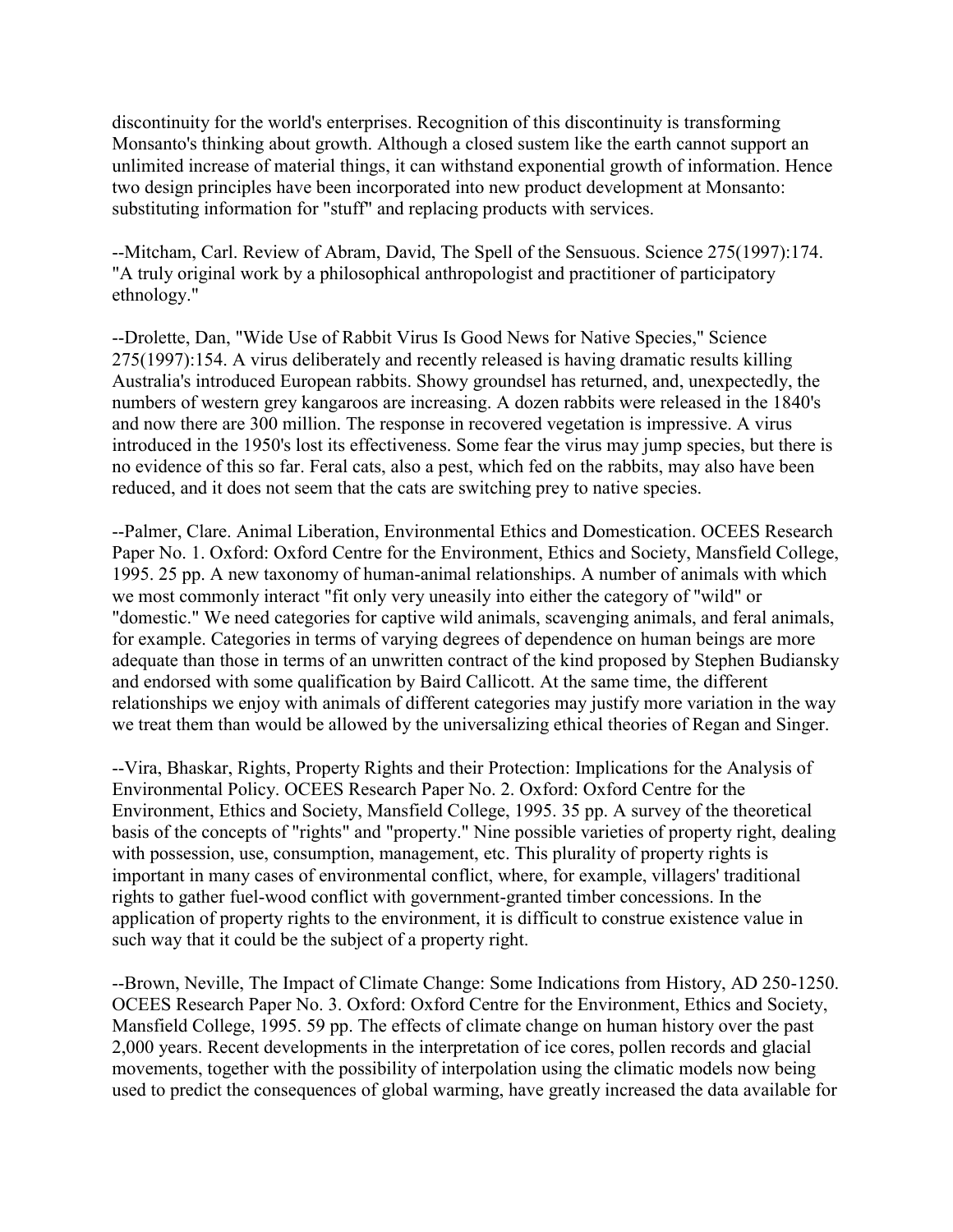climate and history studies. Nevertheless reconstructions of how climate changes affected the movements of peoples remain speculative. Brown is both a meteorologist and a historian.

--Freeden, Michael, Green Ideology: Concepts and Structures. OCEES Research Paper No. 4. Oxford: Oxford Centre for the Environment, Ethics and Society, Mansfield College, 1995. 31 pp. Ideologies are "decontesting" devices that "attempt to confer cultural and conventional legitimacy on particular, narrow understandings of each of the political concepts they employ." The core concepts of green discourse involve the human-nature relation, nature preservation and variants of holism, together with an emphasis on appropriate human lifestyles. The "indeterminacy" of green core concepts allows them to weave in and out of an unusually wide range of political traditions. There are conservative and liberal-individualist components in contemporary green political thought. The equation of protective interventionism with ecofascism should be rejected as trite. "What the scholar of ideologies can do is to delineate, however roughly, the semantic field within which debate takes place."

--Gare, Arran. Nihilism Inc.: Environmental Destruction and the Metaphysics of Sustainability. Sydney: Eco-Logical Press, 1996. This work attempts to explain the failure of humanity effectively to confront the global environmental crisis, and thereby to reveal what is required to overcome it. The destruction of the environment on a global scale is the legacy of the expansion and domination of the world by European civilization, a civilization that is inherently destructive and implicitly nihilistic. Ecocide is characterized as applied nihilism. Environmentalists have failed because they have not fully appreciated the nature of this civilization, an appreciation that requires an understanding of the history and dynamics of European culture and its offshoots from Ancient Greece to the present. The first part of the book analyzes the origins and dynamics of Western civilization to reveal the origins of nihilism and to show how in the modern world nihilism has come to be embodied by instititions and individuals, while the second part is devoted to analyzing Marxism, Russian culture and the Soviet Union as a failed alternative to Western culture. These analyses reveal the need for a radical cultural transformation, a transformation which can only be effected on the foundation of a new metaphysics. The final part offers the required metaphysics--a revised version of process philosophy reformulating and integrating the insights of Hegel and those inspired by him--to clear the way for the creation of an environmentally sustainable civilization. Gare teaches philosophy at Swinburne University, Melbourne.

--Greider, William. One World, Ready or Not: The Manic Logic of Global Capitalism. New York: Simon and Schuster, 1997. Although the rapid spread of free market capitalism has created many pockets of propserity, the world economy has spun out of control and is heading for a cataclysmic fall. There are three ominous, converging trends. First, the world will soon be awash in surplus goods. Profitability depends on producing goods where wages are too low for workers to purchase these goods, and selling where wages are high, but there will not be enough wellpaid workers to buy these goods. Second, there is the rapid, constant flow of money across borders, with those who control this flow having more power than governments, and insisting on high returns where these will not be possible. Third the planet cannot sustain rapid industrialization for the masses in under-developed countries without irreparable environmental damage. The losers in the global economy--those earing rock bottom wages, those who suffer when growth slows, those who live with the worst effects of environmental degradation--far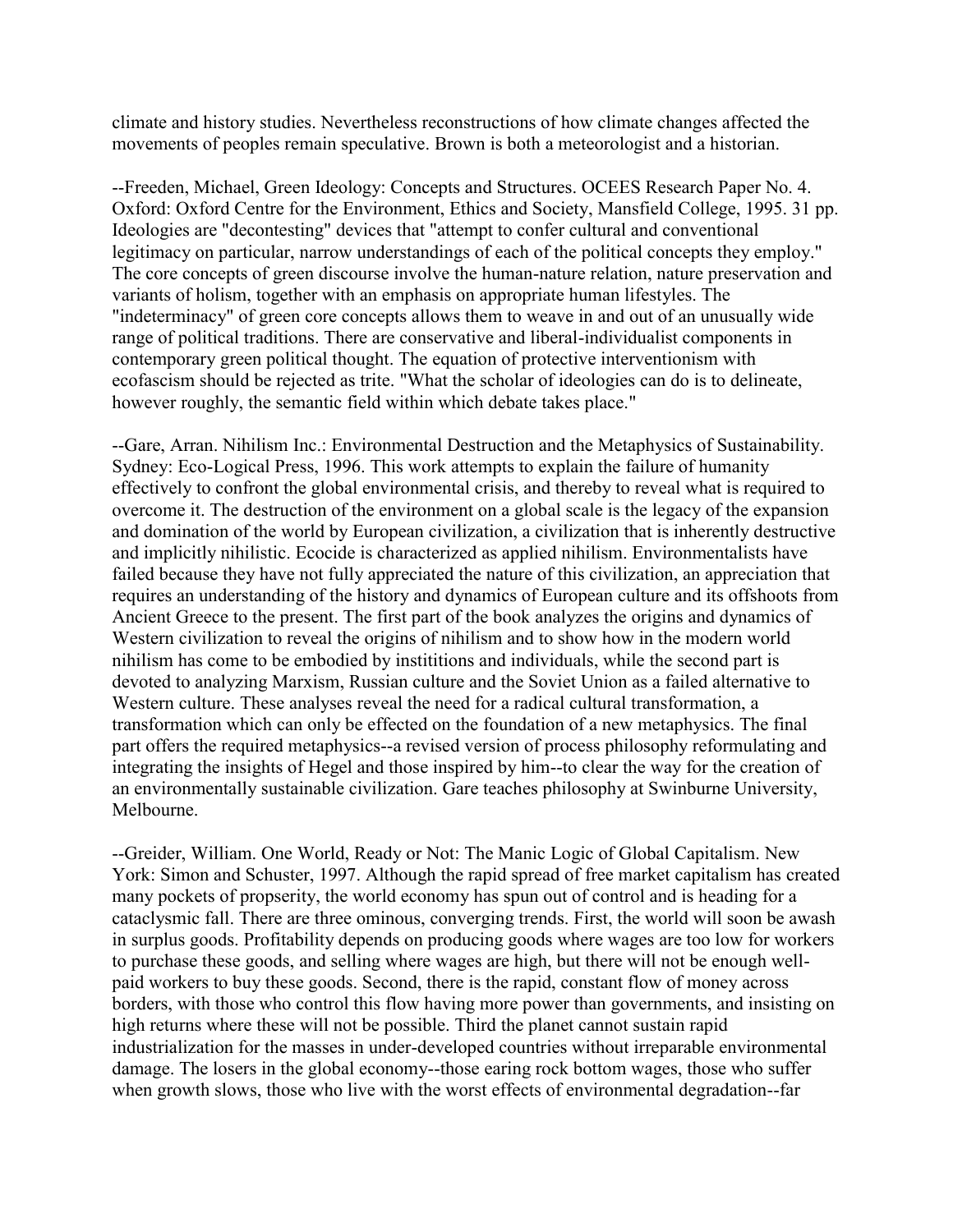outnumber the winners. Nevertheless, Greider suggests much can be done, and he is generally pro-growth. Reviewed by Jeffrey E. Garten in Harvard Business Review, January/February 1997.

--Hampson, Fen Osler, and Reppy, Judith. Earthly Goods: Environmental Change and Social Justice. Ithaca, New York: Cornell University Press, 1996. 263pp. The book covers four major themes. The first series of authors lay out alternative frameworks for evaluating social justice from different philosophical perspectives:

--Henry Shue, "Environmental Change and the Varieties of Justice"

--Wendy Donner, "Inherent Value and Moral Standing in Environmental Change," see separate entry.

--Will Kymlicka, "Concepts of Community and Social Justice"

--Iain Wallace and David Knight," Societies in Space and Place"

The second series of authors discuss the role of the state and of substate actors in the international policies of the environment:

--Christian Reus-Smit, "The Normative Structure of International Society"

--Joseph Camilleri, "Impoverishment and the National State"

--Smitu Kothari, "Social Movements, Ecology and Justice"

Third, two authors take up the question of the role of science in framing the debate on global environmental change and the use of science as a resource by various actors in actual negotiations:

--Sheila Jasanoff, "Science and Norms in Global Environmental Regimes"

--Steven Yearley, "Campaigning and Critique: Public-Interest Groups and Environmental Change"

Finally:

--Peter Timmerman, "Breathing Room: Negotiations on Climate Change" The last article provides an account of international negotiations in which the themes of the previous chapters are developed and used to argue for the centrality of social justice in reaching desirable outcomes. Hampson teaches politics at Carleton University; Reppy is in science and technology studies at Cornell University.

--Donner, Wendy. "Inherent Value and Moral Standing in Environmental Change," pages 52-74 in Hampson, Fen Osler, and Reppy, Judith, Earthly Goods: Environmental Change and Social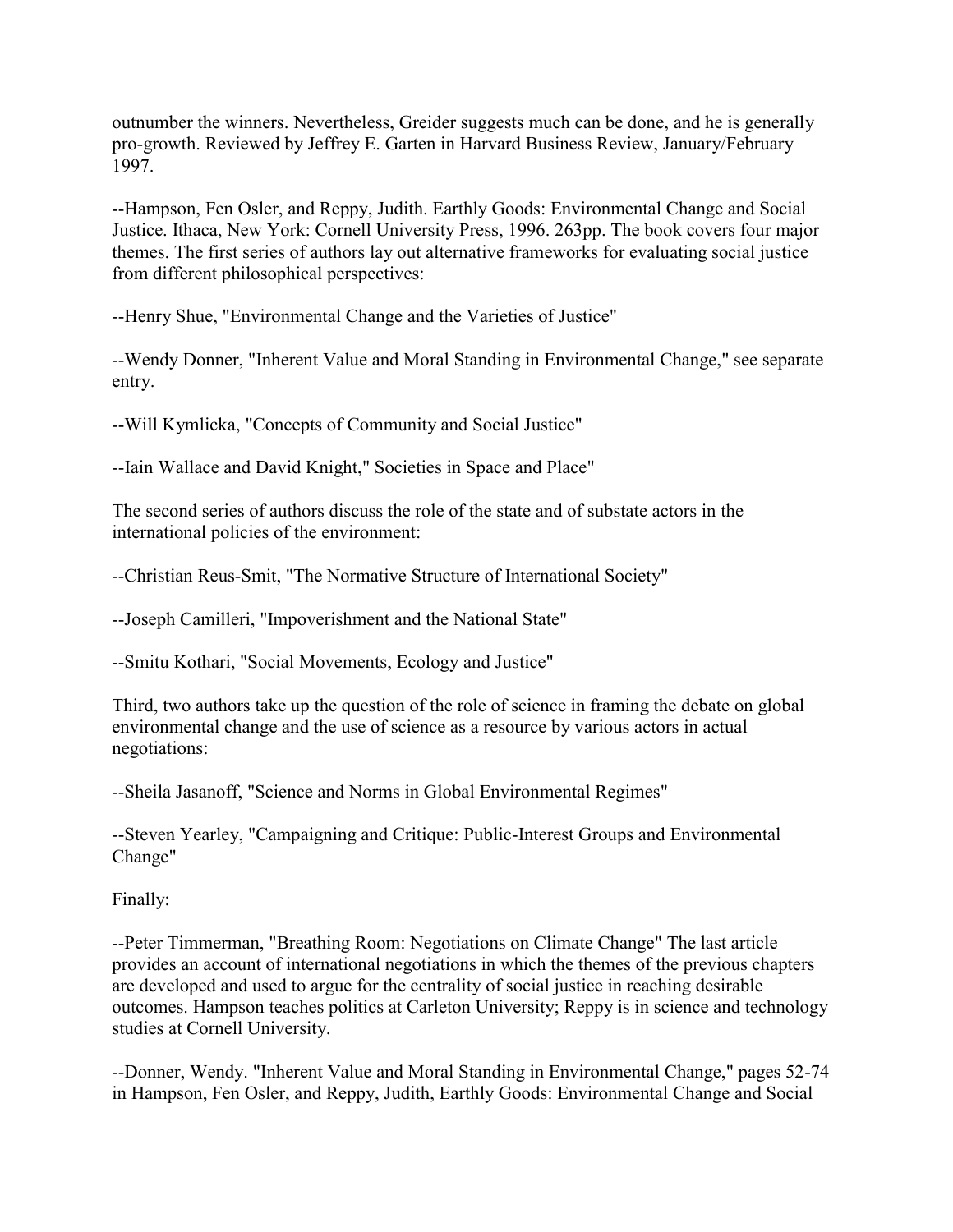Justice (Ithaca, New York: Cornell University Press, 1996). Donner criticizes the animal rights/welfare theories of Tom Regan and Peter Singer; the land ethic of Aldo Leopold and J. Baird Callicott; deep ecology; and the ecofeminism of Karen Warren, Val Plumwood, and others. Regan and Singer do not have an environmental ethic, only an ethics for using the environment to satisfy the preferences of sentient animals, including humans. Of Callicott's land ethic: "The result is an uneasy mixture that neither quells the concerns of critics nor provides clear guidelines for cases of conflict" (p. 61). "Thus there are serious problems with the land ethic: an analysis of value that does not support the value claims of the theory; a lack of guidance on how weighings of very different elements are to be carried out; and decisions that are troubling at best, horrifying at worst" (p. 65).

Of ecofeminism: "Consensual decision is ... welcome when it works. But when consensus does not work, and we are faced with genuine and painful conflict, then ecofeminism provides little guidance in particular cases if the conflicting claims are all seen as being of equal value" (p. 69). "Can one who has serious concerns for the well-being of the environment trust the human capacity to care more than the human capacity to reason and value? (p. 70). Deep ecology has an unworkable concept of a self indistinguishable from the environment. Environmental ethics needs a concept of self-in-relationship. "There is no fusion of two into one but a complement of two entities acknowledged as separate, different, independent, yet in relationship" (quoting Karen Warren) (p. 74). Donner teaches philosophy at Carleton University in Ottawa.

--Cunningham, Carol, and Joel Berger. Horn of Darkness: Rhinos and Desperate Conservation in Africa. New York: Oxford University Press, 1997.

--Miller, Brian, Richard Reading, and Steve Forrest, Prairie Night: Black-Footed Ferrets and the Recovery of Endangered Species. Washington, DC: Smithsonian Institution Press, 1997. \$ 34.95.

--Berger, Joel, and Cunningham, Carol, "Is Rhino Dehorning Scientifically Prudent?" Pachyderm 21(1996):60-68.

--Mangel, M. et al., "An Interdisciplinary Examination of Carnivore Reintroductions." In J. L. Gittlleman, Carnivore Behavior, Ecology, and Evolution, pp. 296-336. Ithaca, NY: Cornell University Press, 1996.

--MacNally, R. C., Ecological Versatility and Community Ecology. New York: Cambridge University Press, 1995. 435 pages. \$ 69.95. A theory of specialist versus generalist species, the generalists having more versatility in using resources available in various ecosystems. This gives insight into community ecology and offers a conceptual framework for doing research on species of special concern.

--Wright, R. Gerald, ed., National Parks and Protected Areas: Their Role in Environmental Protection. Cambridge, MA: Blackwell Science, 1996. 480 pages. \$ 54.95. National parks are becoming an integral part of preservation efforts on the national and local levels, not as islands of conservation but as integrated into their surrounding ecological and cultural landscapes. Wright is a research biologist for the National Biological Service.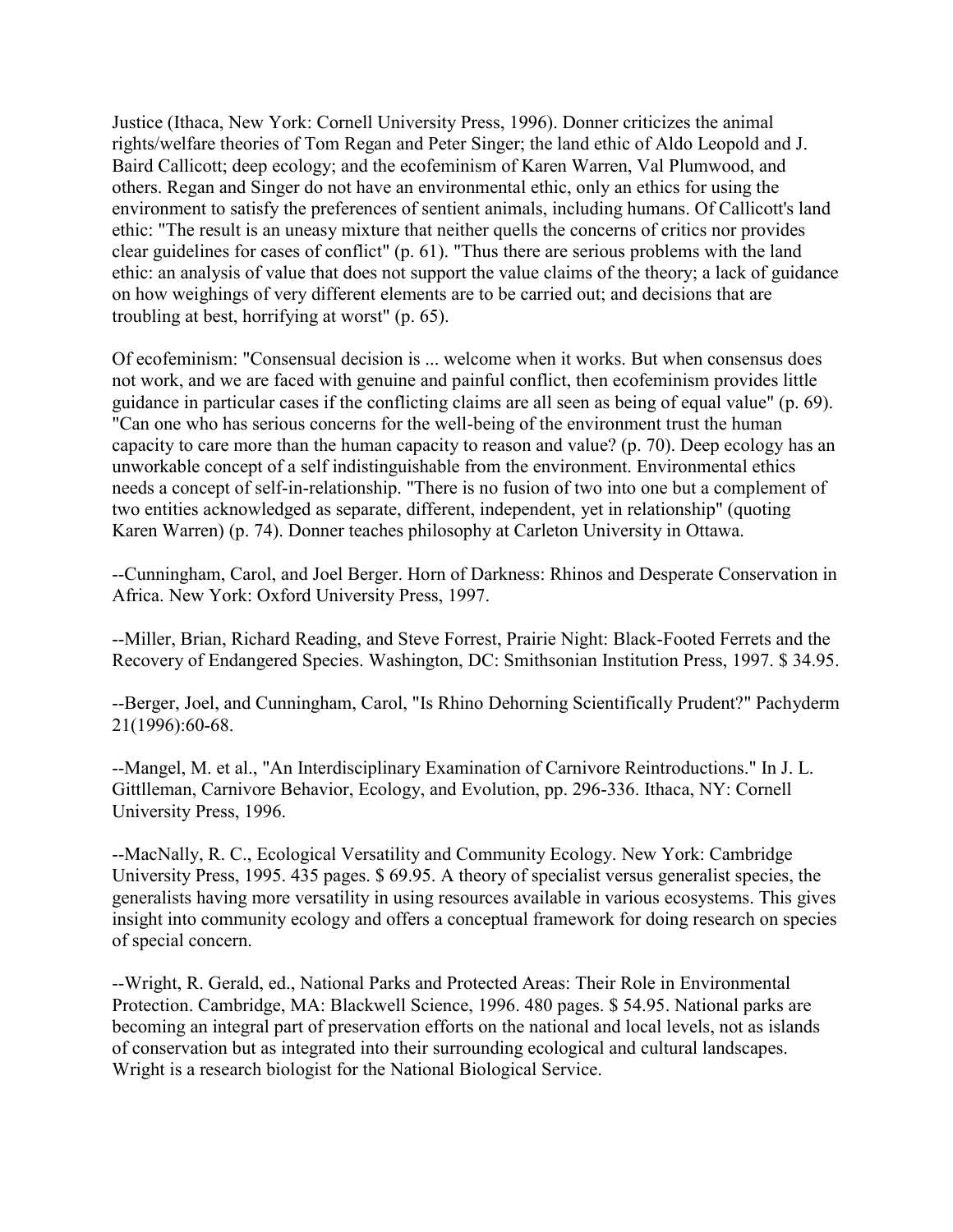--Caughley, Graeme and Anne Gunn, Conservation Biology in Theory and Practice. Cambridge, MA: Blackwell Science, 1995. 448 pages. \$ 44.95. The logic and methods for the diagnosis and treatment of species extinctions and declines. The success of previous recovery efforts and methods of improving or reversing the plight of endangered species worldwide. Issues of population dynamics, risk assessment, and wildlife management, balanced against social and cultural pressures such as economics and legislation.

--Cohen, Michael. Reconnecting with Nature. 1995. Contact Project NatureConnect, P. O. Box 1605, Friday Harbor, WA 98250. Phone 360/378-6313. Email: nature@pacificri.net. 262 pages. \$ 19.50. "An integration of ecology and psychology that lets thoughtful sensory contacts with Earth catalyze wellness, spirit and responsbility."

--Zimmerer, Karl S. Changing Fortunes: Biodiversity and Peasant Livelihood in the Peruvian Andes. Berkeley, CA: University of California Press, 1996. \$ 45.00 cloth. Management of plant and animal genetic resources in the context of existing agricultural practices.

--Samways, Michael J., "The Art of Unintelligent Tinkering," Conservation Biology 10(1996):1307. Will the new self-manipulating human genome slow the natural evolution of biodiversity? Genetic engineering is likely to have unanticipated consequences, whether we are tinkering with other genomes or with our own. "Perhaps the looming issue is how to build into our new genome an environmental ethic." Samways is in zoology at the University of Natal, South Africa, and has written on the ethics of insect conservation.

--Theology & Public Policy has a special double issue (Summer and Winter, 1996): The Ethics of Population, Consumption, and Environment. There are two general articles and several case studies, with commentaries. Contact: Churches' Center for Theology and Public Policy, 4500 Massachusetts Avenue,. N.W., Washington, DC 20016-5690. 202/885-8648.

--Hessel, Dieter, and Nash, James A. "Interlocked Trends Shaping the 21st Century," Theology & Public Policy, A Special Issue on the Ethics of Population, Consumption, and Environment 8, nos. 1&2 1(996): 6-16. The interlocked trends are demographic trends, economic trends, ecological trends, and technological factors.

--Hessel, Dieter. "Ecumenical Ethics for Earth Community," Theology & Public Policy 8(nos. 1&2, 1996):17-29. The ecumenical movement worldwide and in the U.S. spanning more than three decades has acquired a normatively rich understanding of "just, sustainable, and participatory society," and the imperatives of "justice, peace, and the integrity of creation." This ethical perspective has theological roots in visions of Creation's Sabbath, the Kingdom of God, and a flourishing Earth Community.

--Gudorf, Christine E. "Finding the Sources of Hope: Women and Development," Theology & Public Policy 8(nos. 1&2, 1996):30-41.

--Bratton, Susan Power. "Plight of the Female Farmers: Land Ownership/Tenure," Theology & Public Policy 8(nos. 1&2, 1996):42-56.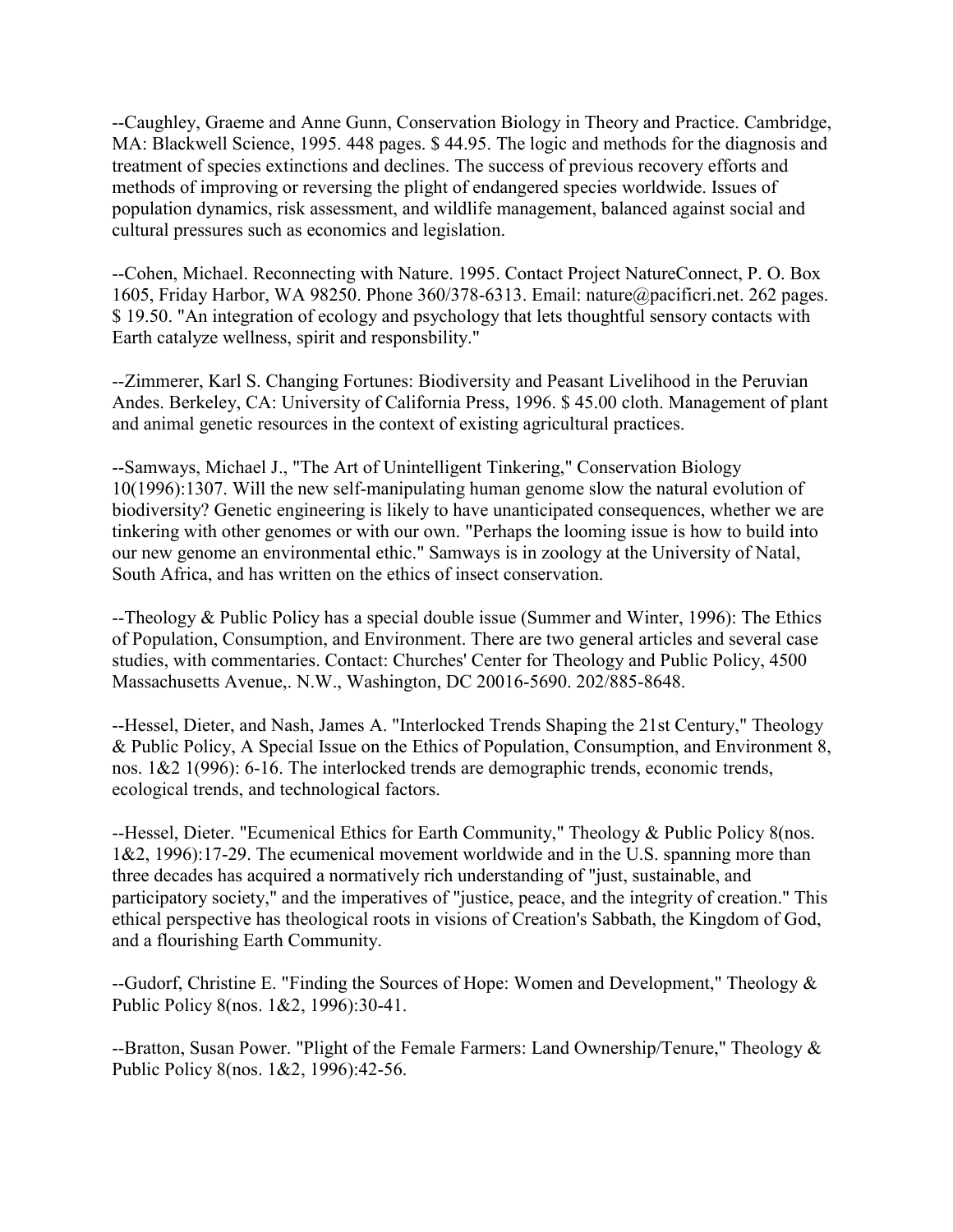--Martin-Schramm, James, Hoffstedt, Kirsten. "Consuela's Dilemma: Ethics, Refugees, and Immigration Policy," Theology & Public Policy 8(nos. 1&2, 1996):57-61, with commentary by James A. Nash. Consuela Ramirez is a pediatrician and president of the Florida chapter of the American Medical Association involved in a commission required to cut social services to illegal immigrants.

--Hunt, Douglas B. "What's in the Cup? Issues of Responsible Consumption," Theology & Public Policy 8(nos. 1&2, 1996):70-79.

--Eaton, Heather. "Rwanda: Survival of the Dominant," Theology & Public Policy 8(nos. 1&2, 1996):80-93. Poverty in Rwanda and the pressure on natural resources, with reference to the mountain gorillas endangered there.

--Ruether, Rosemary Radford. "Theological-Ethical Reflections on the Cases," Theology & Public Policy 8(nos. 1&2, 1996):94-100.

--Clugston, Richard M. "An Agenda for Action," Theology & Public Policy 8(nos. 1&2, 1996):101-112.

--Daly, Herman E. Beyond Growth: The Economics of Sustainable Development. Boston: Beacon Press, 1996. "Although there is an emerging political consensus on the desirability of something called sustainable development, this term--touted by many and even institutionalized in some places--is still dangerously vague. Apparent agreement masks a fight over what exactly `sustainable development' should mean--a fight in whcih the stakes are high" (p. 1). Part I. Economic Theory and Sustainable Development. Part II. Operational Policy and Sustainable Development. Part III. National Accounts and Sustainable Development. Part IV. Population and Sustainable Development. Part V. International Trade and Sustainable Development. Part VI. Two Pioneers in the Economcs of Sustainable Development (Frederick Soddy and Nicholas Georgescu-Rogers). Part VII. Ethics, Religion, and Sustainable Development (Biblical economics and the sustainable economy, and how to move from religious insight to ethical principle and public policy). Anything written by Herman Daly is worth reading by philosophers (as well as by economists and everybody else). Daly is in economics at the University of Maryland.

Anyone who doubts the clout of establishment economics should read Daly's note about the history of his manuscript. Solicited by MIT, it was accepted by MIT Press; five reviewers said publish it. But a distinguished economist on their advisory committee killed it, after a contract had been issued (p. 225).

--Hornocker, Maurice, "Siberian Tigers," National Geographic 191 (no. 2, February 1997):100- 109. Time is running out for the world's largest cat. Reeling from the double punch of poachers and habitat loss, only a few hundred survive. While zoos work to maintain the tiger's genetic diversity, Russian and American scientists are pooling their efforts to save this magnificent creature from extinction.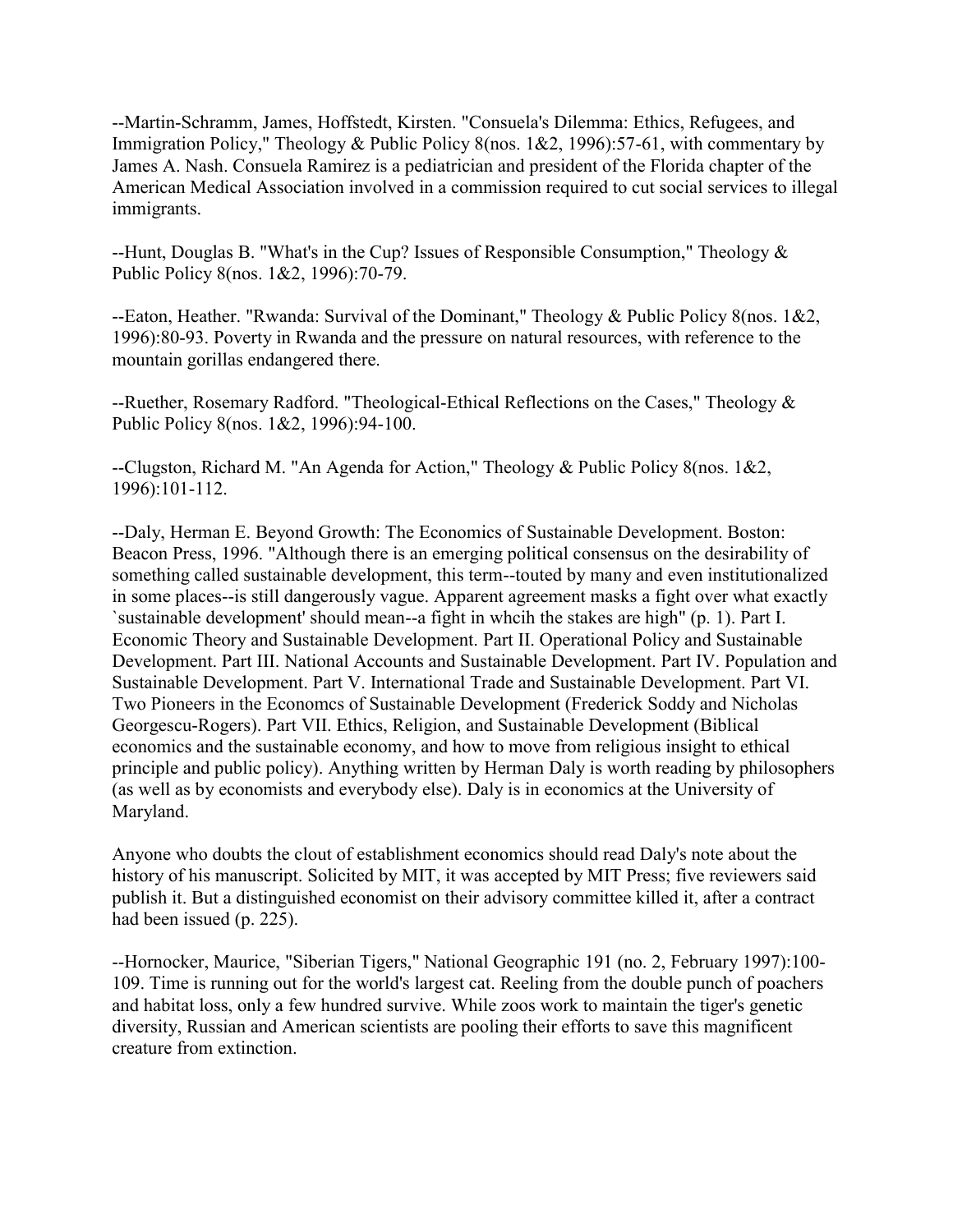--Nash, Roderick, "Soul of the Wilderness: A Wilderness Ethic for the Age of Cyberspace," International Journal of Wilderness 2 (no. 3, December, 1996):4-5.

--Kennedy, Roger, "Managing Wilderness in Perpetuity and in Democracy," International Journal of Wilderness 2 (no. 3, December, 1996):6-9. Kennedy is Director of the U.S. National Park Service.

--Johnson, Randy, "Grandfather Mountain--A Private U.S. Wilderness Experiment," International Journal of Wilderness 2 (no. 3, December, 1996):

10-13. Johnson was, until recently, backcountry manager on Grandfather Mountain, in North Carolina.

--Cole, David N., "Wilderness Recreation in the United States--Trends in Use, Users, and Impacts," International Journal of Wilderness 2 (no. 3, December, 1996):14-18. Vistor evaluations of wilderness conditions and their management preferences have been highly stable over time. The vast majority of visitors are extremely satisfied with their wilderness visits and rate trip quality as very good.

--Featherstone, Alan Watson, "Regenerating the Caledonian Forest: Restoring Ecological Wilderness in Scotland," International Journal of Wilderness 2 (no. 3, December, 1996):36-41, 47.

--Munson-Boyers, Laurel, "Wilderness Progress in Namibia," International Journal of Wilderness 2 (no. 3, December, 1996):42. Wilderness in a developing country, one with 35 to 40% unemployment, 30 to 40% illiteracy, and also with spectacular and silent expanses of wildlands. A symposium was held there with 100 participants on wilderness designation in Africa.

--Raymond, Lee R., "Climate Change: Don't Ignore the Facts," The Lamp 78 (no. 3, Fall 1996): 2-3. The Lamp is the Exxon publication sent to shareholders. "Achieving economic growth remains one of the world's critical needs.... Precipitous, poorly considered action on climate change could inflict severe economic change on industrialized nations and dramatically change your way of life. Those who say otherwise are drawing on bad science, faulty logic or unrealistic assumptions. We must reject policies that will clearly impose a heavy burden of costs but offer benefits that are largely speculative and undefined." Good, short, industry-view piece sure to provoke discussion in class. Couple it with Wilkinson, Rick, "Living with Tigers," immediately following in that issue. Dixon is Chairman, Exxon Corporation.

--Wilkinson, Rick, "Living with Tigers," The Lamp 78 (no. 3, fall 1996):4-5. The Lamp is the Exxon publication sent to shareholders. Can we learn from myth and mystery to live once more in harmony with them before they are gone. Exxon, whose symbol is the tiger, has established a Save the Tiger Fund, with the National Fish and Wildlife Foundation.

--Brams, Steven J., and Taylor, Alan D. Fair Division: From Cake-Cutting to Dispute Resolution. New York: Cambridge University Press. 1996. Mathematics and algorithms for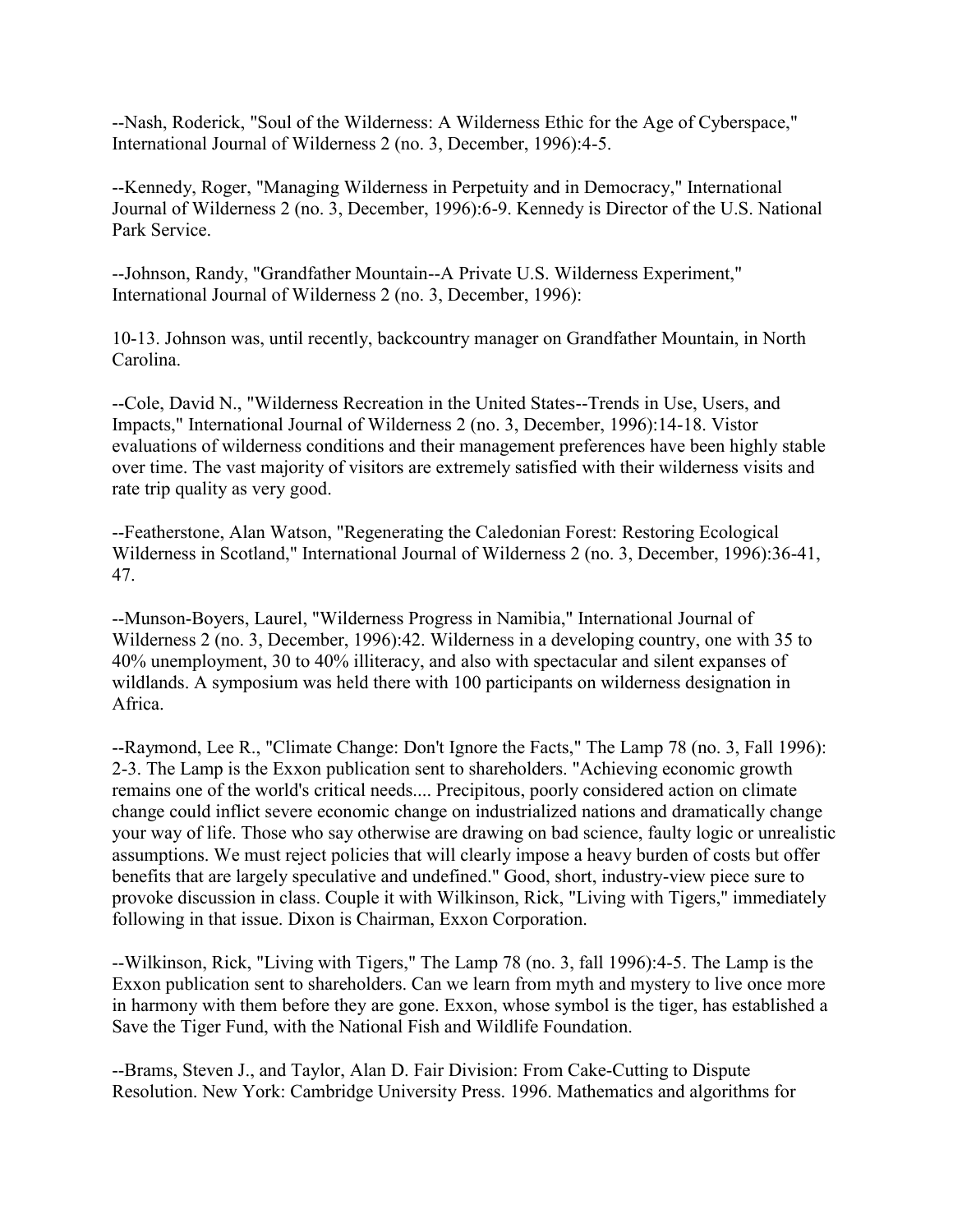conflict resolution, such that all parties are maximally satisfied. With two persons, it is easy. Cutting a cake, you cut, I choose. With three persons and more variables, it is harder. With multiple parties and many variables, there are still procedures. All parties list in secret all the disputed items and rank order them. A mediator can use a procedure called "adjusted winner," and Brams and Taylor demonstrate mathematically that any allocation resulting will be both maximally equitable and what they call "envy free," that is, disputants will be maximially satisfied that they got the best outcome they could under the circumstances. The procedure has been used in divorce settlements, in business disputes, and retrospectively on the 1978 Camp David agreement between Egypt and Israel. A major difficulty is that scheming parties can anticipate the other parties' rankings and skew the results. There are many possibilities for the resolution of environmental disputes. Brams is in political science at New York University. Taylor is a mathematician at Union College, Schenectady, NY.

--Campbell SueEllen. Bringing the Mountain Home. Tucson: University of Arizona Press, 1997. "The desire for wildness is an elemental force, like gravity, like magnetism." "A deeply loved landscape holds us fast to the planet. Drawn to one wild place, to a small lily-splashed lake in the Rockies, I'm drawn to all wild places." A narrative of what landscape means to the author, recalling especially her walks in the Rockies. "I realized I was taking two walks at once." "One was intensely personal and immediate, my body, senses, memories moving through a specific and extraordinary place and moment. The other was shared, my own experience formed by my culture, by other, earlier visitors to wild places, by circumstances, attitudes, assumptions, words, even emotions I had no part in creating but had somehow absorbed myself." Campbell teaches English at Colorado State University.

--Snyder, Gary. "Nature As Seen from Kitkitdizze Is No 'Social Construction,' Wild Earth 6(1996):8.

--Sahn, Jennifer. "Knowledge That Binds: The Orion Society," Wild Earth 6(1996):26.

--Waller, Donald. "Wilderness Redux," Wild Earth 6(1996):36.

--Sessions, George. "Reinventing Nature? The End of Wilderness?," Wild Earth 6(1996)46.

--Stark, Bennett. "Uncommon Ground Needing to be Re-trodden," Wild Earth 6(1996):53.

--Vonhof, Sarah. "Green Confusion," Wild Earth 6(1996):57.

--Willers, Bill. "The Trouble With Cronon," Wild Earth 6(1996):59.

--Wu, Ken. "Eco-Forestry or Protected Status?" Wild Earth 6(1996):62.

--McCloskey, Michael. "Conservation Biologists Challenge Traditional Nature Protection Organizations," Wild Earth 6(1996):67.

--Grumbine, R. Edward. "Using Biodiversity as a Justification for Nature Protection," Wild Earth 6(1996):71.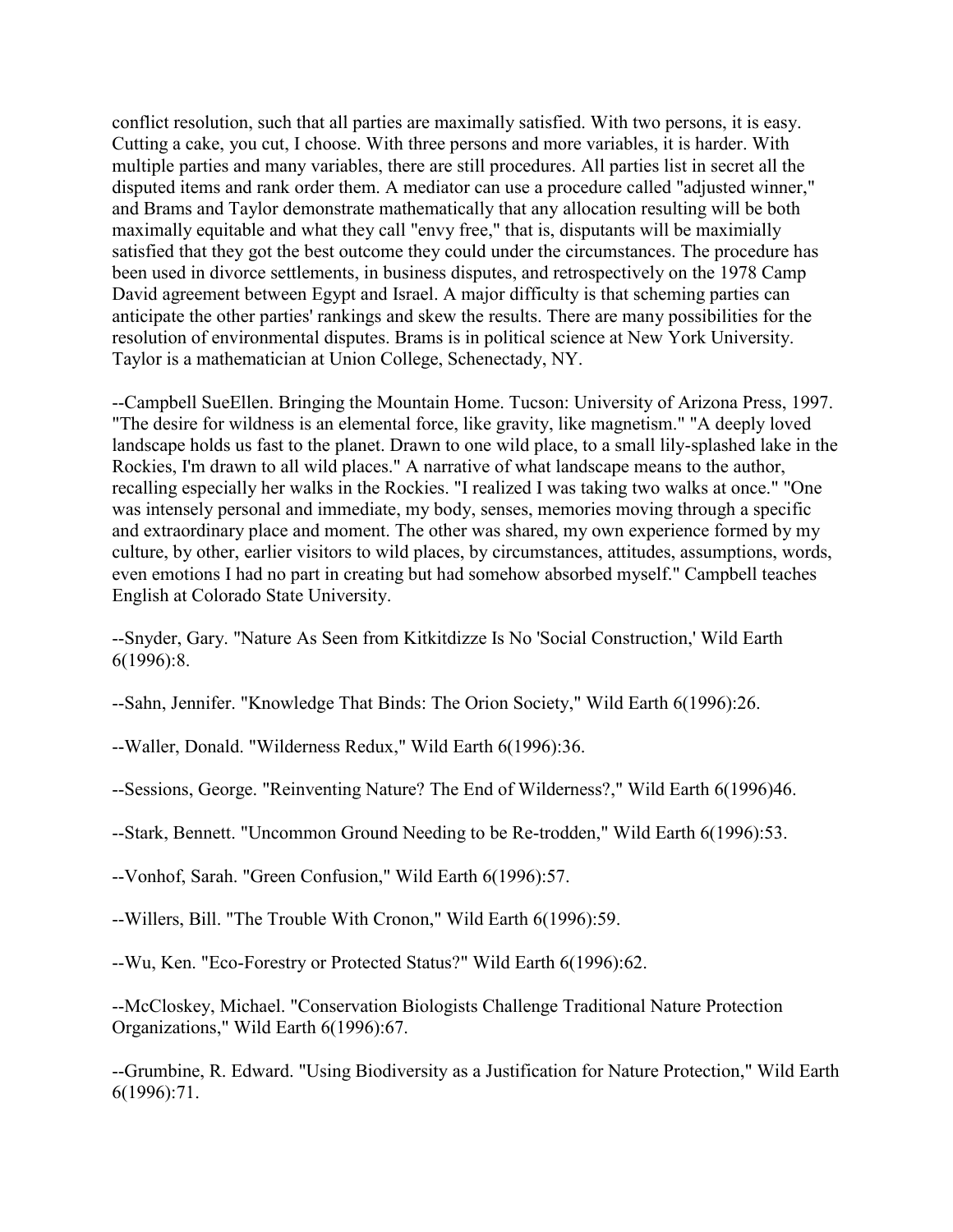--Nelson, Michael. "An Annotated Table of Contents of the Great New Wilderness Debate," Wild Earth 6(1996):81.

--Takacs, David. The Idea of Biodiversity: Philosophies of Paradise. Baltimore, Maryland: The Johns Hopkins University Press, 1996. 500pp. \$35.95. Takacs analyzes what biodiversity represents to the biologists who operate in broader society on its behalf, drawing on in-depth interviews with the scientists most active today in the mission to preserve biodiversity, including Peter Raven, Thomas Lovejoy, Jane Lubchenco, and Paul Ehrlich. He also looks at the work of twentieth-century forerunners of today's conservation biologists--Aldo Leopold, Charles Elton, Rachel Carson, David Ehrenfeld--and points out their contributions to the current debates. He takes readers to Costa Rica, where a group of scientists is uning biodiversity to remake nature and society. An extended section profiles the thoughts and works of E.O. Wilson.

--Freese, Curtis H. Harvesting Wild Species: Implications for Biodiversity. Baltimore, Maryland: The Johns Hopkins University Press, 1996. 704pp. \$65 cloth, \$29.95 paper. Freese draws together a diverse group of authorities to discuss the conditions under which commercial use may act as a conservation tool. Presenting fifteen case studies from around the world--in areas ranging from fisheries and forestry to non-timber forest products and trophy hunting--the discussion explores the link between sustainable development and biodiversity conservation. Freese's aim is to raise awareness among environmentalists, policy makers, funding agencies, students, and researchers of the use of economic incentives in conservation efforts.

--Brechin, Steven R. Planting Trees in the Developing World. Baltimore, Maryland: The Johns Hopkins University Press, 1997. 280pp. \$48.50. Brechin draws upon organizational sociology to explain why three internationaal organizations--the World Bank, the Foresty Department of the Food and Agriculture Organizations, and CARE, USA--perform so differently while promoting rural development forestry projects in Africa, Asia, and Latin America.

--Zimmerman, Michael. Science, Nonscience, and Nonsense. Baltimore, Maryland: The Johns Hopkins University Press, 1995. pp. \$25.95. Zimmerman begins by showing just what science is- -how the criteria of skepticism and falsibiability distinguish it from pseudo-science and mysticism. He offers intelligent, entertaining, and sometimes scathing analyses of bad science- from lottery "systems" and creationism to graphologists and homeopaths, from food and product safety scams to outright scientific fraud. In each case he shows exactly what to watch for--how the most outrageously false claims often contain a grain of truth, and how valid scientific findings may be distorted or selectively quoted to serve the ends of government, business, or special interest groups. Zimmerman is the dean of the College of Letters and Science and professor of biology at the University of Wisconsin, Oshkosh (and therefore is not the philosopher Michael Zimmerman who writes in environmental ethics).

--Scatterwaite, David; Hart, Roger; Levy, Caren; Mitlin, Diana; Ross, David; Smit, Jac; Stephens, Carolyn. Published in association with UNICEF. The Environment for Children: The Environmental Hazards that Threaten Children and Their Parents. London: Earthscan Publications Ltd., 1996. 192pp. £12.95 paper, £29.95 cloth. Focusing on urban environments, this book analyses the health hazards threatening children and the range of impacts they can have, and explains what can be done to provide safe and healthy environments for children. The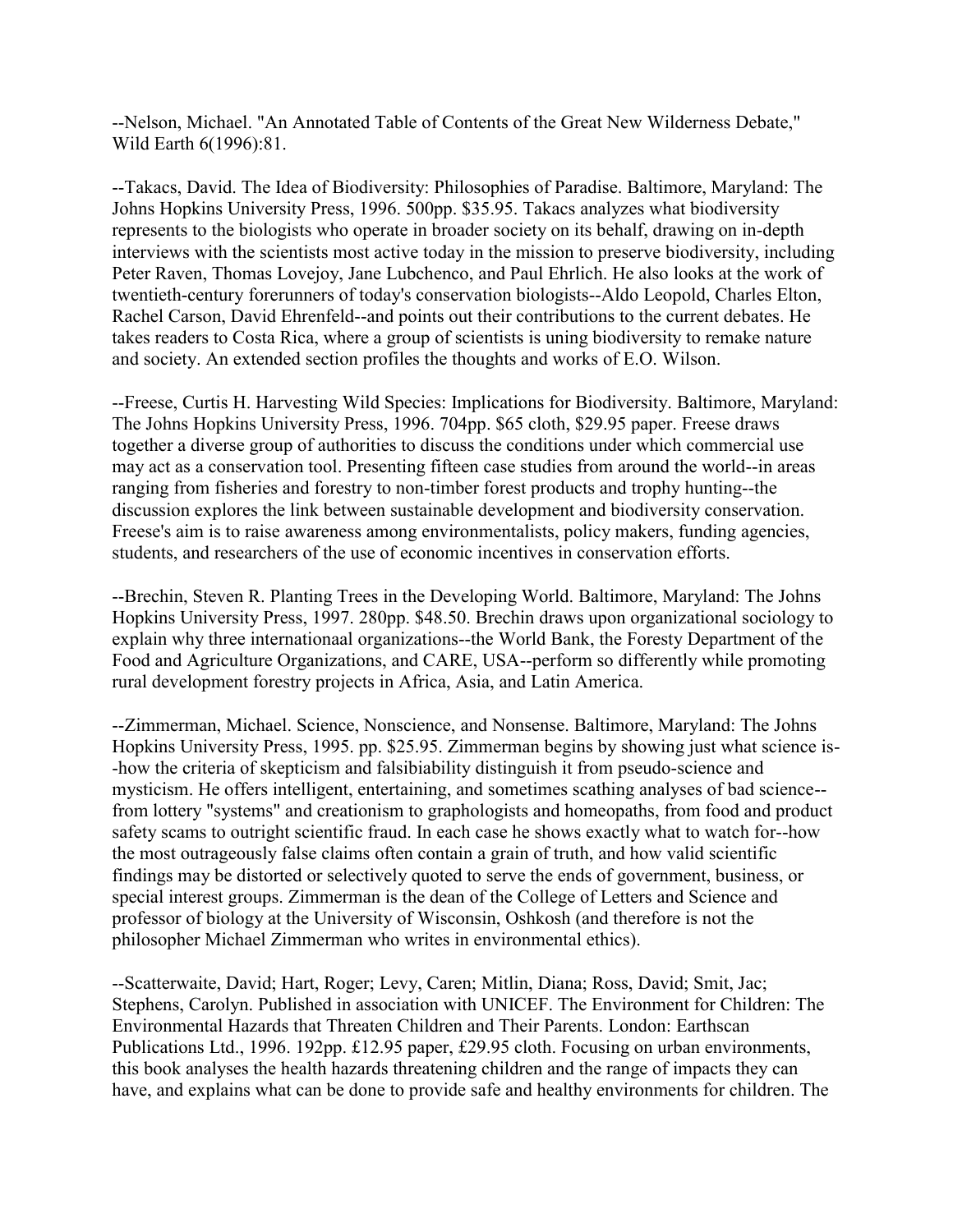books looks at conditions in a range of cities in the developing world, as well as pollutants and other health problems affecting children in the North.

--Pugh, Cedric, ed. Sustainability, the Environment and Urbanisation. London: Earthscan Publications Ltd., 1996. 224pp. £16.95. This provides an overview of the major environmental issues in Third World cities such as poor sanitation and water quality, air pollution and hoursing problems. It looks at the broad economic context behind the problems and examines the conceptual issues of sustainability infrastructure and health programs, as well as assessing environmental appraisal methods.

--Stanners, David, Bourdeau, Phillipe, The European Environment Agency, eds. Europe's Environment: The Dobris Assessment. London: Earthscan Publications Lts., 1995. 712pp. £47. This provides a comprehensive guide to the state of the environment in 46 countries and is based on data from a wide range of sources. It is a unique source of information on Europe's cities by examining all the pressures, such as energy, transport, tourism, air, and water, on a highly urbanised continent.

--Demeny, Paul, McNicall, Geoffrey, eds. The Earthscan Reader in Population and Development. London: Earthscan Publications Ltd., 1996. 288pp. £19.95. This selection of essays cuts through the technical literature to provide an accessible guide to the complex issues surrounding population and development. It is a sourcebook for development studies, sociology, geography and environmental courses.

--Lutz, Wolfgang, ed. The Future Population of the World: What Can We Assume Today? London: Earthscan Publications Ltd., 1996. 500pp. 50cloth, £24.95paper. An analysis of the components of population change--fertility, mortality and migration--and translates them into projections for 12 world regions. The projections by the world's leading demographers, are the first explicity to take into account the possible environmental limits to growth.

--Comstock, Gary L., "Theism and Environmental Ethics." In Quinn, Philip L. and Charles Taliaferro, eds., A Companion to Philosophy of Religion, pp. 505-513. Cambridge, MA: Blackwell Publishers, 1997. Theistic metaphysical beliefs that construe God as enemy, owner, and redeemer of nature seem to incline more to an anthropocentric environmental ethic while those that see God as nature's husband, embodiment, or identity seem to lean more to ecocentrism. However, there seems to be little in the way of necessary or logical entailment between one's view of God and one's environmental ethics. The psychological dependence may run in exactly the opposite direction; our intuitions about the environment may do more to shape our views of God than our intuitions about God do to shape our attitudes to nature. Comstock is in philosophy at Iowa State University.

--Ackerman, Diane. A Slender Thread. New York: Random House, 1997. A meditation on the interconnection of the human and natural worlds. The form is a quasi-journal that blends her observations on nature, as seen through Ackerman's garden windows, with her observations on human nature, as seen through her volunteer work at a local crisis center. Ackerman is also the author of The Rarest of the Rare, a look at endangered species, and A Natural History of the Senses, an effort to catch emotion and sensory beauty in words.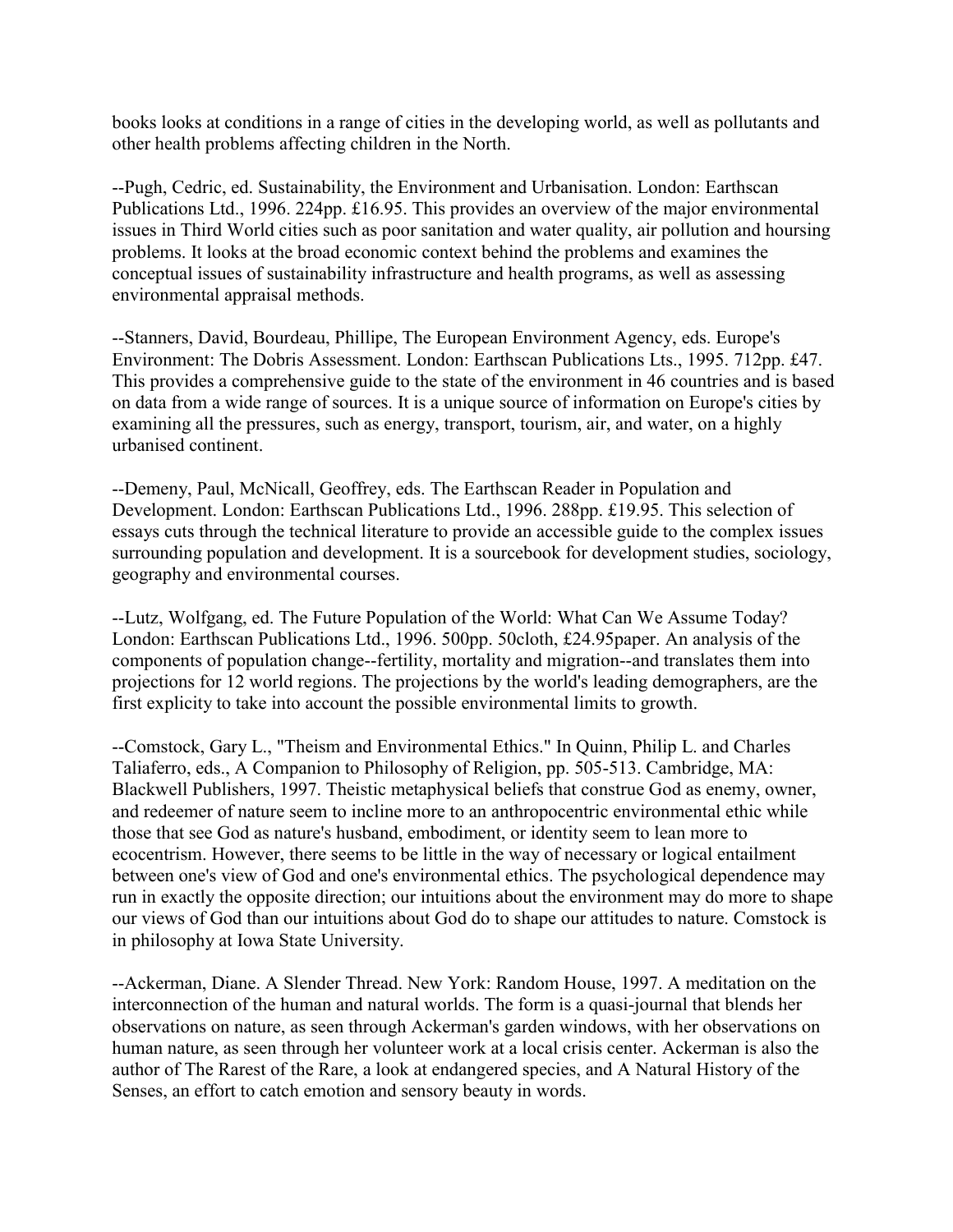--Carder, Al C. Forest Giants of the World Past and Present. Markham, Ont: Fitzhenry and Whiteside, 1994. 208pp. \$55 cloth. An authoritative record of the world's super trees, past and present, and other striking and remarkable trees. Covers 140 species. Excellent photographs. The tallest? It's difficult to be sure, because some crowns have broken off, and many of the tallest were cut before reliable records were kept. Principal candidates: Mountain ash, Eucalyptus regnans in Australia; California coastal redwoods, Sequoia sempervirens; Douglas-Fir, Pseudotsuga menziesii, in the Pacific Northwest, all about 400 feet. The oldest? Trees over 1,000 years are difficult to date reliably, often the inner core has rotted. Probably Bristlecone pine, Pinus longaeva, 4,900 years, in the Western United States. In these forest giants "beauty and goodness abide in good measure and will ever-increasingly strengthen, commensurate with time" (p. 169).

--World Resources Institute, the International Institute for Environment and Development, and the World Conservation Union. World Directory of Country Environmental Studies. Washington, D.C.: World Resources Institute, Publications Department, 1996. 250pp. \$24.95. This annotated bibliography provides information on the content and availability of hundreds of studies of environmental and natural resource conditions around the world. Covering OECD Countries, Eastern Europe, the former Soviet Union, and developing countries, the Directory provides an abstract and cites the title, author, publication date, and sponsoring and collaborating organizations and indicates how the document may be found.

--Dower, Roger, Ditz, Daryl, Faeth, Paul, et al. Washington, D.C.: World Resource Institute, 1997. 415pp. \$35.00 paper. The authors examine environmental performance and trends in four key economic sectors: agriculture, electricity generation, transportation, and pulp and paper manufacturing. They map out the implications of potentially dangerous developments and detail methods for reducing or managing these threats without inhibiting American technical and economic prowess.

--Repetto, Robert, Rothman, Dale S., Faeth, Paul, Austin, Duncan. Has Environmental Protection Really Reduced Productivity Growth? Washington, D.C.: World Resource Institute, 1996. 46pp. \$14.95 paper. This report shows how the conventional measure of productivity growth misrepresents the industrial process by taking into account only pollution abatement costs and ignoring pollution damages averted.

--Repetto, Robert. Jobs, Competitiveness, and Environmental Regulation: What are the Real Issues? Washington, D.C.: World Resource Institute, 1995. 60pp. \$12.95 paper. Repetto shows how greater use of market incentives in regulatory policy, reduction of economically unwarranted subsidies, better use of cost-benefit analysis in regulatory decision-making, and other measures could help the United States protect the environment with far greater economic efficiency.

--Bryant, Dirk A. Beyond the Frontier: The Last Wild Forests. Washington, D.C.: World Resource Institute, 1997. 25pp. \$14.95 paper. The dramatic decline of original pristine forest and the status of the large remaining tracts. Full-page, full-color maps ranks country by country the perilous state of the world's forests today and provide systematic, easily comparable forestry profiles for Oceania, Asia, Europe and Russia, South America, North and Central Americal and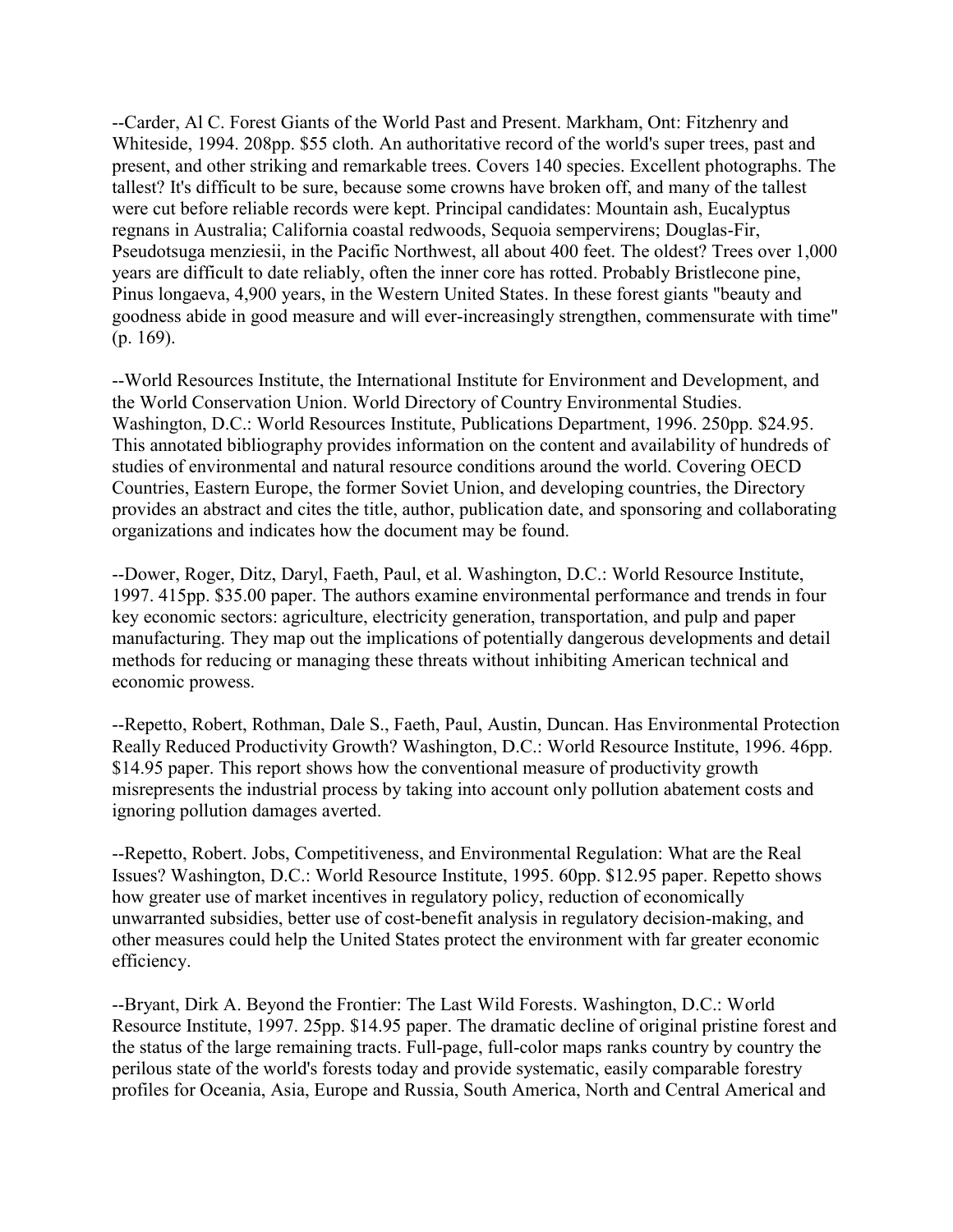Africa. The work also analyzes threats to the world's remaining forest areas and explains how to reverse these trends.

--Sizer, Nigel. Profit Without Plunder: Reaping Revenue From Guyana's Tropical Forests Without Destroying Them. Washington, D.C.: World Resource Institute, 1995. 46pp. \$14.95 paper. This report, developed at the request of Guyana's President, Dr. Cheddi Jagan, explains how the country can reap revenue from its forests without destroying them. Identifying seven key steps Guyana can take for sustainable forestry management, author Nigel Sizer provides both concrete proposals for immediate and long-term action and a comprehensive analysis of the country's forestry programs to date.

--Bradley, Theresa. Fiscal Restructuring Programs: The Environmental Factor. Washington, D.C.: World Resource Institute, 1997. 50pp. \$14.95 paper. Concrete examples of how fiscal structures--taxes, public sector pricing, and subsidies--can be revised to generate environmental benefits, economic efficiencies, and government revenues simultaneously. In-depth case studies of Poland, India, and Mexico demonstrate the potential power of these reforms.

--ONeill (O'Neill), John, Hayward, Tim, eds. Justice, Property, and the Environment: Social and Legal Perspectives. Brookfield, VT: Ashgate, 1997. 200pp. \$59.95 cloth. The first part of this book considers the questions about justice raised by a number of environmental crises. The second part examines the ramifications environmental conflicts have for the political theory of property and markets. The third part considers the implications of these and other developments of environmental law.

--Soper, Kate, What Is Nature? Culture, Politics and the Non-Human. Cambridge, MA: Blackwells's, 1995. The politics of nature; the demarcations drawn through the concept and its currently contested status. An encounter between "nature-endorsing" and "nature-skeptical" perspectives, the one associated with the ecological advocacy of nature and the request to respect and conserve it, the other with a post-structuralist focus on the "cultural construction" of nature. Soper hopes to pose the question of nature anew in ways that allow for a resolution of these contrary impulses. Soper is at the University of North London.

--Beck, Roy, The Case Against Immigration. New York: W. W. Norton, 1996. The moral, economic, social, and environmental reason for reducing U.S. immigration back to traditional levels.

--Bouvier, Leon F. and Lindsey Grant, How Many Americans? Population, Immigration, and the Environment. San Francisco: Sierra Club Books, 1995. 192 pages. \$ 12.00. The population of the United States has tripled within this century, and our overconsumption of resources is a leading cause of many international environmental problems including acid rain and global warming. Stabilizing the size of the American population is crucial, for our own sakes amd the sake of the planet. Lowering immigration levels is necessary to achieve environmental sustainability. Bouvier is a demographer, former Vice-President of the Population Reference Bureau and an adjunct professor at Tulane University.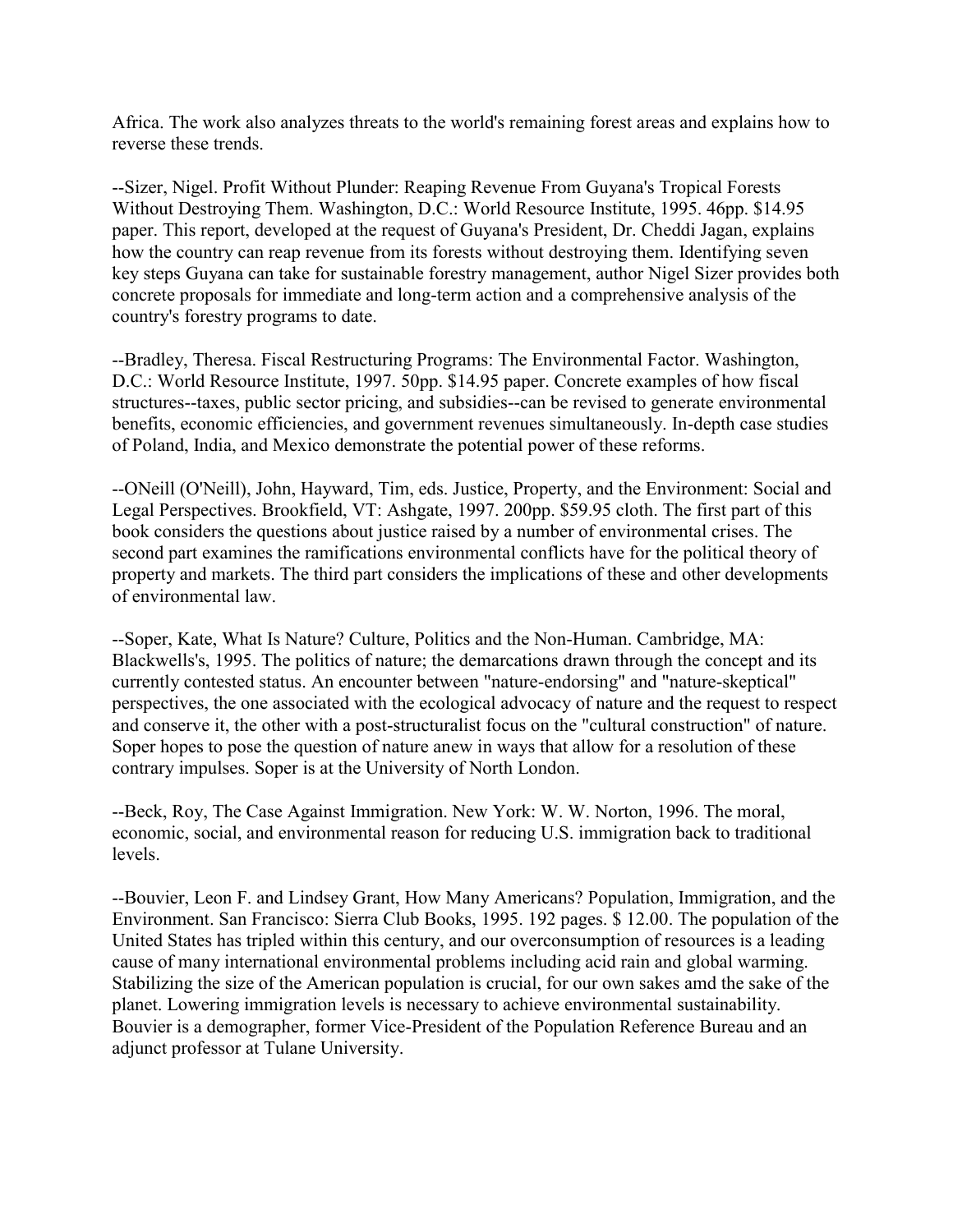--Weiner, Myron. Global Migration Crisis: Challenge to State and Human Rights. New York: Harper Collins, 1995. 253 pages. \$ 23.50. Immigration issues are much different in the present than they were in the past. As world populations rise, population and migration issues will become increasingly important--more and more linked to issues of national defense and social welfare.

--House, Adrian. The Great Safari: The Lives of George and Joy Adamson. New York: William Morrow Co., 1993. Studying lions in Kenya, Joy Adamson wrote Born Free, the story of a lioness that the couple raised and then set free, which became a celebrated film in the 1960's. Both Adamson's were later murdered. Their life was hectic, their marriage included. She treated her staff with contempt, and was killed by a former employee in January 1980. He was shot in August 1989 trying to recover his Land-Rover, hijacked by Somali bandits, his effort saving the lives of people in the hijacked vehicle. They had become old Europeans, no longer welcome and reminded too many of the old colonial days. But they loved lions, brought international attention to Africa's wildlife problems and made significant contributions to East African conservation programs. House was a longtime friend of both Adamsons.

--Groves, Juliam McAllister. Hearts and Minds: The Controversy Over Laboratory Animals. Philadelphia: Temple University Press, 1997. \$49.95 cloth, \$18.95 paper. Groves tries to look past the placards and sound bites to get to the intellectual and psychological reasons that people use to explain their positions. She discards worn generalizations and offers a nuanced portrait of people who are seriously engaged in reconciling their ethics and their behavior.

--Environmental Grantmaking Foundations 1996. Rochester, N.Y.: Environmental Data Research Institute, 1996. 900pp. \$84 softcover. A comprehensive guide to 700 of the most significant independent, community, and company-sponsored foundations that give environmental grants. Each profile gives data to target the most likely sources of support; multiple indexes help to narrow the search.

--Berleant, Arnold. Living in the Landscape: Toward an Aesthetics of Environment. Lawrence, Kansas: University Press of Kansas, 1997. 176pp. \$25 cloth. Berleant explores new ways of thinking about how we live--and might live--in the landscapes that enfold us. "A significant contribution in a field that is only now coming into prominence" -- Allen Carlson. Bearleant is known for his earlier The Aesthetics of Environment and is professor emeritus of philosophy at Long Island University.

--Bavidge, Michael, and Ground, Ian. Can We Understand Animal Minds? New York: St. Martin's Press, 1995. 192pp. \$29.95 cloth. Analyzes the assumptions that underlie our thoughts about animals. Bavidge and Ground examine reasons for reluctance to attribute psychological states and capacities to animals, and focus on the expressive life of animals. This approach allows for the removal of obstacles that stand in the way of a proper sensitivity to the world as shared.

--Maser, Chris. Sustainable Community Development. Delray Beach, FL: St. Lucie Press, 1997. 280pp. \$39.95 paper. Maser presents a clear picture of a community-directed process of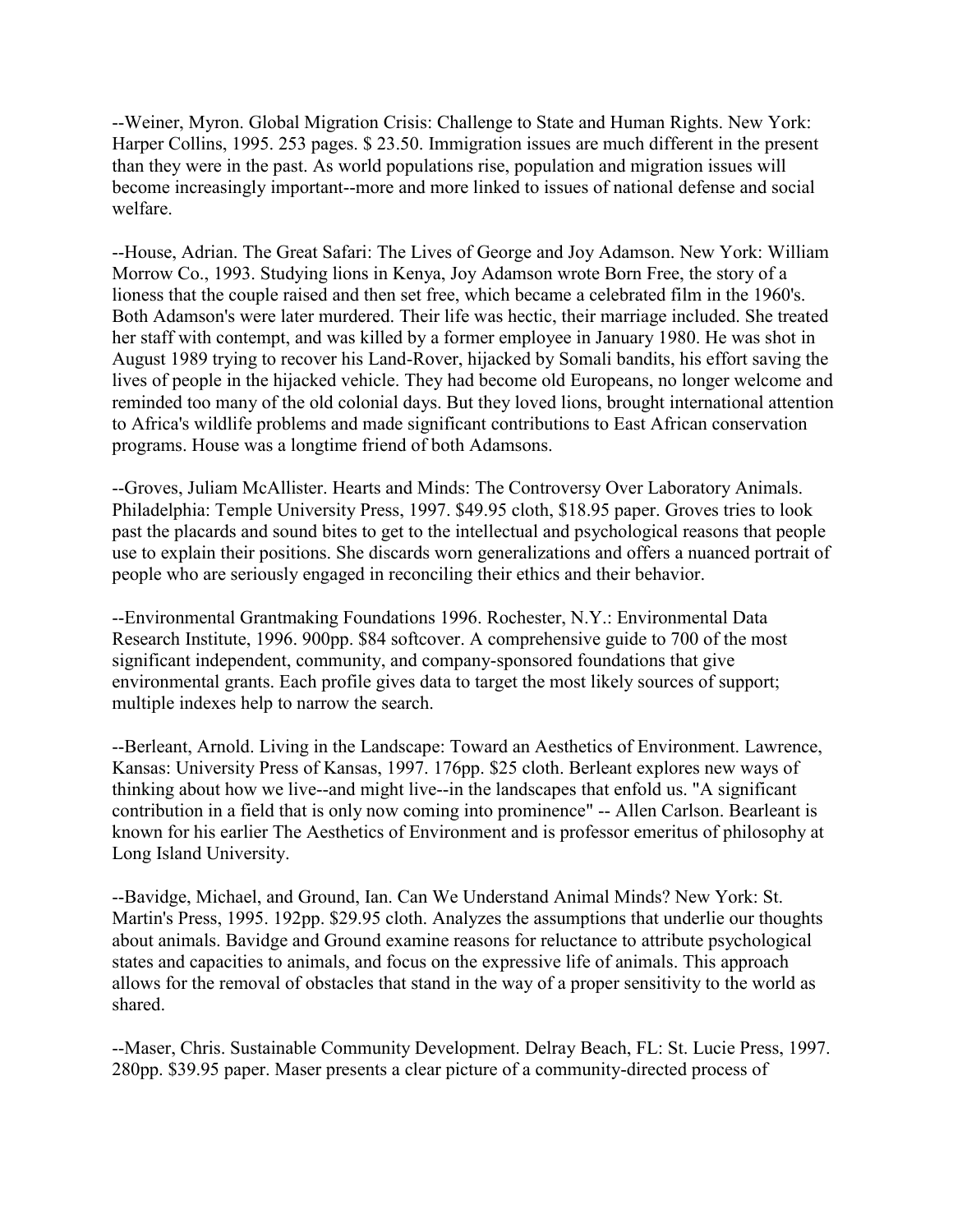development based on human values, active learning, shared communication and cooperation within a fluid system that becomes shared societal vision both culturally and environmentally.

--Myers, Norman. Ultimate Security: The Environmental Basis of Political Stability. New York: W. W. Norton, 1996. 319pp. \$14.95 paper. Environmental factors such as deforestation and global warming may result in conflicts and loss of stability in the decades ahead. Seven regional and five global case studies.

--Robinson, J. B., et al. Life in 2030: Exploring a Sustainable Future in Canada. 1996. 224pp. \$19.95 paper. Rather than forecasting events, the authors backcast from what they would like to see happen in order to develop feasible, working alternatives for designing our future. Their prescriptions develop scenarios that allow for an appraisal of the changes required to achieve a sustainable society.

--Muchett, F.D. ed. Principles of Sustainable Development. 1996. 200pp. \$49.95 cloth. Written for professionals involved in industries faced with environmental issues, this book brings together the collective thinking and experience of several individuals from different disciples. It includes a history and overview.

--Westra, Laura, and Robinson, Tom, eds. The Greeks and the Environment. Lanham, MD: Rowan and Littlefield Publishers, 1997. 184 pp. \$21.95 paper, \$52.50 cloth. A collection of original essays that reexamines the views of nature and ecology found in the thought of Plato, Aristotle, the Stoics, and Plotinus. Recognizing that these thinkers were not confronted with the environmental degradation that threatens contemporary philosophers, the contributors find that the Greeks nevertheless provide an excellent foundation for a sound theory of environmentalism. Westra is in philosophy at the University of Windsor. Robinson is in philosophy at the University of Toronto.

--Light, Andrew, and Jonathan M. Smith, eds. Philosophy and Geography I: Space, Place, and Environmental Ethics. Lanham, MD: Rowman & Littlefield Publishers, 1997. 283pp. \$22.95 paper, \$57.50 cloth. The first of an annual volume. Light is in philosophy at the University of Montana and Smith in geography, Texas A&M University. The intersections of philosophy and geography on the issue of environmental ethics, environmental law, natural value, and conceptions of nature. Contents:

--Light, Andrew and Jonathan M. Smith, "Introduction: Geography, Philosophy, and the Environment" (pp. 1-13)

--Burch, Robert, "On the Ethical Determination of Geography: A Kantian Prolegomenon" (pp. 15-47)

--Katz, Eric, "Nature's Presence: Reflections on Healing and Domination" (pp. 49-61)

--Trachenberg, Zev, "The Takings Clause and the Meaning of Land" (pp. 63-90) --Westcoat, Jr., James L., "Muslim Contributions to Geography and Environmental Ethics" (pp. 91-116)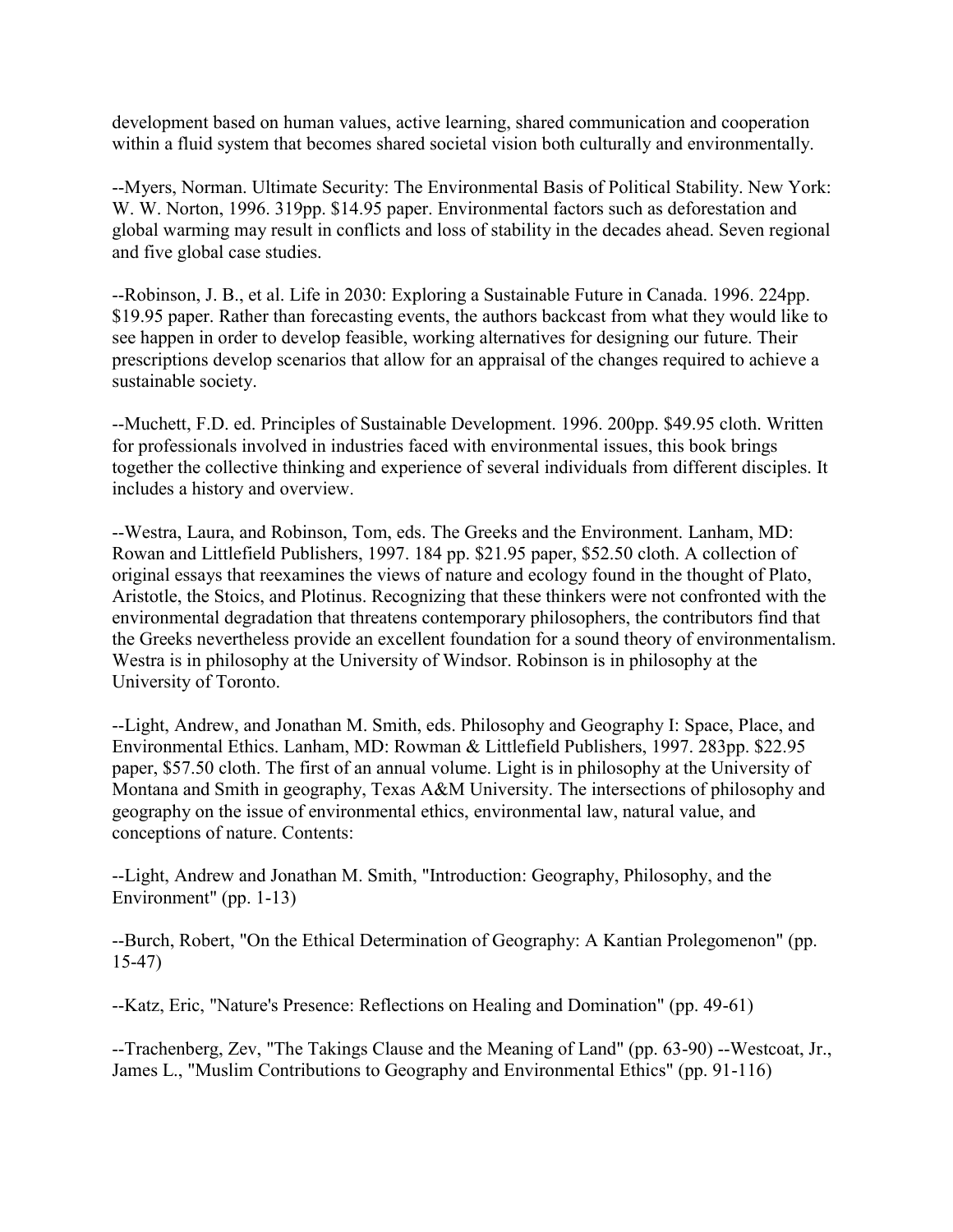--Clark, John, "The Dialectical Social Geography of Elisée Reclus" (pp. 117-142)

--Spash, Clive L. and Adam M. Clayton "The Maintenance of Natural Capital: Motivations and Methods" (pp. 143-173)

--Paden, Roger, "Wilderness Management" (pp. 175-187)

--Steelwater, Eliza, "Mead and Heidegger: The Ethics and Theory of Space, Place, & Environment" (pp. 189-207)

--King, Roger, "Critical Reflections on Biocentric Environmental Ethics" (pp. 209-230).

--Gandy, Matthew, "Ecology, Modernity, and the Intellectual Legacy of the Frankfurt School" (pp. 321-254)

--Booth, Annie L., "Critical Questions in Environmental Philosophy" (pp. 255-273).

Forthcoming volumes in this series are: II. Public Space (October 1997); III. The Meaning of Place (submissions solicited); IV: Aesthetics of Everyday Life (submissions solicited).

--Kote-Nikoi, Nikoi. Beyond the New Orthodoxy: Africa's Debt and Development Crisis in Retrospect. Brookfield, VT: Ashgate, 1996. 343pp. \$76.95 cloth. A study of the political economy of debt and development in Sub-Saharan Africa.

--Gooneratne, Wilbert, Obudho, Robert A., eds. Contempory Issues in Development Policy: Perspectives from Eastern and Southern Africa. Brookfield, VT: Ashgate, 1997. 376pp. \$76.95 cloth. Reiterates the importance of local and regional development in promoting recovery and growth in Africa. Gooneratne is with the United Nations Centre for Regional Development. Obundho is at the University of Nairobi.

--Pedersen, Poul Ove. Small African Towns: Between Rural Networks and Urban Hierarchies. Brookfield, VT: Ashgate, 1997. 200pp. \$63,95 cloth. Investigates the development of small rural towns in Africa and their importance for rural economic development. Pedersen is at the Centre for Development Research, Denmark.

--Lundy, Patricia. Debt and Ecological Destruction. Brookfield, VT: Ashgate, 1997. 200pp. \$9.95 cloth. Based on original research carried out during 13 months of fieldwork in Jamaica, this book examines the damage to the social environment and ecology of the island and also identifies a new social movement of community environmental groups. Lundy is at Queen's University, Belfast, Northern Ireland.

--Xie, Jian. Environmental Policy Analysis: The General Equilibrium Approach. Brookfield, VT: Ashgate, 1996. 164pp. \$51.95 cloth. This is an applied model using the general equilibrium approach to analyze the impacts of environmental policies on the economy and the environment, and an application of the model to estimate the impacts of several pollution management alternatives in China. Xie is at Cornell University.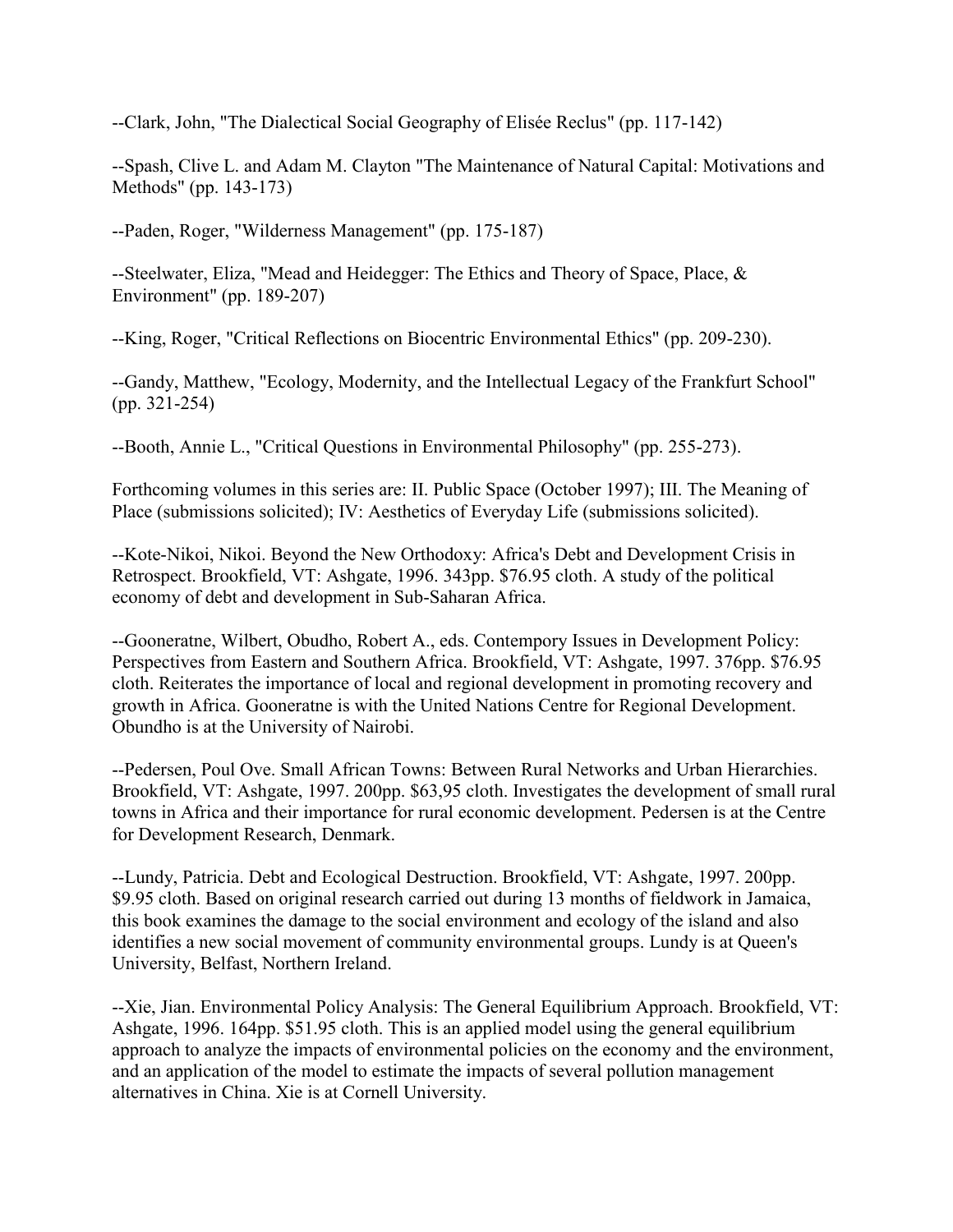--Barrett, Alan, Lawlor, John, Scott, Sue, eds. The Fiscal System and the Polluter Pays Principle. Brookfield, VT: Ashgate, 1997. 180pp. \$59.95 cloth. The Irish fiscal system is examined to find out if polluters are taxed in a wy that makes them pay for their damage, or if they are being subsidised amd so effectively encouraged to pollute. The book also suggests possible improvements to the system. The authors are at the Economic and Social Research Institute, Ireland.

--Burch, David, and Rickson, Roy E., eds. Globalization and Agri-Food Restructuring: Perspectives from the Australasia Region. Brookfield, VT: Ashgate, 1996. 366pp. \$76.95 hardback. Contains 18 original papers which focus on the causes of agricultural transformation in the Australasia region, including the social and environmental impacts that result when transnational corporations restructure agrifood systems at the local, the regional, and the national and global level.

--National Fish and Wildlife Foundation. 1977 Directory of Birding Festivals. 30 pages. Some 80 premier events throughout North America celebrating birds, usually with field trips, such as seeing 20,000 sandhill cranes, or 300 bald eagles, or thousands of migrating hawks. Published by National Fish and Wildlife Foundation, 1120 Connecticut Ave., NW, Suite 900, Washington, DC 20036. 202/857-0166. Fax 202/857-0162. Also available at http://www.nfwf.org

--Moffett, Mark W., "Tree Giants of North America," National Geographic 191(no. 1, January 1997):44-61. New discoveries in the difficult-to-reach forest canopies of the Pacific Northwest. With brief remarks about the ethics of climbing, which damages the trees and the community of life in the canopies, whether done by scientists or for increasingly popular sport tree climbing.

--Hirsch, Eric and Michael OHanlon (O'Hanlon), eds. The Anthropology of Landscape: Perspectives on Place and Space. Oxford, UK: Clarendeon Press, 1995. Sense of place.

--Meinig. D. W., ed. The Interpretation of Ordinary Landscapes: Geographical Essays. New York: Oxford University Press, 1979. Sense of place.

--Tuan, Yi-Fu. Space and Place: The Perspective of Experience. Minneapolis: University of Minnesota Press, 1977. Sense of place.

--Halpern, Daniel, ed. On Nature: Nature, Landscape, and Natural History. San Francisco: North Point Press, 1987. Sense of place.

--Booth, Annie L., and Harvey M. Jacobs. Environmental Consciousness--Native American Worldviews and Sustainable Natural Resource Management: An Annotated Bibliography, no. 214. Chicago: Council of Planning Librarians, 1988. Booth is in environmental studies at the University of Northern British Columbia.

--Hecht, James L., "Good Intentions: The Mismanagement of Foreign Aid," Christian Century 113 (no. 32, November 6, 1996):1063-65. Good summary article on why U. S. foreign aid goes so wrong, failing of its humanitarian motives. Also, how misinformed most Americans are about it. When polled a large majority say that foreign aid is now too much, believing it to be about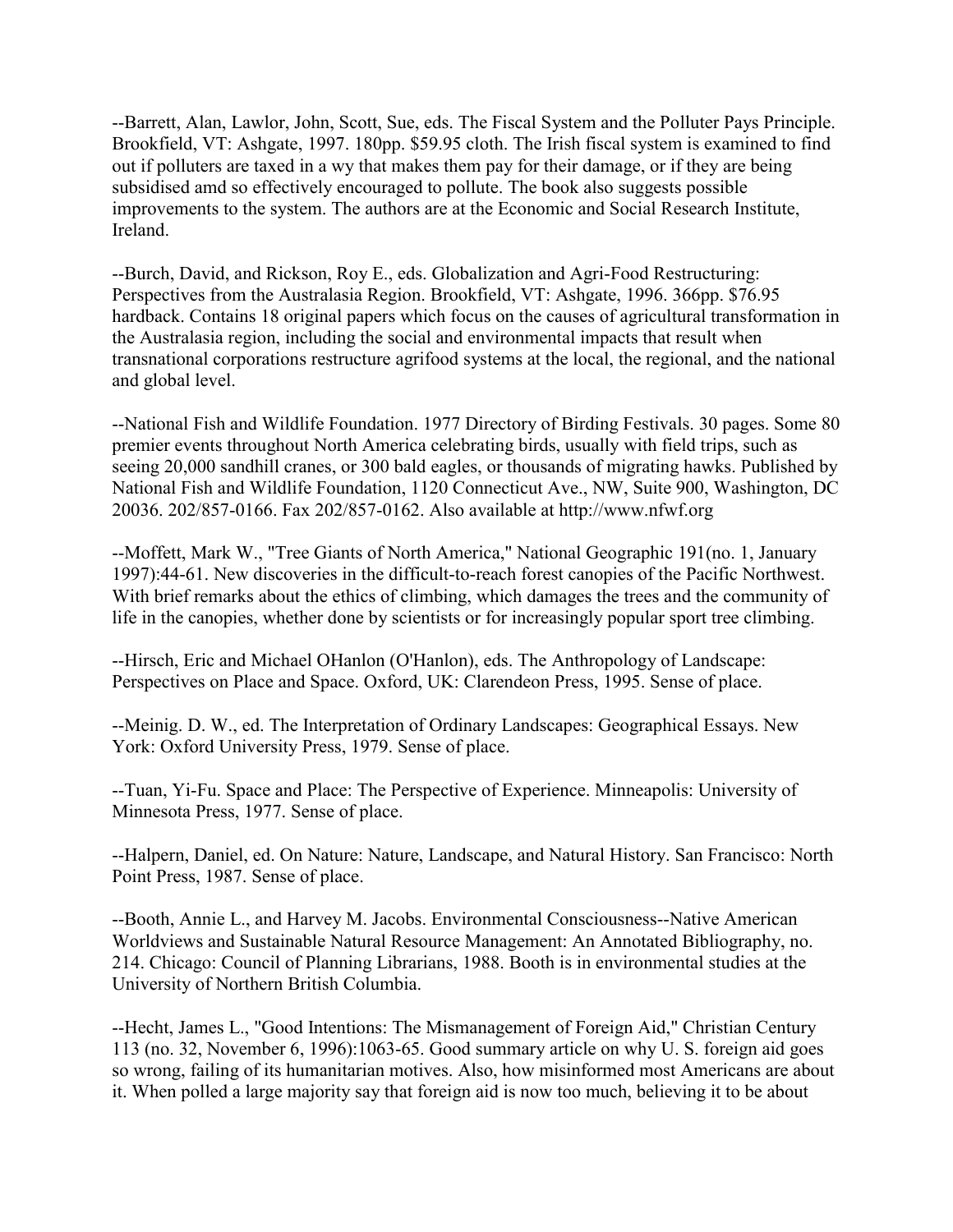15% of the federal budget, and that it ought to be no more than 5%, when in fact only 1% was spent. U.S. foreign aid is by far the least of any industrialized nation, in terms of percentage of GNP. Hecht teaches political science at Temple University.

--Wood, Forest, Jr. The Delights and Dilemmas of Hunting. Lanham, MD: University Press of America, 1997. 237 pages. Paper, \$ 23.50. Cloth, \$ 43.00. Arguments from both sides, with a focus on exactly what the arguments are. Chapters: I. The Case for Hunting. II. The Case Against Hunting. III. Leopold's Ethics of Hunting. IV. Political and Religious Factors of Hunting/Anti-Hunting. V. Responsibility, Challenge and the Future. Wood teaches philosophy at the University of Southern Mississippi in Hattiesburg.

--Allen, William H. "Traveling Across the Treetops," Bioscience 46(no.11, 1996):796. A crane'seye-view of Panama's forest canopy yields biological surprises.

--Cohen, Warren B., Wallin, David O., Fiorella, Maria. "Two Decades of Carbon Flux from Forests of the Pacific Northwest," Bioscience 46(no.11, 1996):836. Estimates from a new modeling strategy.

--Alpert, Peter. "Integrated Conservation and Development Projects," Bioscience 46(no.11, 1996):845. Examples from Africa.

--Snow, Allison A., Palma, Pedro Moran. "Commercialization of Transgenic Plants: Potential Ecological Risks," Bioscience 47(no.2, 1997):86. Will evolutionary effects of engineered crops exacerbate weed and pest problems?

--Pimentel, David, Houser, James, White, Omar. "Water Resouces: Agriculture, the Environment, and Society," Bioscience 47(no.2, 1997):97. An assessment of the status of water resources.

--Waples, Kelly A., Stagoll, Clifford S. "Roundtable: Ethical issues in the Release of Animals from Captivity," Bioscience 47(no.2, 1997):115.

--Berkeley, Bill. "The `New' South Africa: Violence Works," World Policy Journal 13(no.4 1996):73.

--Wiebe, Robert H. "Humanizing Nationalism," World Policy Journal 13(no.4 1996):81.

--Coleman, William G., Mattice, Jack, Brocksen, Robert W. "Soule's Conservation Biology as the Foundation for Econometric Ecosystem Management," Conservation Biology 10(no.6, 1996):1494.

--Frankham, Richard. "Relationship of Genetic Variation to Population Size in Wildlife," Conservation Biology 10(no.6, 1996):1500.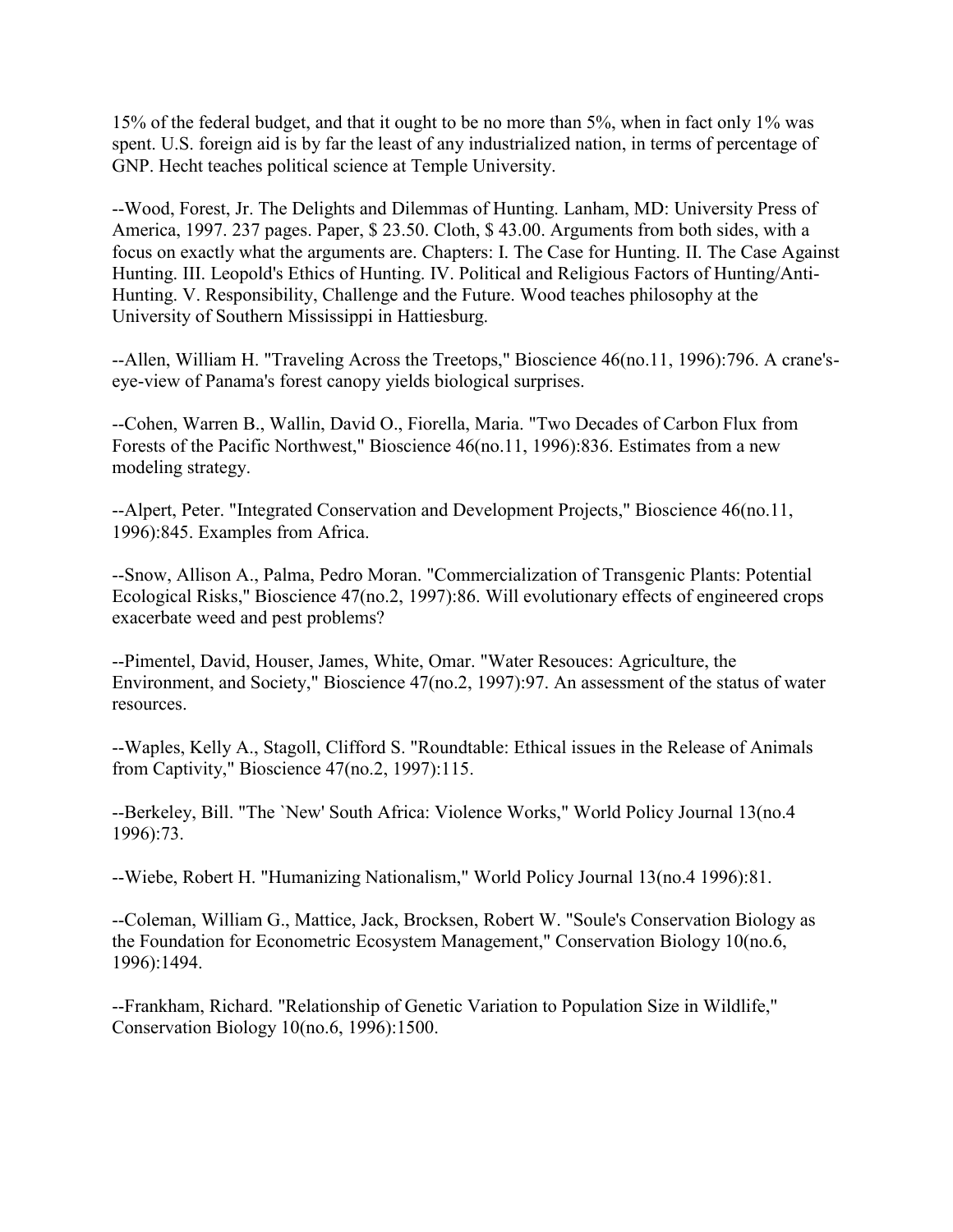--Ralls, Katherine, Demaster, Douglas P., Estes, James A. "Developing a Criterion for Delisting the Southern Sea Otter under the U.S. Endangered Species Act," Conservation Biology 10(no.6, 1996):1528.

--Press, Daniel, Doak, Daniel F., Steinberg, Paul. "The Role of Local Government in the Conservation of Rare Species," Conservation Biology 10(no.6, 1996):1538.

--Amilien, Caroline. "Are Countries Liable for Their Forestry Practices?" Journal of Forestry 95(no.2, 1997):6.

--Gallegos, Carl M. "Madagascar: Unrealized Potential in Natural Resources", Journal of Forestry 95(no.2, 1997):10.

--Schneider, Ingrid E., Burnett, Wesley G. "Jordan: Arid-Land Forestry," Journal of Forestry 95(no.2, 1997):16.

--Hansen, Robert, Emborg, Jens, Dalsgaard, Soren. "Denmark: The Public Nature of Private Forestry," Journal of Forestry 95(no.2, 1997):20.

--Ginsberg, Paul. "Israel: The Pastoral Approach," Journal of Forestry 95(no.2, 1997):25.

--Pellicane, Patrick J., Gutkowski, Richard M., Czarnock, Jacek. "Poland: Threatened and Neglected Forests," Journal of Forestry 95(no.2, 1997):29.

--Schelhas, John, Jantzi, Terry, Thacher, Tom. "Costa Rica: Meeting Farmers' Needs through Forest Stewardship," Journal of Forestry 95(no.2, 1997):33.

--Wilcox, Geoffrey L. "New England and the Challenge of Interstate Ozone Pollution Under the Clean Air Act of 1990." Boston College Environmental Affairs Law Review 24, no.1 (1996): 1.

--Johns, B.G. "Responses of Chimpanzees to Habituation and Tourism in the Kibale Forest, Uganda," Biological Conservation 78(no.3, 1996):257.

--McFague, Sallie. Super, Natural Christians: How We Should Love Nature. Minneapolis: Augsburg Fortress, 1997. 200pp. \$15 paper. Reorienting our religious sensitivities from the "supernatural" to the "super, natural" can help us "see these earth others as we see the human others--as made in the imago dei--and therefore as both subjects in themselves and as intimations of God." McFague teaches theology at Vanderbilt Divinity School.

--Küng, Hans. A Global Ethic for Global Politics and Economics. London: SCM Press, 1997. 352pp. £14.95. A vision of a better world order, and ways in which this vision might be put into practice in politics and economics. Global politics and economics need a basic ethical orientation that is binding on all, and this is not so remote from reality that it will always remain a dream.

--Schneider, Stephen H., ed. Encyclopedia of Climate and Weather. New York: Oxford University Press, 1997. 960pp in two volumes. \$195. Accessible descriptions and illustrations of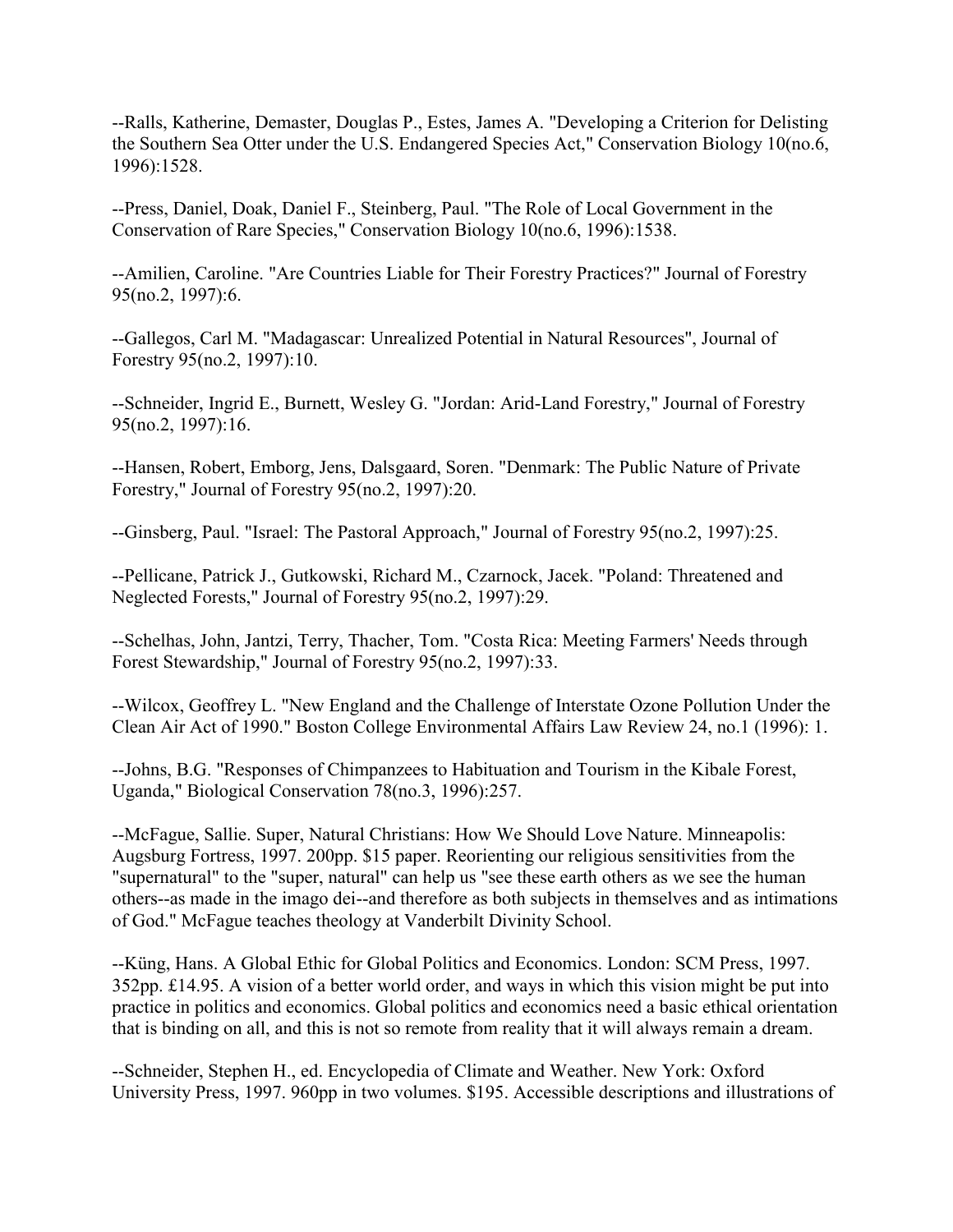all of the essentials of meteorology. The many ecological and environmental issues that concern everyone on the planet. A picture of the past, present, and future of our global environment.

--Ackerman, Frank. Why Do We Recycle? Markets, Values, and Public Policy. Washington, D.C.: Island Press, 1997. 180pp. \$29.95 cloth, \$16.95 paper. A blend of the economic and environmental arguments for recycling and waste reduction.

--Perkins, John H. Geopolitics and the Green Revolution: Wheat, Genes, and the Cold War. New York: Oxford University Press, 1997. 400pp. \$60. Explores the political ecology of wheat breeding in developed countries such as the U.S., India, Britain, and Mexico. Through a detailed study of the history of the Green Revolution, this work stimulates questions about the sustainability of agriculture and the future of human population growth.

--Kramer, Randall; Van Schaik, Carel; and Johnson, Julie, eds. Last Stand: Protected Areas and the Defense of Tropical Biodiversity. New York: Oxford University Press, 1997. 240pp. \$39.95. Integrates ecological, economic and political perspectives on how best to manage tropical forests and their inhabitants, throughout the world.

--McClanahan, Young, Truman P. East African Ecosystems and Their Conservation. New York: Oxford University Press, 1996. 480pp. \$70. Draws on the expertise of leading ecologists, each intimately familiar with a particular set of East African ecosystems, to provide an in-depth and integrated account of the ecology, management, threats, and conservation of these diverse ecosystems. Each chapter analyzes a given ecosystem type, taking the reader through the basics of its ecology, its historical use (and misuse) by humans, and its prospects for conservation.

--Szaro, Robert C., Johnston, David W. Biodiversity in Managed Landscapes: Theory and Practice. New York: Oxford University Press, 1996. 808pp. \$55. The scientific basis for understanding biodiversity, documenting with case examples of theory and concepts applied at differing scales. Examines policies that affect biodiversity conservation.

--Nasr, Seyyed Hossein. Religion and the Order of Nature. New York: Oxford University Press, 1996. 320pp. \$18.95 paper, \$65 cloth. Nasr argues that the devastation of our world has been exacerbated, if not actually caused, by the reductionist view of nature that has been advanced by modern secular science. He advocates the recovery of the truth that nature is sacred.

--Turco, Richard P. Earth Under Siege: From Air Polution to Global Change. New York: Oxford University Press, 1996. 544pp. \$21.95 paper, \$50 cloth. Based on the author's popular course at UCLA, this text introduces the non-science major to a basic understanding of how the physical environment surrounding us functions, and why human activities are affecting it, while simultaneously providing sufficient supporting details to hold the interest of science majors.

--Petersen, David, ed. A Hunter's Heart, Honest Essays on Blood Sport. New York: Henry Holt, 1997. 331 pages. \$ 25.00. Conflicting sides on the issues. Contains, among several dozen contributions and extracts: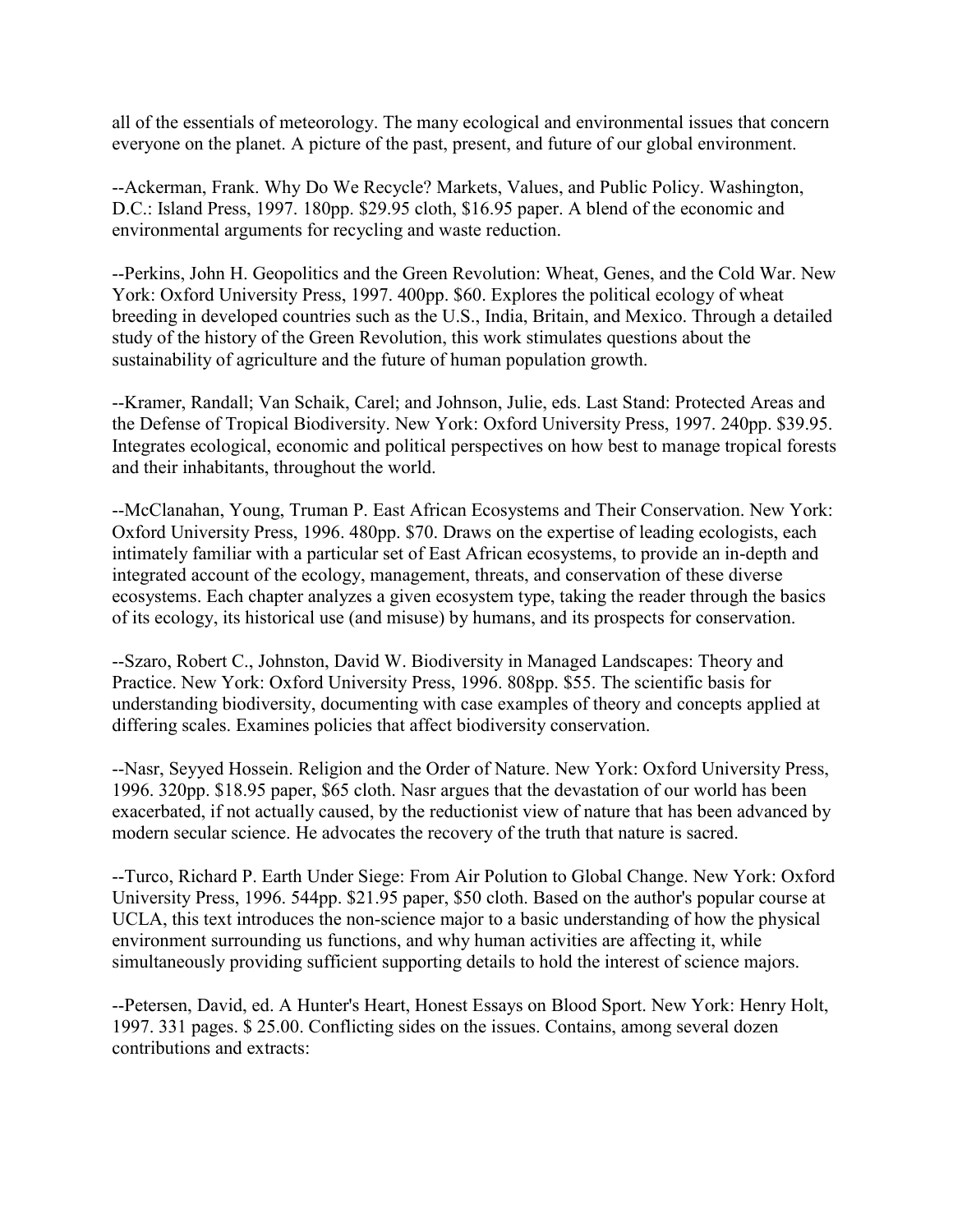--Beck, Tom, "A Failure of the Spirit" (pp. 200-209), on the use of bait and dogs to hunt bears, a practice that is illegal in many states.

--Carter, Jimmy, "A Childhood Outdoors" (pp. 35-46)

--Causey, Ann S., "Is Hunting Ethical?" (pp. 80-89)

--Wallace, George N., "If Elk Would Scream" (pp. 96-101)

--Posewitz, Jim, "The Hunter's Spirit" (pp. 136-142)

--Abbey, Edward, "Blood Sport" (pp. 11-16)

and many more.

--Freudenberger, C. Dean, "Bridging the Gap: Sustainable Development More Fully Considered," CTNS (Center for Theology and the Natural Sciences) Bulletin 16 (no. 4, Fall 1996):14-21. In sustainable development, at global scales, we are addressing questions only recently entertained in the human imagination. We have no historical precedents to help us fathom the implications of our present crisis. We have to learn that we are interdependently related to the land and share with it a marvelous, mutually enhancing relationship. Injustice in any form ultimately erodes human communities and the ecosystems in which they are founded. Freudenberger teaches at Luther Seminary, St. Paul, MN.

--Davies, Terry, "Voluntary Incentives Are No Shortcut to Pollution Abatement," Resources (Resources for the Future), Winter, 1997, p. 18. Summary of an RFF study concluding that no shortcut will be found around the difficult taks of legislating a better pollution control system in the United States. Any incentives will have to be woven into regulatory law.

--Simpson, R. David, "Biodiversity Prospecting: Shopping the Wilds Is Not the Key to Conservation," Resources (Resources for the Future), Winter, 1997, pp. 12-15. Studies show that losses in biological diversity have little bearing on whether the next miracle drug will be found. There are so many wild plants and animals that can be used by researchers that sources of useful products are either so common as to be redundant or so rare as to make discovery unlikely. The reasons for saving biodiversity can include such uses, but need to emphasize even more how biodiversity provides the basic life support system for society, and the aesthetic, ethical, and spritual bbenefits. Simpson is an RFF fellow, writing a book in this area.

--Simpson, R. David, Sedjo, Roger A., and Reid, John W., "Valuing Biodiversity for Use in Pharmaceutical Research," Journal of Political Economy 104(1996):163-185.

--Line, Les, "Twilight of America's Grasslands," National Wildlife 35(no. 3, April/May 1997):20-29. Of the original tall-grass prairie, in most states only one or two percent survive, and a surprising amount of habitat and biodiversity has been lost in recent years. The current plight of grassland birds is the most neglected conservation problem in America. Even on agricultural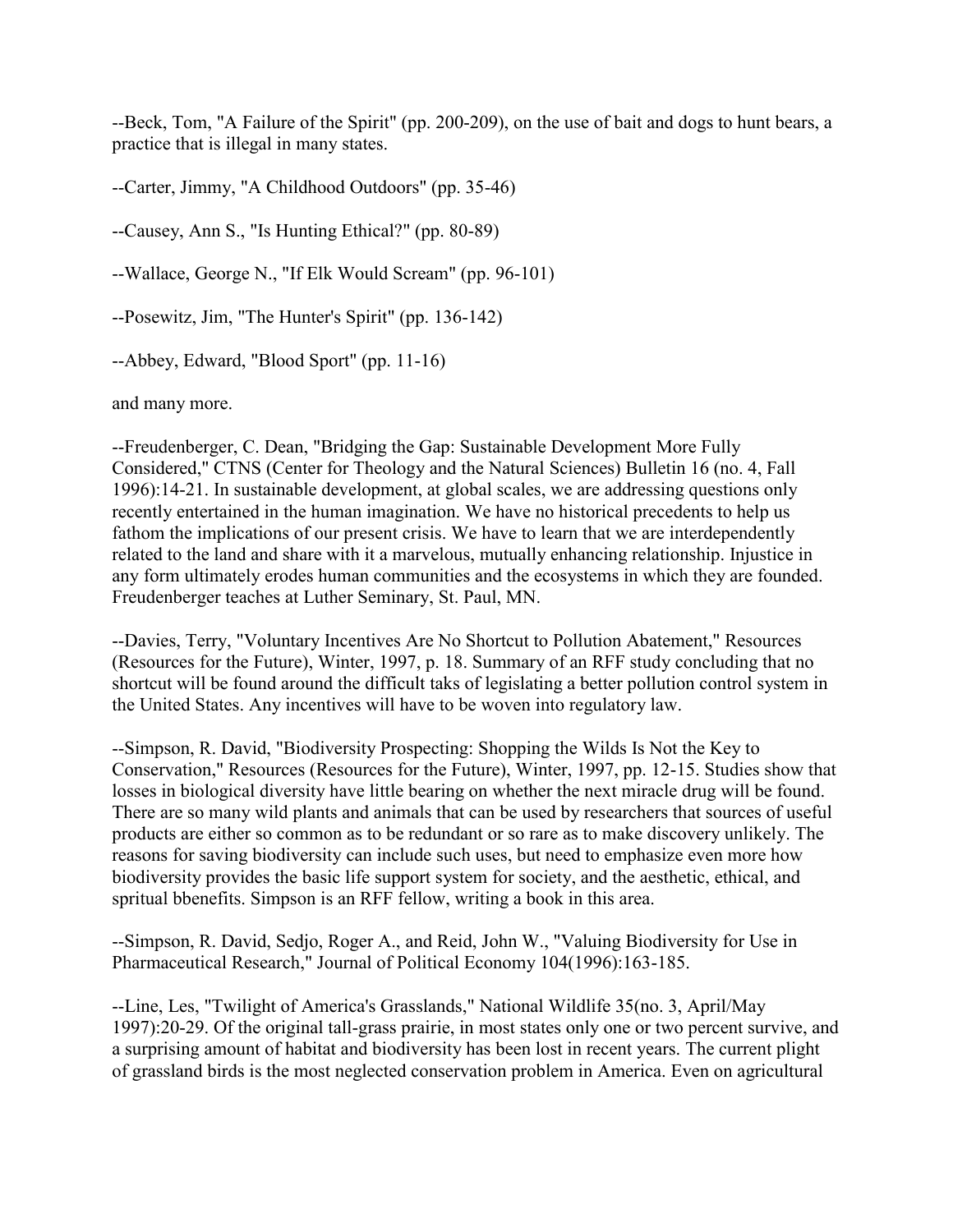lands that once supported such birds, new agricultural practices, such as earlier and more frequent mowing, are decimating the remaining birds.

--Revesz, Richard L. Foundations of Environmental Law and Policy. New York: Oxford University Press, 1996. 352pp. \$19.95 paper, \$45 cloth. A collection of 40 readings by lawyers, economists, environmentalists, and legal scholars, which introduce students to the major theoretical approaches in the field. A companion volume to case materials for use as a textbook for environmental law policy.

--Sherman, Thomas Fairchild. A Place on the Glacial Till: Time, Land, and Nature Within an American Town. New York: Oxford University Press, 1996. 244pp. \$22. Sherman writes about the history of the life and land around his long-time home in Oberlin, Ohio, with the message that all time and nature abide within the rocks and soil, with connections, beauty, and meaning as deep as history and as broad as human understanding.

--Bridgman, Howard, Warner, Robin, Dodson, John. Urban Biophysical Environments. New York: Oxford University Press, 1996. 166pp. \$22.95. An assessment of current and emerging environmental problems from a physical point of view. The authors take a multi-disciplinary approach to understanding and managing the impact of cities on the atmosphere, climate, surface water, and groundwater, soil, flora, and fauna, and ecosystems of Australia.

--Rosenzweig, Cynthia, Hillel, Daniel. Climate Change and the Global Harvest: Potential Impacts of a Greenhouse Effect on Agriculture. New York: Oxford University Press, 1997. The nature of predictable changes on the world's agricultural system caused by the so-called greenhouse effect. The aim is to educate students at the undergraduate level about how the climatic factors affecting agriculture may be modified in the future and what practical adaptations might be undertaken to prevent or overcome any possible adverse impacts on our ability to feed the world's population.

--Parkyn, L., Stoneham, R.E., Ingram, H.A.P. Peatlands: Conservation and Management. New York: Oxford University Press, 1997. Why should peatlands be conserved? How should this conservation be achieved? The current situation regarding peatlands and bogs and an agenda for their future survival.

--Dicastri (Di Castri), Francesco, Younos, Talal, eds. Biodiversity, Science and Development: Towards a New Partnership. New York: Oxford University Press, 1996. 668pp. \$95. An anthology of 61 papers by international experts. A major review and synthesis of current thinking on biodiversity for scientists and policy-makers.

--Hanley, Nick, Shogren, Jason F., White, Ben. Environmental Economics: In Theory and Practice. New York: Oxford University Press, 1996. 480pp. \$35 paper, \$65 cloth. A guide to the most important areas of natural resource and environmental economics, including the economics of non-renewable and renewable resource extraction, the economics of pollution control, the application of cost-benefit analysis to the environment, and the economics of sustainable development. Key elements of economic theory, and how they can be applied to real-world problems.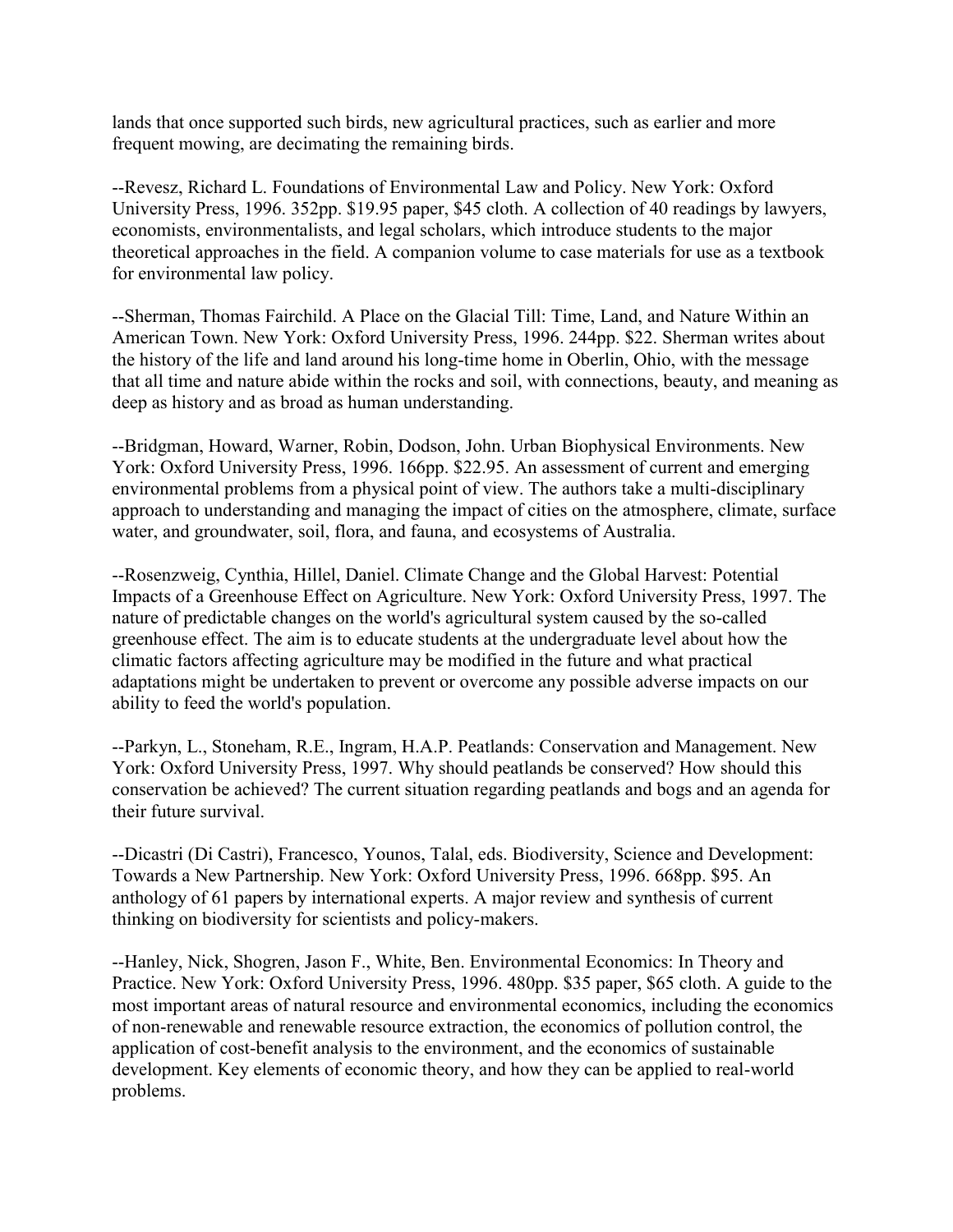--Aplin, Graeme, Mitchell, Peter, Cleugh, Helen, Pitman, Andrew, Rich, David. Global Environmental Crises: An Australian Perspective. New York: Oxford University Press, 1995. 344pp. \$26.95. A disinctively Australian perspective on environmental priorities. In Australia, these are in many ways different from those in other parts of the world.

--Dovers, Stephen, ed. Australian Environmental History: Essays and Cases. New York: Oxford University Press, 1995. 288pp. \$39. Three overview essays explore the nature of Australian landscapes, the ways in which they have been used and abused, and attitudes and perceptions about them. Seven case studies explore the history of the Australian human-environment interaction. Included are analyses of small districts, large regions, and national resource centers, from the great reefs to the arid center.

--Anderson, E. N. Ecologies of the Heart: Emotion, Belief, and the Environment. New York: Oxford University Press, 1996. 272pp. \$25. A new way of thinking about humans and our place in the universe. Why do we treat our environment and its resources the way we do?

--Stone, Jerome A., ed. American Journal of Theology and Philosophy 18(no. 1, January, 1997). Contains:

--Engel, J. Ronald, "The Post-World War II Eco-Justice Movement in Christian Theology: Patterns and Issues," pp. 9-19.

--Engel, Joan Gibb, "Ecology, Justice, and Christian Faith: Comments of a Comma Consultant," pp. 21-31. An analysis of a recently published bibliography, Peter W. Bakken, Joan Gibb Engel, and J. Ronald Engel, Ecology, Justice and Christian Faith: A Critical Guide to the Literature, finding anthropocentrism is old and new guises. "I see the eco-justice discourse needing a few well-placed commas. Generally speaking, nature is not on an equal footing with theology or social concerns in our literature.

--Ruether, Rosemary Radford, "Ecofeminism: First and Third World Women," pp 33-45.

--Tuan, Yi-fu, "Sense of Place: What Does It Mean to be Human?" pp 47-57.

--Rolston, Holmes III, "Ecological Spirituality," pp. 59-63.

--Callicott, J. Baird, "The Challenge of a World Environmental Ethic," pp. 65-79.

--Traina, Cristina L. H., "Baird Callicott's Ethical Vision: Response to Baird Callicott," pp. 81- 87.

--Jesse, Jennifer G., Review of Seigfried, Charlene Haddock, Pragmatism and Feminism: Reweaving the Social Fabric. American Journal of Theology and Philosophy 18(no. 1, 1997):91- 97.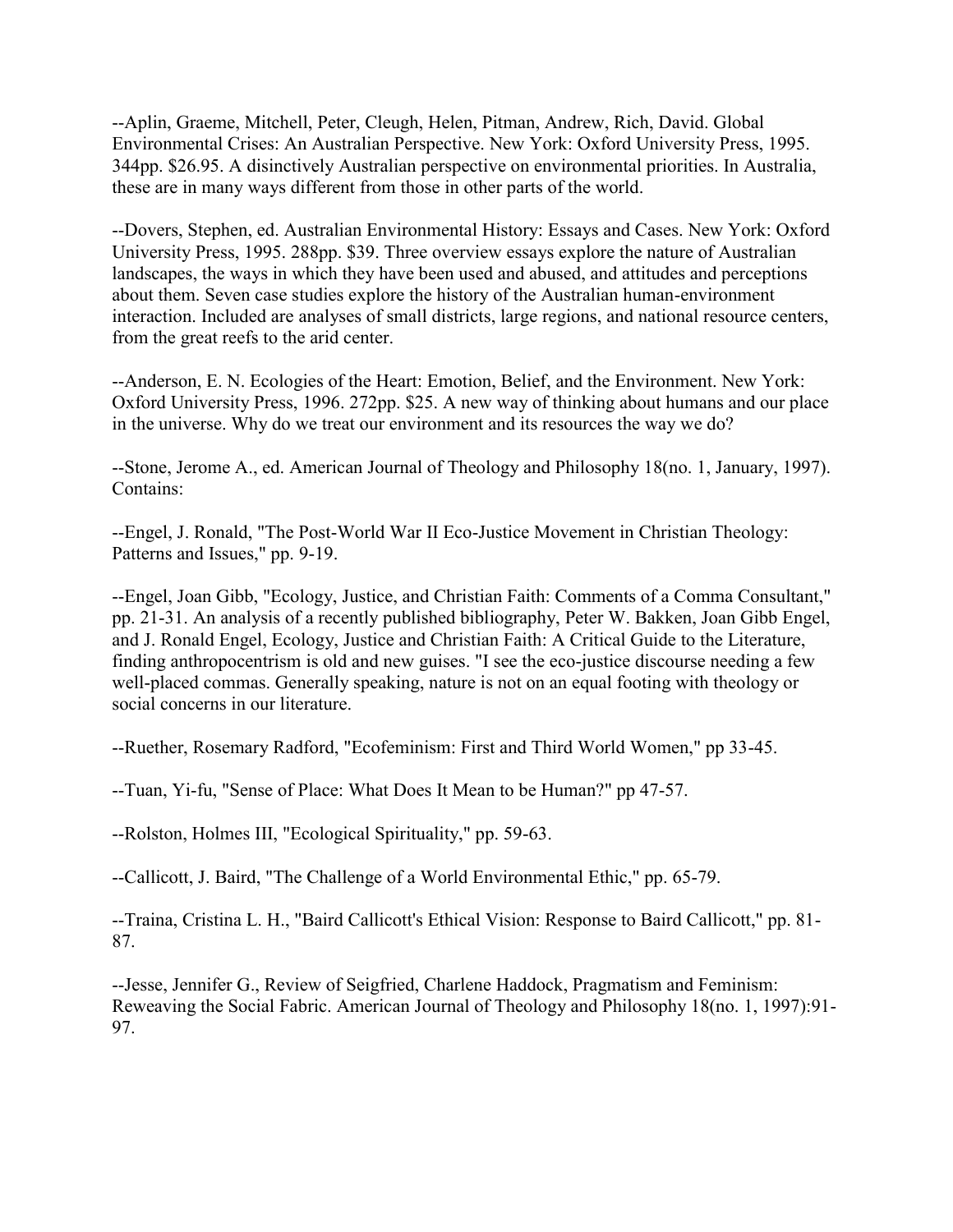--Goldsmith, Emanuel S., Review of Marvin C. Shaw, Nature's Grace: Essays on H. N. Wieman's Finite Theism. American Journal of Theology and Philosophy 18 (no. 1, 1997):97- 100.

--Chapman, J. Harley, Review of Pinnock, Clark, The Openness of God: A Biblical Challenge to the Traditional Understanding of God. American Journal of Theology and Philosophy 18(no.1, 1997):100-105.

--Taylor, David A. "Saving the Forest for the Trees: Alternative Products from Woodlands," Environment 39(no. 1, 1997):6. Local communities around the world have begun to develop markets for a diverse array of products from fruit to insecticides to cloth that make preserving rather than logging forests the priority.

--Segerstahl, Boris. "The Long Shadow of Soviet Plutonium Production," Environment 39(no. 1, 1997):12. Even though Russia's Mayak facility is no longer being used to produce nuclear weapons, the problems it has caused will plague the country for years to come.

--Eads, George C. "Envisioning our Automotive Future," Environment 39(no. 1, 1997):28. Policymakers and politicians need to place prospects for revolutionary changes in automobile design and fuel efficiency in context, according to this review of a report from the Office of Technology Assessment.

--Snyder, Gary. Mountains and Rivers Without End. Washington: Counterpoint, 1996. 176 pages. \$ 20.00. A volume by the most celebrated environmental poet. Think of the earth turning under our feet as we walk, of arriving at mountains and rivers, so opposite from each other, never staying the same, ever before us. "I came to see the yogic implications of `mountains' and `rivers,'" writes Snyder in an afterword, "as a play between the tough spirit of willed selfdiscipline and the generous and loving spirit of concern for all beings: a dyad presented in Buddhist iconography as the wisdom-sword-wielding Manjurshi, embodying transcendent insight, and his partner, Tara, the embodiment of compassion, holding a lotus or a vase. I could imagine this dyad as paralleled in the dynamics of mountain uplift, subduction, erosion, and the planetary water cycle."

--Matthiessen, Peter. "The Last Wild Tigers." Audubon 99 (no. 2, March-April 1997):54-63, 122-25. There are now about 3,000 tigers in Asia, down from 100,000 at the turn of the century. Prospects for survival are not good, given the mix of escalating numbers of people, their demands on the environment, and the vicissitudes of governments in the regions the tigers inhabit. Matthiessen is a well-known wildlife conservationist.

--Reaka-Kudla, Marjorie L., Don E. Wilson, and E. O. Wilson, eds. Biodiversity II: Understanding and Protecting Our Biological Resources. Washington: National Academy Press, 1996. 560 pages. \$ 34.95. The sequel to E. O. Wilson, Biodiversity, published now almost a decade ago, and one of the more influential of the books of the last decade. 32 papers from a symposium by 47 authors. Part 1: what biodiversity is and why it is important. Part 2: how many species are there, and why we do not know. Other indices of biodiversity, such as molecular markers. Part 3: known and potential losses of species, again with much that we do not know.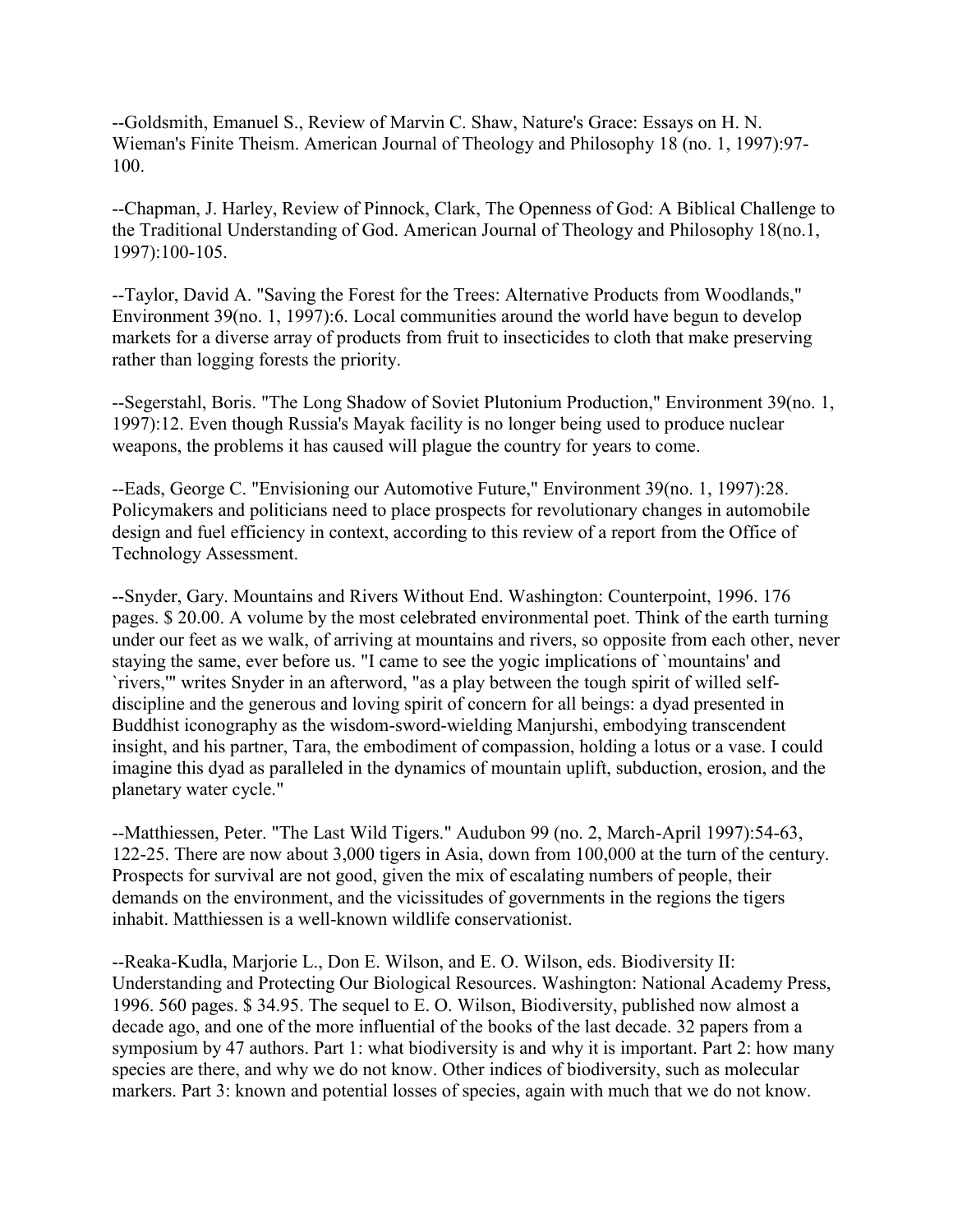Part 4: taxononic groups of organisms of special interest. Part 5: search for solutions, new directions, and applications. Part 6: the institutional and information infrastructure of conservation.

Some new emphases are: electronic data collection and analysis, the proposed U.S. National Biodiversity Information Center, application of techniques from the human genome project to species identification and classification, the Gap Analysis Program of the National Biological Survey, the significant contribution of museum collections to identifying and categorizing species. Reaka-Kudla is in zoology at the University of Maryland, Don Wilson is at the Smithsonian Institution, and E. O. Wilson is in zoology at Harvard University.

--Perlman, Dan L., Adelson, Glenn. Biodiversity: Exploring Values and Priorities in Conservation. Malden, MA: Blackwell Science, Inc., 1997. 208pp. \$36.95. The questions scientists and policy makers must address when assessing and making policy that influences the diversity of life forms. The aim is to cover the basic modular, statistical, and theoretical approaches to the subject while exploring the applications of these approaches through case studies.

--Lein, James K. Environmental Decision Making: An Information Technology Approach. Malden, MA: Blackwell Science, Inc., 1997. 288pp. \$49.95. The aim of this book is to help decision makers find their way through the wide array of new technologies and often overwhelming amount of data now available, and to show them how to use this data for problem solving and management.

--Lemons, John, ed. Scientific Uncertainty and Environmental Problem Solving. Malden, MA: Blackwell Science, Inc., 1996. 512 pp. \$80. Four major classes of uncertainty are addressed: framing uncertainty, modeling uncertainty, statistical uncertainty, and decision-theoretical uncertainty. Contributors give specific guidelines for decision making within existing limitations.

--Perry, James. Water Quality: Management of a Natural Resource. Malden, MA: Blackwell Science, Inc., 1996. 656pp. \$64.95. A multi-disciplinary approach to the study of water by building on the foundations of water chemistry and hydrology and expanding to cover subjects such as preservation and biological diversity and ecosystem integrity, public health standards, international waterways and policy, and the preservation of water resources.

--Wright, R. Gerald, ed. National Parks and Protected Areas. Malden, MA: Blackwell Science, Inc., 1996. 496pp. \$54.95. Focusing on the role and value parks can play in studying and preserving diversity and natural resources, the chapters look into techniques such as evaluating the ecological suitability of lands for parks, restoration of park resources, management of visitor use and protection of biodiversity.

--Petts, Geoffrey, Calow, Peter, eds. River Restoration. Malden, MA: Blackwell Science, Inc., 1995. 232pp. \$49.95. Fifteen UK and overseas experts contribute, covering the nature of rivers, river pollution, biological water quality assessment, water quality control, flow-allocation management and environmentally sensitive engineering.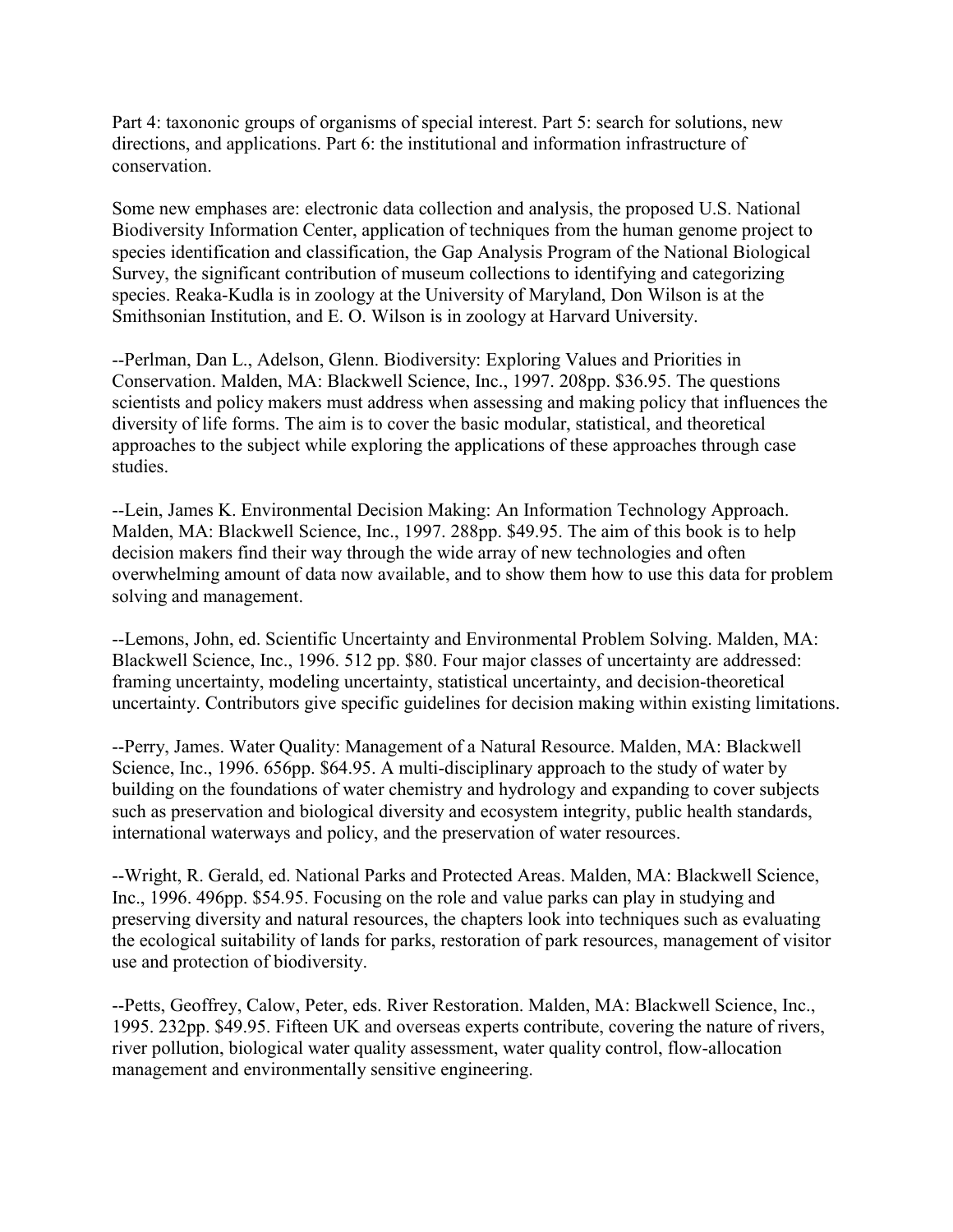--Cahn, Matthew Alan, O'Brien, Rory, eds. Thinking About the Environment: Readings on Politics, Property, and the Physical World. Armonk, NY: M.E. Sharpe, 1996. 312pp. \$24.95 paper. The physical world, law and property, the green critique, and the future of the environment within the context of Western traditions.

--Hunter, Susan, Waterman, Richard W. Enforcing the Law: The Case of the Clean Water Acts. Armonk, NY: M.E. Sharpe, 1996. 262pp. \$23.95 paper. Uses extensive EPA data to examine enforcement from the perspective of the enforcement personnel. It illuminates a process of pragmatic enforcement--that is, the way bureaucrats actually do their jobs.

--Power, Thomas Michael. Environmental Protection and Economic Well-Being: The Economic Pursuit of Quality. Armonk, NY: M. E. Sharpe, 1996. 268pp. \$24.95 paper. A critique of the "folk economics" that dominates economic development discussions. Power applies the theoretical and empirical results of economic research to local development issues, and analyzes economic development policy in the context of the "total economy," not merely in terms of commercial business activity.

--Matossian, Mary Kilbourne. Shaping World History: Breakthroughs in Ecology, Technology, Science, and Politics. Armonk, NY: M. E. Sharpe, 1997. 240pp. \$22.95. A survey of humankind from earliest times to the present which focuses on four factors: climate, communication and transportation technology, scientific advances, and the competence of political elites.

--Pirages, Dennis C., ed. Building Sustainable Societies: A Blueprint for a Post-Industrial World. Armonk, NY: M.E. Sharpe, 1996. 372pp. \$54.95 cloth, \$24.95 paper. This collection of articles addresses the question whether the industrial model of human progress can be sustained in the long run. It analyzes the social political, economic, and environmental implications as well as potential solutions to the problem of resource-intensive growth.

--Glaeser, Bernhard. Environment, Development, Agriculture. Armonk, NY: M.E. Sharpe, 1995. The concept of human ecology might be the ideal means for creating a unified theoretical construct that will enable "greenery" and development to complement, rather than cancel out, each other.

--Roberts, Adam. "The Trade in Drugs and Wildlife." The Animals' Agenda 16(1996):34. How smugglers victimize animals to maximize profits.

--Kalechofsky, Roberta. "Nazis and Animals: Debunking the Myth." The Animals' Agenda 16(1996):32. Refutes claims of Nazi benevolence toward animals.

--Sidamon-Eirstoff, Constantine. "New York-New Jersey Harbor: A Dredging Dilemma." Journal of Environmental Law & Practice 4(1997):36. East Coast harbors must be dredged to allow use by modern container shipping. What do you do with the dredged material?

--Lundmark, Thomas. "Principles and Instruments of German Environmental Law.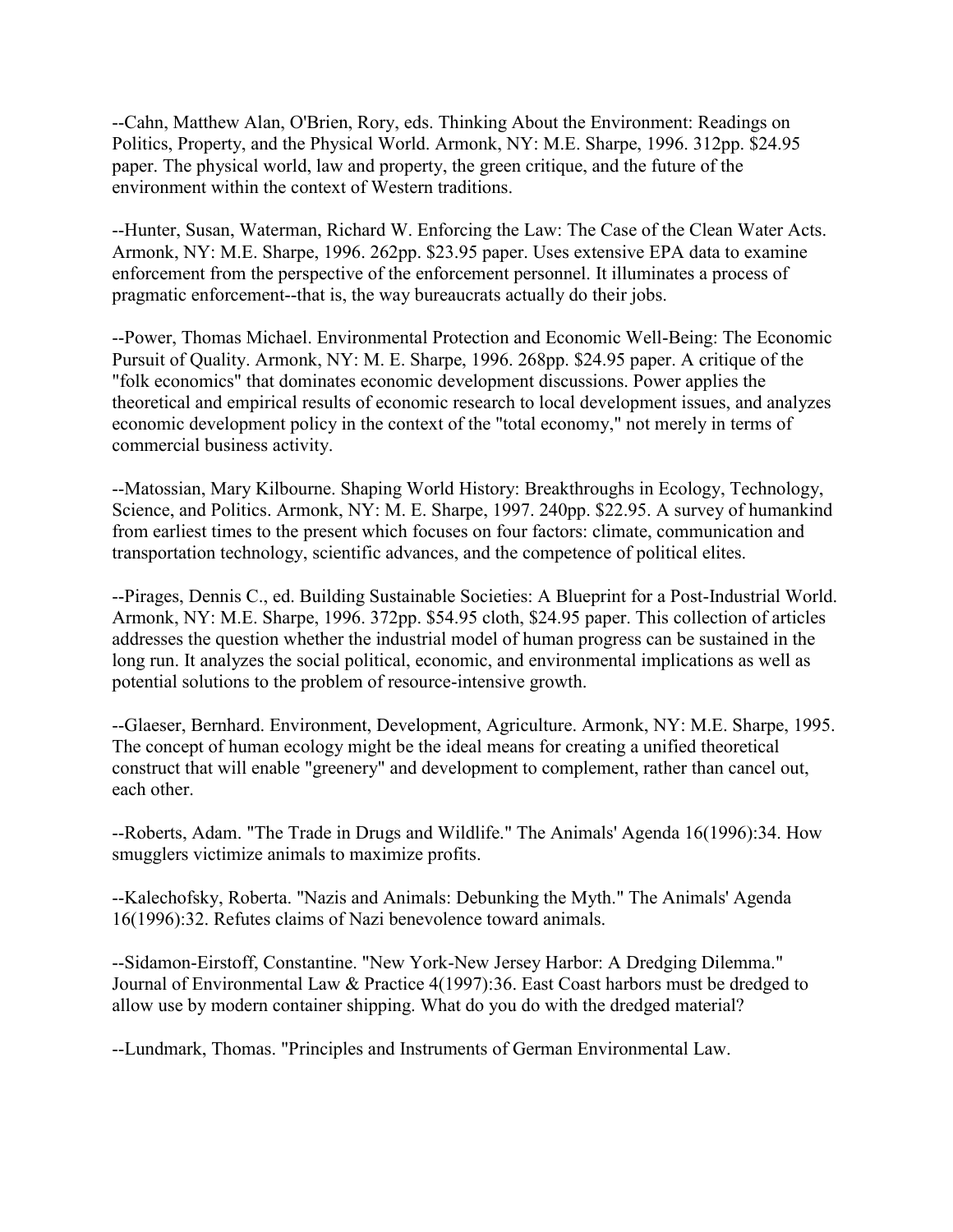Journal of Environmental Law & Practice 4(1997):43. A systematic overview of environmental law in Germany. Emphasis is placed on the so-called principles and instruments of environmental law.

--Bordelon, Mark. "California's Tiered Permitting Program for Treatment of Hazardous Wastes," Journal of Environmental Law & Practice 4(1997):59.

--Lambert, Dean P. "Crop Diversity and Fallow Management in a Tropical Deciduous Forest Shifting Cultivation System," Human Ecology 24(1996): 427.

--Casas, Alejandro, del Carmen, Maria, Caballero, Javier. "Plant Management Among the Nahua and the Mixtec in the Balsas River Basin, Mexico: An Ethnobotanical Approach to the Study of Plant Domestication," Human Ecology 24(1996): 455.

--O'Neill, Karen M. "The International Politics of National Parks," Human Ecology 24(1996):521.

--Frewer, Lynn J., Howard, Chaya, Shepherd, Richard. "Public Concerns in the United Kingdom about General and Specific Applications of Genetic Engineering: Risk, Benefit and Ethics," Science, Technology, & Human Values 22(1997):98.

--Masson, Philippe. "Sustainable Rural Development," Land Use Policy 14(1997):75.

--Gatto, Paola, Merlo, Maurizio. "Agriculture, Forestry and Global Warming," Land Use Policy 14(1997):76.

--Lippke, Bruce, Fretwell, Holly L. "The Market Incentive for Biodiversity," Journal of Forestry 95(1997):4.

--Garland, John J. "The Players in Public Policy," Journal of Forestry 95(1997):13.

--Shindler, Bruce, Neburka, Julie. "Public Participation in Forest Planning: Eight Attributes of Success," Journal of Forestry 95(1997):17.

--Schumaker, John R., O'Laughlin, Jay, Freemuth, John C. "Why Don't Federal Employees Use Alternative Dispute Resolution More Often," Journal of Forestry 95(1997):20.

--Ruhl, J.B. "An Environmental Rights Amendment: Good Message, Bad Idea," Natural Resources & Environment 11(1997):46.

--Bender, William H. "How Much Food Will We Need in the 21st Century?" Environment 39(1997):6. Focusing on the future demand for food rather than the supply suggests ways of feeding more people with less environmental damage.

--Brown Jr., George E. "Environmental Science Under Siege in the U.S. Congress," Environment 39 (1997): 12. The prominent role given to skeptical science during the 104th Congress's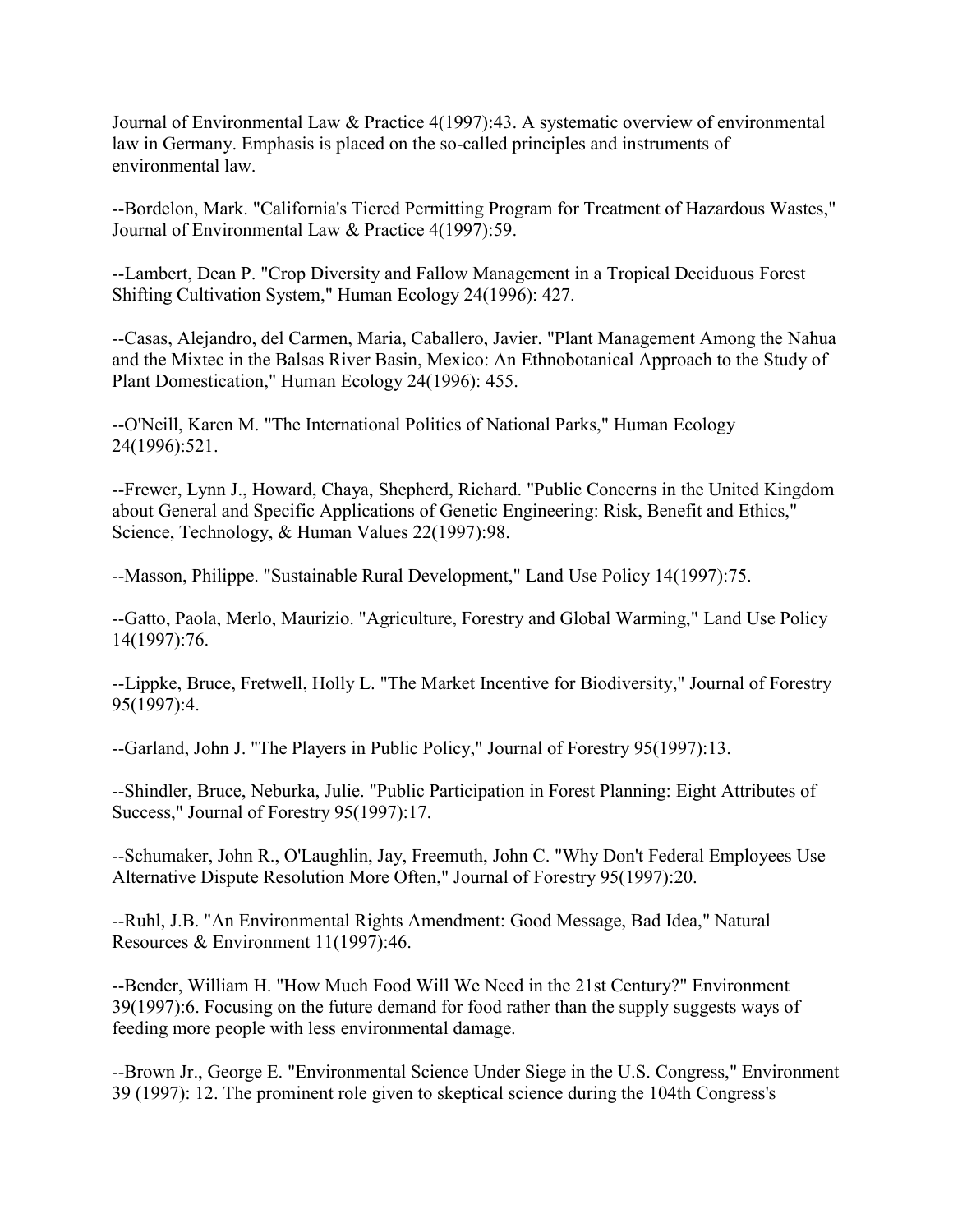reassessments of U.S. environmental regulation raises profound questions about the value of peer review and the role science and scientists play in the formulation of public policy.

--Corral-Verdugo, Victor. "Introduction: Environmental Psychology in Latin America: Efforts in Critical Situations," Environment and Behavior 29 (1997): 163.

--Obregon-Salido, Francisco J., Corral-Verdugo, Victor. "Systems of Beliefs and Environmental Conservation Behavior in a Mexican Community." Environment and Behavior 29(1997):213.

--Wang, Hua. "Treatment of "Don't-Know" Responses in Contingent Valuation Surveys: A Random Valuation Model," Journal of Environmental Economics and Management 32(1997):219.

--Percival, Robert V., Alevizatos, Dorothy C., eds. Law and the Environment: A Multidisciplinary Reader. Philadelphia: Temple University Press, 1997. 464pp. \$69.95 cloth, \$29.95 paper. A comprehensive examination of society's multidisciplinary response to the difficult challenges posed by environmental problems.

--Staudt, Kathleen, ed. Women, International Development, and Politics: The Bureaucratic Mire. Updated and expanded edition. Philadelphia: Temple University Press, 1997. 312pp. \$24.95 paper. This new edition reflects the intensified interest in women's empowerment in developing countries demonstrated by the Beijing Conference.

--Mackinnon, John, with Photographs by Nigel Hicks. Wild China. Cambridge, MA: The MIT Press, 1996. 208 pp. \$40. Wild China surveys the rich biological treasures of this country. It explores reserves where the Giant Panda is not protected, alpine meadows that are a botanist's wonderland of floral species, wetlands that are home to a million birds, turtle islands, and tigers' stalking grounds.

--Smith, Maureen. The U.S. Paper Industry and Sustainable Production: An Argument for Restructuring. Cambridge, MA: MIT Press, 1997. 300 pp. \$30. Smith shows how industrial and environmental analysis can be synthesized to clarify and produce solutions to the complex problems recyclers face with wastepaper connected to the issues addressed by forest advocates, as well as to the difficulties confronted by those involved with industrial pollution from the paper industry.

--Dauvergne, Peter. Shadows in the Forest: Japan and the Political Economy of Deforestation in Southeast Asia. Cambridge, MA: MIT Press, 1997. 336pp. \$45 cloth, \$22 paper. Dauvergne examines Japan's effect on commercial timber management in Indonesia, East Malaysia and the Philippines. The book is one of the first to examine the environmental impact of Northeast Asian development on Southeast Asian resource management and to analyze the indirect environmental impact of bilateral state relations on the management of South Asian forest resources.

--Desimone, Livio D., Popoff, Frank. Eco-Efficiency: The Business Link to Sustainable Development. Cambridge, MA: MIT Press, 1997. 264pp. \$25. The principles of eco-efficiency with case studies of a number of international companies including 3M and the Dow Company.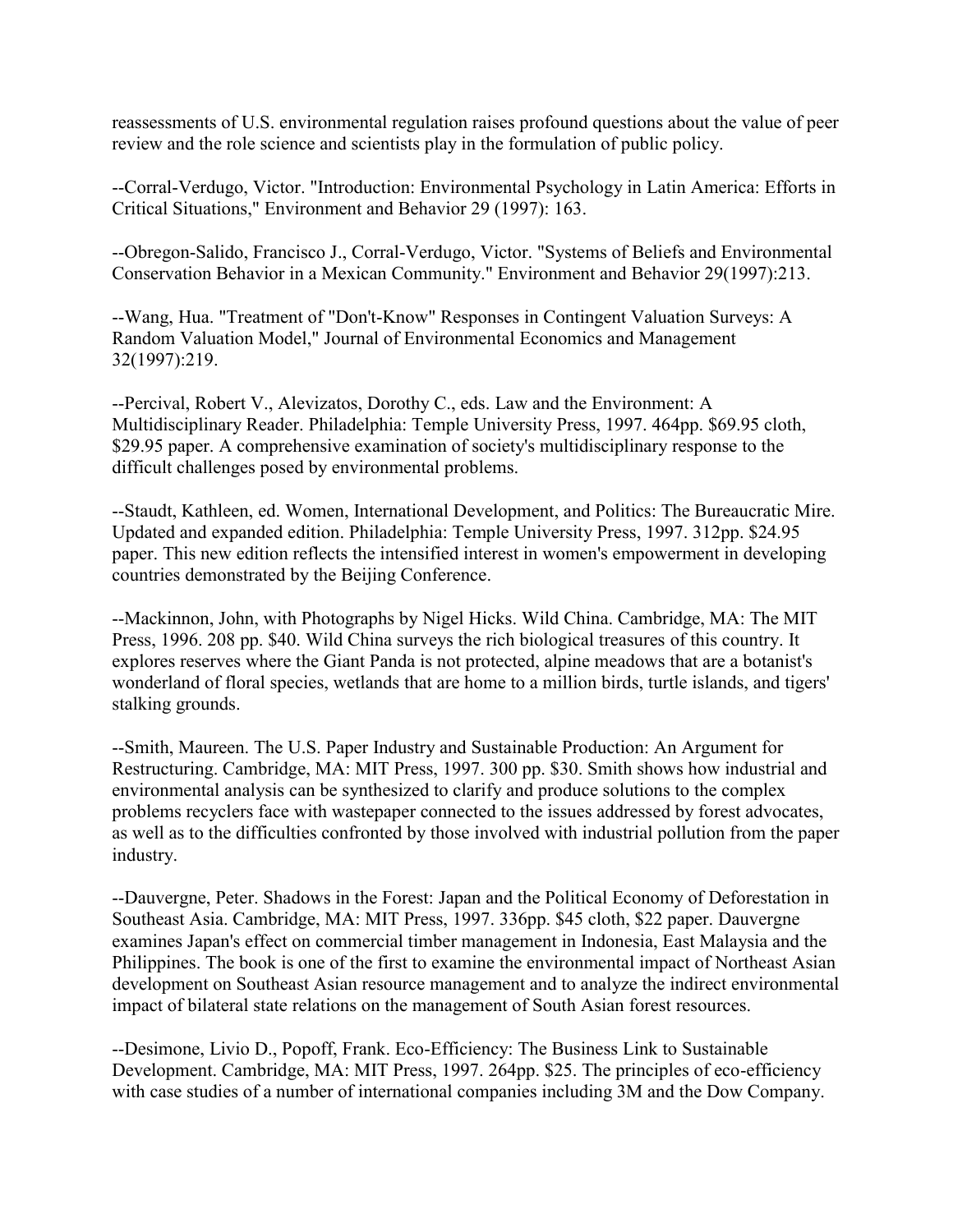There is discussion of the value of partnerships--with other companies, business associations, communities, regulators, and environmental and other non-governmental groups.

--Schmidheiny, Stephan, Zorraquin, Federico J. L. Financing Change: The Financial Community, Eco-Efficiency, and Sustainable Development. Cambridge, MA: MIT Press, 1996. 232pp. \$20. Largely descriptive, rather than prescriptive, Financing Change is the first study to examine questions that will become increasingly important as populations escalate and the developing countries enter financial markets. These issues are examined in separate chapters covering the viewpoints of the financial market participants: company directors, investors and analysts, bankers, insurers, accountants, and raters.

--Baird, Robert M., and Rosenbaum, Stuart E., eds. Animal Experimentation: The Moral Issues. Amherst, N.Y.: Prometheus Books, 1997. 182pp. \$16.95 paper. A collection of 16 essays provides an introduction to the major normative, political, and cultural issues involved in the animal rights controversy. Contributors include: Carl Choen, Alan Freeman, J.A. Gray, Peter Harrison, Edwin Converse Hettinger, Betty Mensch, Tom Regan, Bernard E. Rollin, Richard Ryder, Richard Schwarz, Peter Singer, William Timberlake, Mary Anne Warren, Robert White, Robert Wright, and Steven Zak.

--Kamieniecki, Sheldon, Gonzalez, George A., Vos, Robert O., eds. Flashpoints in Environmental Policymaking: Controversies in Achieving Sustainability. Ithaca, N.Y.: State University of New York Press, 1997. \$59.50. A contribution to public policy and natural resource issues. The likely "hot spots" of environmental policy, presenting alternative and often opposing points of view on the major controversies that are likely to be with us well into the next century.

--Harries, Karsten. The Ethical Function of Architecture. Cambridge, MA: MIT Press, 1996. 450pp. \$45. Harries questions the premises on which architects and theorists have long relied- premises that have contributed to architecture's current identity crisis and marginalizations. He first criticizes the aesthetic approach, focusing on the problems of decoration and ornament. He then turns to the language of architecture. Harries also considers the relationship of building to the idea and meaning of dwelling. Architecture has a responsibility to community, but its ethical function is inevitably also political.

--Tallmadge, John. Meeting the Tree of Life: A Teacher's Path. Salt Lake City: University of Utah Press, 1997. 220pp. \$44.95 cloth, \$18.95 paper. Tallmadge describes a young teacher's coming of age through wilderness adventures framed by the study of nature writing. His experiences in New England, Utah, Wyoming and Minnesota's canoe country help him discover what true teaching and personal survival really mean.

--Olsen, W. Scott, Cairns, Scott, eds. The Sacred Place: Witnessing the Holy in the Physical World. Salt Lake City: University of Utah Press, 1996. 360 pp. \$49.95 cloth, \$19.95 paper. With renewed urgency, serious writers are undertaking an un abashedly metaphysical discourse as they describe how the experience of standing near the hilltop, the stream bank, or the village park provides an empowering sense of encounter.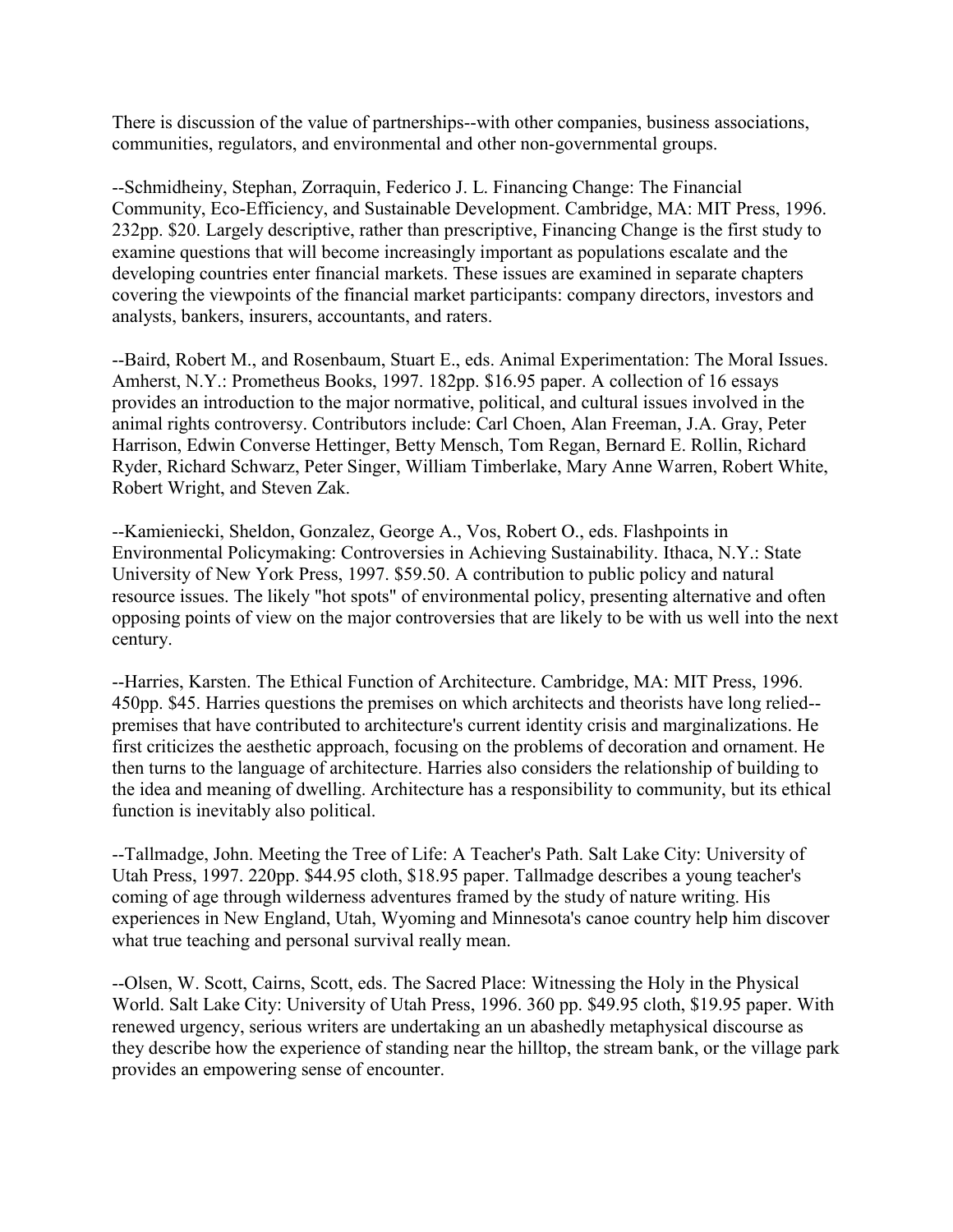--Garrison, Philip. Waiting for the Earth to Turn Over: Identity and the Late-Twentieth-Century American West. Salt Lake City: University of Utah Press, 1996. 176pp. \$39.95 cloth, \$12.95 paper. Garrison's account of his slow accumulation of identity reveals how history and memory are interwoven as he shows us the remarkable landscape of the American West in a light both new to us and very, very old.

--Robertson, David. Real Matter. Salt Lake City: University of Utah Press, 1997. 182pp. 39.95 cloth, \$15.95 paper. Following the trail of some of America's famous nature writers--including Fitz Hugh Ludlow, John Muir, Mary Austin, Jack Kerouac, and Gary Snyder--Robertson seeks, through journal writing, literary criticism, and photography, "a secret at the heart of the universe." In his stories about these writers' mountain adventures and his own excursions, he discovers how important wilderness is to the framing of human narratives.

--Swimme, Brian. The Hidden Heart of the Cosmos: Humanity and the New Story. Maryknoll, NY: Orbis Books, 1997. 12pp. \$15 cloth. Swimme takes a journey through the cosmos in search of the "new story" that is developing in answer to this age-old question. He shows that science can be a wisdom tradition, its lessons integral to our being and well-being.

--Weaver, Jace, ed. Defending Mother Earth: Native American Perspectives on Environmental Justice. Maryknoll, NY: Orbis Books, 1997. 185pp. \$18 paper. These essays document a range of ecological disasters, including the devastating effects of mining, water pollution, nuclear power facilities, and toxic waste dumps. Such hazards are commonly located on or near Indian lands.

--McDonagh, Sean. Passion for the Earth: The Christian Vocation to Promote Justice, Peace and the Integrity of Creation. Maryknoll, NY: Orbis Books, 1997. 163pp. \$14 paper. An analysis of how the world's economic system poisons the Earth and disrupts justice, peace, and the integrity of creation.

--Habito, Ruben L. F. Healing Breath: Zen Spirituality for a Wounded Earth. Maryknoll, NY: Orbis Books, 1997. 125pp. \$15 paper. Habito locates the sickness in human hearts that causes us to deal harshly with one another and with the Earth. His vision and method are proposed to counteract the effects of that sickness, to develop healing habits of mind and heart.

--Ruether, Rosemary Radford, ed. Women Healing Earth: Third-World Women on Ecology, Feminism, and Religion. Maryknoll, NY: Orbis Books, 1997. 175pp. \$17 paper. Contributors are from South America, Central America, India, Philippines, Korea, and Africa.

--Rae, Eleanor. Women, The Earth, The Divine. Maryknoll, NY: Orbis Books, 1997. 150pp. \$15 paper. Rae surveys the present situation of women and the basics of ecofeminism and explores the link between the oppression of women and the exploitation of nature.

--Gardner, Gerald T., Stern, Paul C. Environmental Problems and Human Behavior. Needham Heights, MA: Allyn and Bacon, 1997. The behavioral dimensions of global and regional environmental problems such as the greenhouse effect, ozone depletion, deforestation, air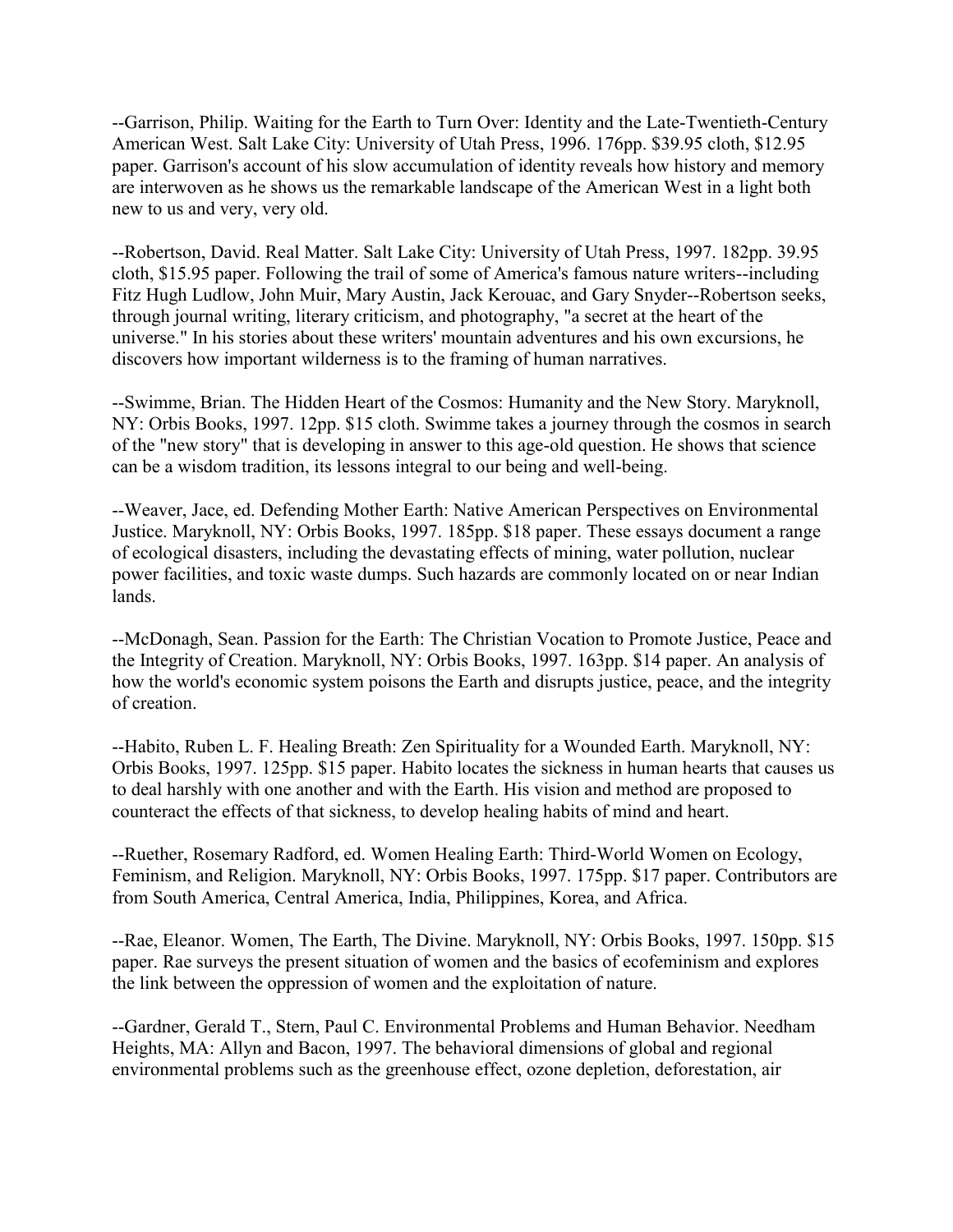pollution, and water pollution. What does our knowledge of human behavior tell us about the causes of environmental problems and about strategies for solving them?

--Gifford, Robert. Environmental Psychology: Principles and Practice. Second edition. Needham Heights, MA: Allyn and Bacon, 1997.

--Hannum, Hildegarde, ed. People, Land, and Community. New Haven, CT: New Yale University Press, 1997. 336pp. \$35 cloth, \$17 paper. Contributors of the E.F. Schumacher Society Lectures explore topics that range from agricultural reform to bioregional economics. They all, however, focus on the importance of sustainability, community, healthy and locally based economics of scale, education, the dignity of good work, and balance between human needs and the well-being of the natural world.

--Committee on Scientific Issues in the Endangered Species Act, National Research Council. Science and the Endangered Species Act. Washington, D.C.: National Academy Press, 1995. 288pp. \$39.95. This book analyzes concepts of species and how they have been interpreted for purposes of the ESA, examines conflicts between species when individual species are identified for protection, and assesses extinction risk and decisions under the ESA. It concludes with a look beyond the Endangered Species Act and suggests additional means of biological conservation and ways to reduce conflicts.

--Davies, J. Clarence, ed. Comparing Environmental Risks. Washington, D.C.: Resources for the Future, 1996. 150pp. This volume explain the origins of comparative risk and the political context in which it is being put forward, its use in the US, the limitations that might reasonably be imposed upon it, and the way in which both "experts" and the lay public might participate in making risk comparisons.

--Student Conservation Association. The Guide to Graduate Environmental Programs. Covelo, CA: Island Press, 1997. 384pp. \$29.95 cloth, \$16.95 paper. This presents in a single volume information on the various types of programs available across the full spectrum of environmental fields--the city and regional planning, environmental law, public policy, natural resources management, ecology, biological sciences, public health, architecture, and many others.

### **VIDEOTAPES AND MULTIMEDIA**

Animal Rights and Their Human Consequences. 28 minutes. Alan and Suzanne are committed to animal rights but their convictions are creating a dilemma. She is seven months pregnant and may have to decide whether or not to use drugs tested on animals if childbirth does not progress as exppected. Is their belief in animal rights a good enough reason to deny their child vaccinations? Is the use of animals for scientific purposes justifiable? The issue is debatged by an Antlican theologian, a research consultant with the Royal SPCA, and a Hindu physician. \$89.95 from Films for the Humanities and Sciences, P. O. Box 2053, Princeton, NJ 08543-2053. 800/257-5126.

Oren Lyons: The Faithkeeper. 60 minutes. Native American Chief Oren Lyons, interviewed by Bill Moyers. The earth as sacred, the Great Law of Six Nations, which envisions humans and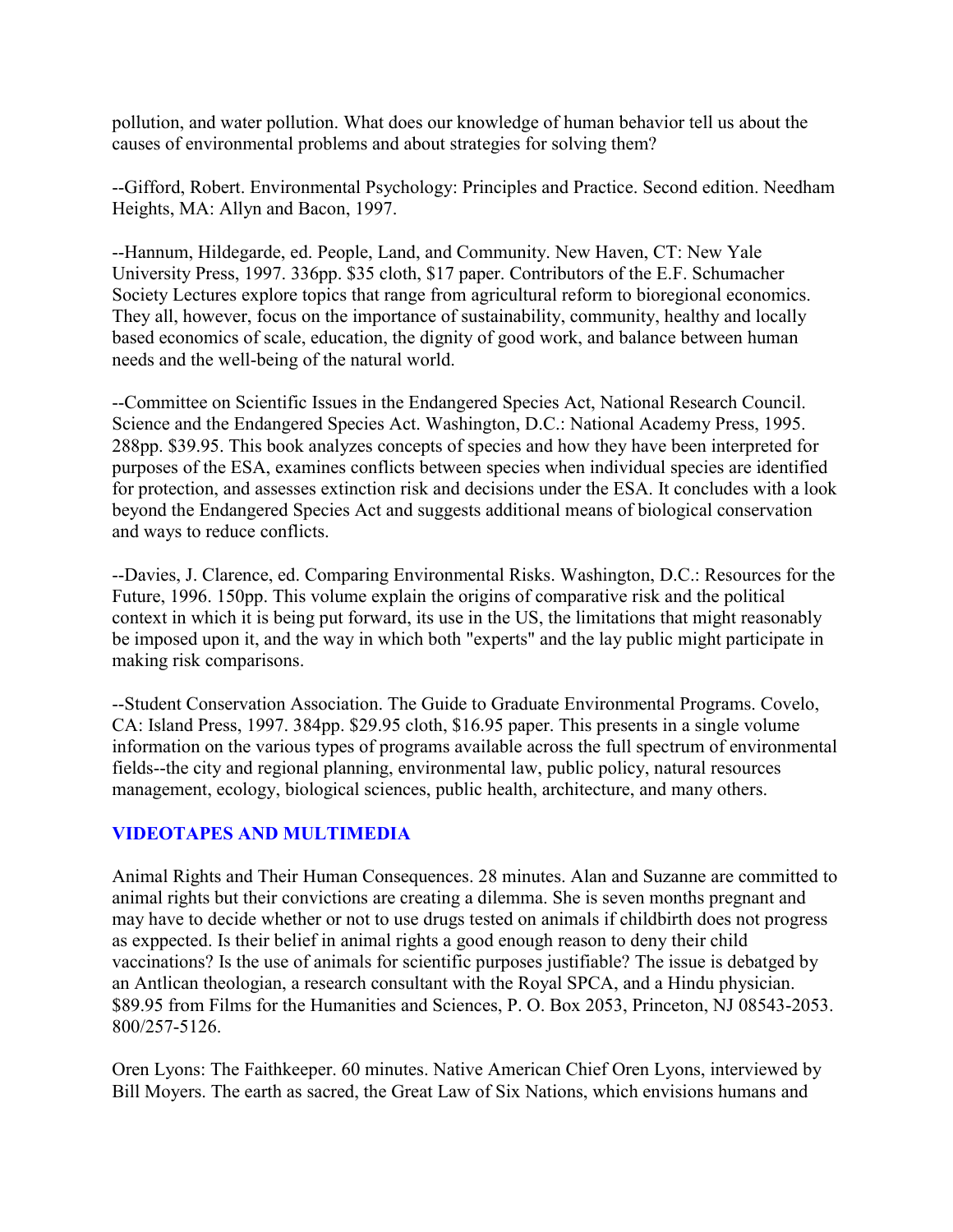earth as one, and the importance of community, social and environmental, to Native Americans. Orens reveals spiritual prophecies made in the year 1799 that predicted environmental disaster. \$ 89.95 from Films for the Humanities and Sciences, P. O. Box 2053, Princeton, NJ 08543-2053. 800/257-5126.

Risky Business: Biotechnology and Agriculture. 24 minutes. Produced by Moving Images Video Project. By Mark Dworkin and Melissa Young. Purchase \$195. Rental \$45. Thousands of plants and animals are being genetically engineered for longer shelf life, crops to tolerate more poison chemicals, and pigs so that their hearts can be transplanted into people. This video stimulates discussion about the effects of this new technology on farmers, our food supply, public health, and the environment. Order from Bullfrog Films, Box 149, Oley, PA 19547. 800/543-3764.

### **EMPLOYMENT OPPORTUNITIES**

Texas Christian University, Fort Worth, has advertized, in Jobs for Philosophers, a position with AOS Greek Philosophy and AOC environmental philosophy preferred. The position is nontenurable but renewable, at instructor level. Contact Richard Galvin, Chair, Department of Philosophy, TCU, Box 297250, Fort Worth, TX 76129.

### **EVENTS**

### 1997

--April 4-6, 1997. Ruffin Lecture Series, "Environmental Challenges to Business," Darden School, University of Virginia. Organized by Patricia Werhane. Speakers include: Kristen Shrader-Frechette, U of South Florida; William McDonough, UVA; Carolyn Merchant, U of California, Berkeley; R. Edward Freeman, UVA; Paul Shrivastava, Bucknell U; Mark Sagoff, U of Maryland. Commentators include: Andrea Larson, UVA; George Brenkert, U of Tennessee; I. Mitroff, U of Souther California; Bryan Norton, Georgia Tech; Derry Habir, Jakarta; Laura Westra, ISEE Secretary, U of Windsor; and Sandra Rosenthal and Rogene Buchholz, Loyola U of New Orleans.

--April 17-18, 1997. Conference on New Directions for Environmental Values, Keele University, Staffordshire, UK.

--April 23-27, 1997. American Philosophical Association: Central Division, Pittsburgh, PA.

--May 5-7, 1997. Cross-Cultural Protection of Nature and the Environment. Seminar at Hollufgaard, Humanities Research Center, "Man and Nature," Odense, Denmark. Speakers: Avner de-Shalit, Political Science, Hebrew University; Darrell Posey, Oxford Centre for the Environment, Ethics and Society, Mansfield College, Oxford; Paul Richards, University College, London; Bryan Norton, Georgia Institute of Technology, Atlanta, and Toni Huber, University of Virginia, Charlottesville. Further papers are invited. Contact Finn Arler, Humanities Research Center, Man and Nature, Hollufgaard, Hestehaven 201, DK-5220 Odense SO, Denmark. Phone 45 65 95 94 93. Fax 45 65 95 77 66. Email: arler@humcenter.ou.dk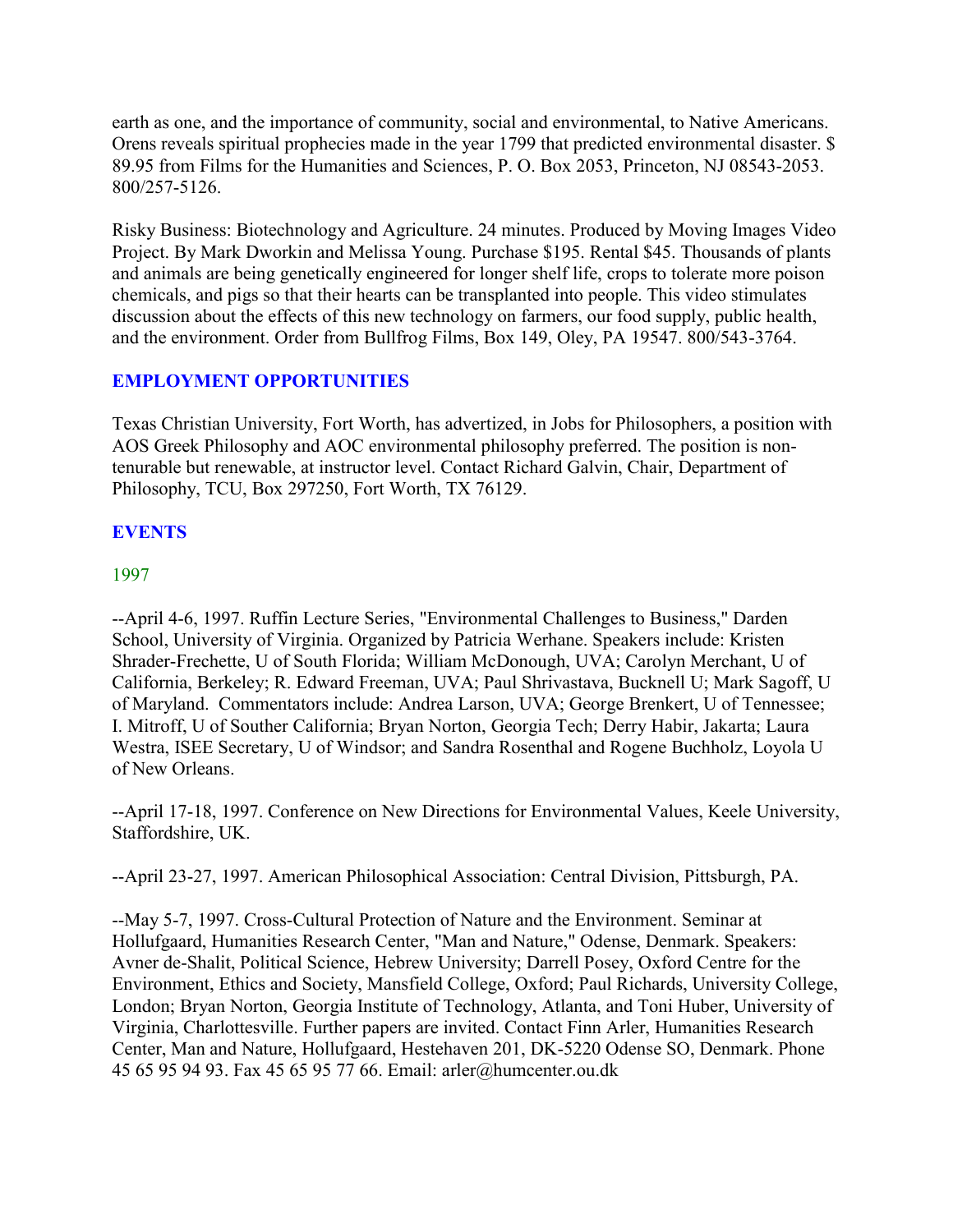--June 4-9, 1997. Ethics and Natural Environmental Change: Recognising the Autonomy of Nature, Newfoundland. At St. John's June 4-5, at Corner Brook June 6-9. A two-day interdisciplinary symposium to be held during the Learned Societies Congress, St. John's, Newfoundland, June 4 and 5, 1997, followed by a three-day seminar and excursion in Corner Brook to discuss with local residents, scientists and environmental managers the effects of environmental change on a traditional resource-based society. The symposium will explore perspectives in contemporary environmental philosophy that deal with natural processes of environmental change. The seminar and excursion (June 6-9) will be based at Sir Wilfred Grenfell College in Corner Brook and in the nearby Gros Morne National Park. The Symposium will consist of formal papers and comments in the tradition normal for the Learneds Congress. Information about registration and accommodation can be obtained from learneds@morgan.ucs.mun.ca or

http://www.mun.ca/learneds.html.

Details about the Symposium, Seminar and Excursion may be obtained from:

www.mun.ca/learneds/societies/calls\_for\_papers/ autonomy\_call.

--A. R. Berger, 528 Paradise Street, Victoria BC V9A 5E2. Phone/fax (250) 480-0840. Email: arberger@beothuk.swgc.mun.ca

--T. Heyd, Department of Philosophy, University of Victoria, Victoria BC V8W 3P4. Phone: (250) 381-2239, Fax (250) 721-7511.

--June 6-9, 1997. Society for Conservation Biology Annual Meeting, University of Victoria, Victoria, BC, CANADA. Website: http://office.geog.uvic.ca/dept/announc/scb\_page.html

--June 20-25, 1997. The conference on "Global Ecological Integrity: The Relationship Between the Wild, Health, Sustainability, and Ethics" will take place in Cortona ITALY. Sponsered by the SSHRC-Canada and the Institute of Anthropology, University of Firenza, ITALY. The first day will be devoted to "The Meeting and Role of Ecological Integrity" (speakers: Robert Ulanowicz, Mark Sagoff, Ernest Partridge, Alan Holland, Don Brwon, Silvio Funtowcz); Second day, "Integrity and Human Health"; invited speaker, Dr. A.J. McMichael "Ecological Footprints: New or Merely Larger Shoes?" (speakers Colin Soskolna, R. Bertollini (WHO), Paolo Vineis, Laura Westra, Joanne Ciull, Dale Jamieson); Third day: "Integrity and the City" (Speakers Wm. Reese, Philippe Crabbe, James Sterba, Will Aiken, Jack Manno, Ted Schrecker); Fourth day: "Integrity and Agriculture, Forestry, and Fisheries" (speakers Orie Loukes, Peter Miller, Robert Goodland, Matthais Kaiser, John Lemmons). Also many submitted papers and a fifth day devoted to European contributions. For information fax L. Westra (905) 738-4421; or phone (416) 494- 2495.

--July 11-18, 1997. Spirituality and Sustainability, in Assisi, Italy. With a focus on current efforts since the Rio Earth Summit, including the Earth Charter process, on emerging ecologically sensitive religions and sciences, and grassroots sustainable development initiatives. Contact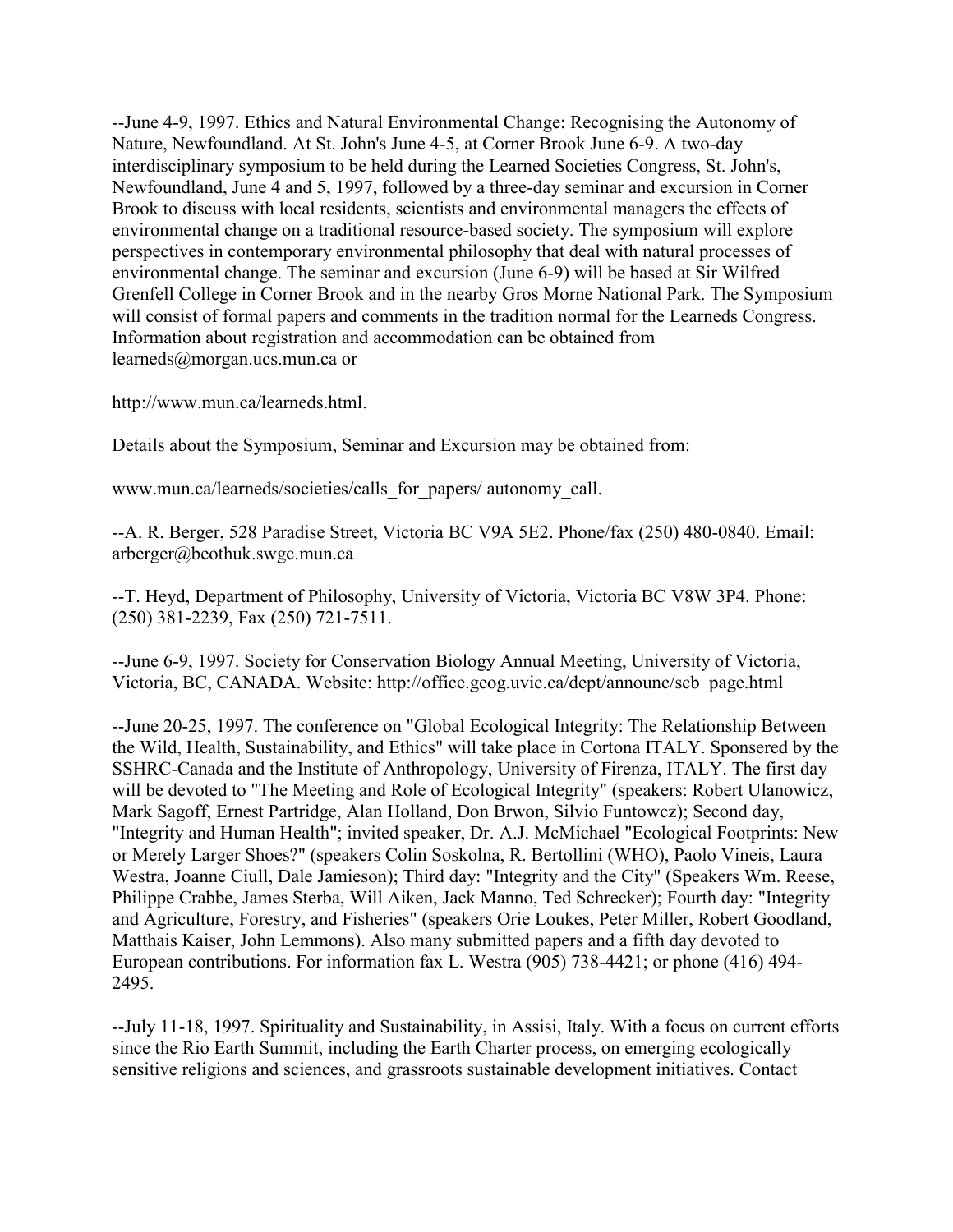Richard M. Clugston, Center for Respect of Life and Environment, 2100 L Street, NW, Washington, DC 20037. Phone 202/778-6133.

--July 17-19, 1997. Second Biennial Conference of the Association for the Study of Literature and Environment (ASLE), University of Montana, Missoula, Montana. "The Last Best Place." Featured writers and scholars: David Abram, Rick Bass, Shoko Itoh, Thomas J. Lyon, Joseph Meeker, David Robertson, Pattiann Rogers, Louise Westling, and Gary Snyder. Paper proposals, by January 15, 1997, to: John Tallmadge, President-Elect, ASLE, 6538, Teakwood Court, Cincinnati OH 45224. Phone: 513-681-0944; Email: jtall@interramp.com General information about the conference from ASLE Conference, Conferences and Institutes, Center for Continuing Education, Missoula MT 59812-1900. Phone: 406-243-4600; Email: cni@selway.umt.edu Conference Director: Hank Harrington. Further information about the conference is available on the ASLE World Wide Web Site: http://faraday.clas.virginia.edu/~djp2n/asle.html

--August 10-17, 1997. Society for Philosophy in the Contemporary World, Estes Park, Colorado, YMCA of the Rockies.

--September 28-30, 1997. People and Place: The Human Experience in Greater Yellowstone. Fourth Biennial Scientific Conference on the Greater Yellowstone Ecosystem. Mammoth Hot Springs Hotel, Yellowstone National Park. Contact: Conference Registration, Yellowstone Association, P. O. Box 117, Yellowstone National Park, WY 82190.

--October 1- 3, 1997. Environmental Justice: Global Ethics for the 21st Century. An international academic conference at the University of Melbourne. Papers invited. Arne Naess (University of Oslo) will open the conference. Contact Nicholas Low, Faculty of Architecture, Building and Planning, The University of Melbourne, Parkville 3052, Victoria, Australia. Phone: (3) 9344 6429. Fax (3) 9344 7458. Email: nick  $low@mu$ wayf.unimelb.edu.au. The conference is now posted on the Internet at: http://www.arbld.unimelb.edu.au/events/enjust.htm

--October 15-18, 1997. Society for Human Ecology, Local and Global Communities: Complexity and Responsibility. Bar Harbor, Maine. Ninth International Conference. Papers invited. Contact Melville Coté, Executive Director, Society for Human Ecology, c/o College of the Atlantic, 102 Eden Street, Bar Harbor, Maine 04906. Fax 207/288-4126. Phone 207-288-5015

--October 18-25, 1997. 6th World Wilderness Congress, Bangalore, India. Papers invited. For a symposium on Wilderness Designation, Management, and Research, contact in the U.S.: Alan Watson, Leopold Institute, 790 East Beckwith Ave., University of Montana, Missoula, MT 59801. Phone 406/542-4197. For a symposium on Wilderness Inventory: Approaches and Progress, contact Jonathan Miller, Director, Wilderness and Wild Rivers Unit, Environment Australia, G.P.O. Box 1567 Canberra, Australia 2601. Fax 61-6 217-2095. For a symposium on The Use of Wilderness for Personal Growth, Therapy, and Education, contact Dr. John Hendee, Director, Wilderness Research Center, University of Idaho, Moscow, ID 83843. Fax 208/885- 2268. For a seminar on The Tiger Dilemma--Status, Review, and Recommendations, contact M.A. Partha Sarathy, Hamsini, 1, 12th Cross, Rajmahal, Bangalore, 650 080, India. Fax 91-80 334-1674. Previous conferences have been in South Africa, Australia, the United Kingdom, the United States, and Norway.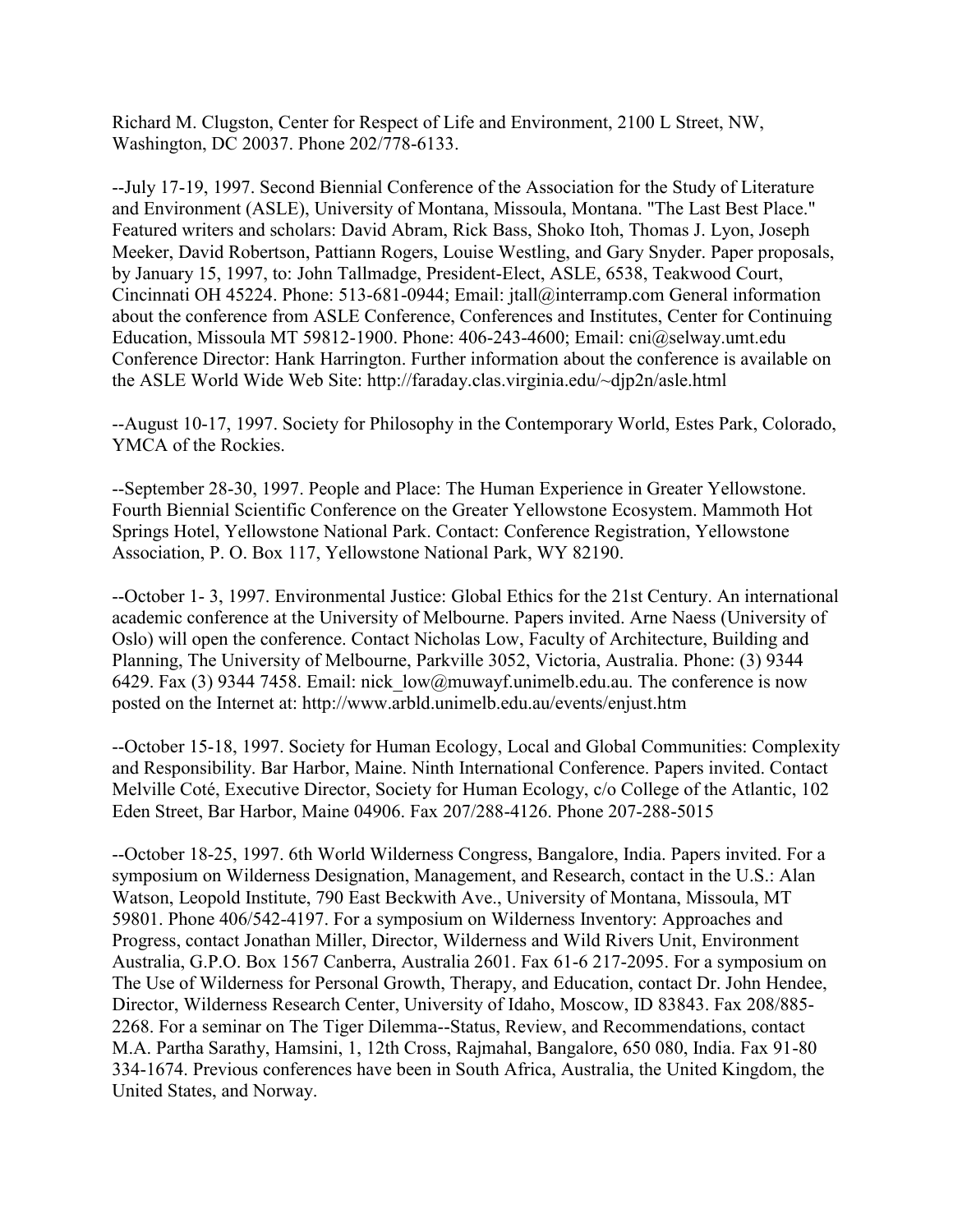--November 11-14, 1997. National Watchable Wildlife Conference, Roanoke, Virginia. "Expanding Horizons: A Diversity of Views, A Diversity of Viewers. Contact: 540-231-5185.

--December 27-30, 1997. American Philosophical Association: Eastern Division.

# 1998

--May 27-31, 1998. Society and Resource Management, Seventh International Symposium. University of Missouri-Columbia. Papers, symposia, etc., invited. Contact: Sandy Rikoon, Rural Sociology, 108 Sociology Bldg., University of Missouri-Columbia, Columbia, MO 65211. Phone 573/882-0861 Fax 573/882-1473.

--August 10-16, 1998. World Congress of Philosophy. Boston. There will be an official section on "Philosophy and the Environment," of which Robin Attfield will be co-chair. ISEE will also organize one or more sessions, in the professional societies sections, of which Holmes Rolston will be the convener. See call for papers earlier.

# 1999

--May 17-22, 1999. Wilderness Science in a Time of Change. University of Montana, Missoula. Includes wilderness values, policy, ethics, and science. Changing societal definitions of wilderness, wilderness management. There is a call for papers. 406/243-4623 or 888 (tollfree)/254-2544.

# **INTERNET ACCESS TO THE ISEE Newsletter**

Back issues of ISEE Newsletters have been moved to the University of North Texas website at:

http://www.cep.unt.edu/ISEE.html

(These were formerly at Morehead State University, Kentucky, although accessible through the University of North Texas ISEE homepage). Newsletters can be searched using the FIND feature on Windows or other software. Newsletters can be Emailed to your local address.

# **Master Bibliography in Environmental Ethics**

Compiled by Holmes Rolston, III, The Master Bibliography in Environmental Ethics, including 1996 update, will be ready in February. This will cumulate the existing bibliography with all of the 1996 entries in the ISEE Newsletters. The Bibliography is available in WordPerfect 5.1 (DOS format) which is easily translated into a Macintosh format (also for WordPerfect in Macintosh, if desired). If you don't use WordPerfect, you can easily translate the files into your local word processing program. The bibliography is in three parts, A-G, H-Q and R-Z. The bibliography can be searched for key words. Copies of these disks are available from any of the ISEE contact persons throughout the world (see their names and addresses below) and at selected other locations. Disks are also available from the compiler: Holmes Rolston, III, Department of Philosophy, Colorado State University, Fort Collins, CO 80523, USA. Ph 970-491-6315 (office);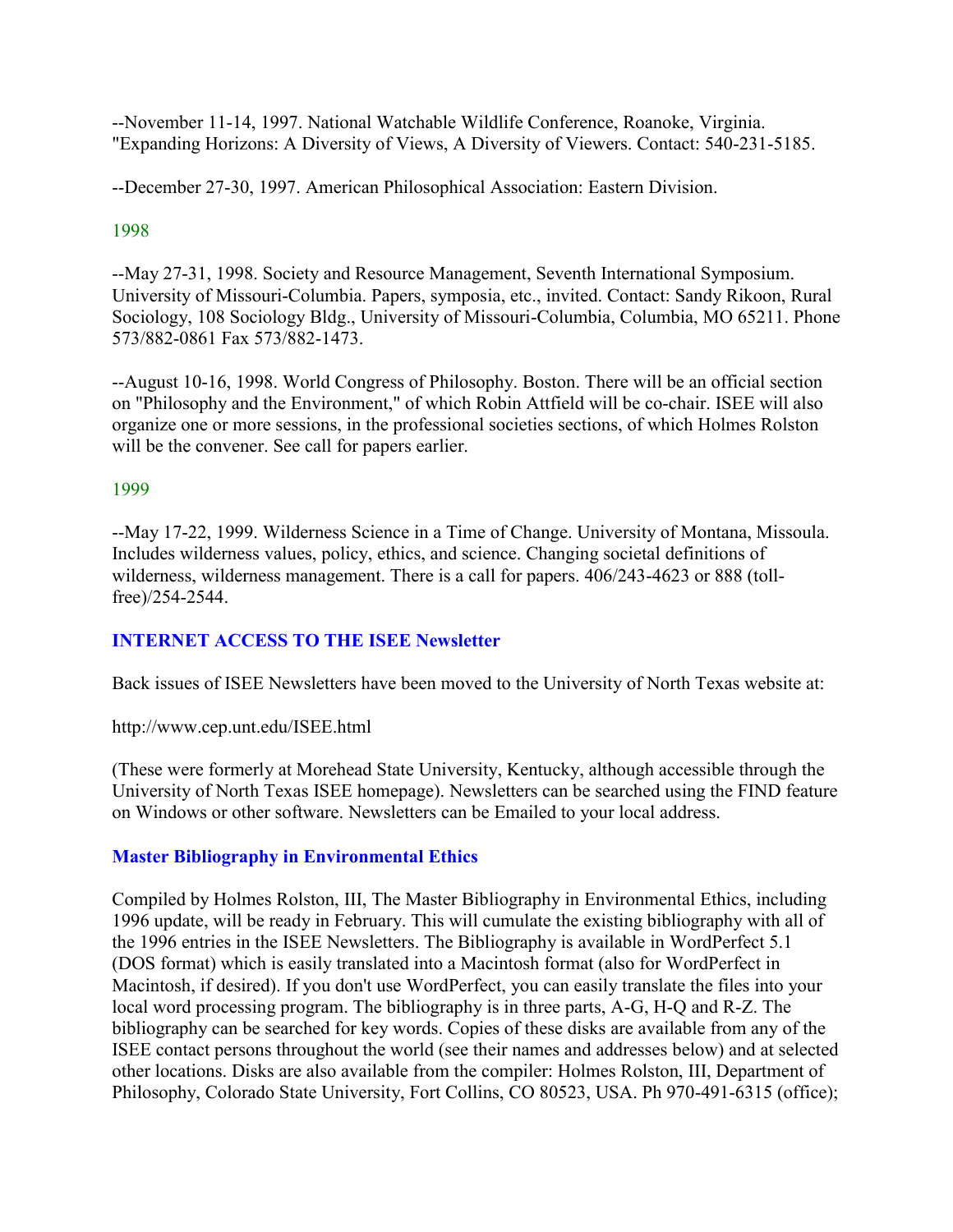Fax 970-491-4900; Email: rolston@lamar.colostate.edu Send \$5 to Rolston. If for some reason you wish only the update part for a current or recent year, specify that, at the same price.

Access via Internet: The Master Bibliography can be accessed from the ISEE World Wide Web Site at:

http://www.cep.unt.edu/ISEE.html

The site has a search engine, by name and keyword. Files and search results can be e-mailed to your local e-mail address.

### **ISEE BUSINESS AND ANNOUNCEMENTS**

### Current Officers of ISEE (Executive Board)

President: Professor Mark Sagoff, Institute for Philosophy and Public Policy, University of Maryland, College Park Maryland 20742-5141 USA, Email: msagoff@puafmail.umd.edu; term to expire end of academic year 1996-97.

Vice-President and President-elect: Professor J. Baird Callicott, Dept. of Philosophy, University of North Texas, Denton Texas 76203 USA, Email: callicot@terrill.unt.edu; term to expire end of academic year 1996-97, when he becomes President.

Secretary: Professor Laura Westra, Dept. of Philosophy, University of Windsor, Windsor Ontario N9B 3P4 CANADA; Email: westra@uwindsor.ca;term to expire end of academic year 1997-98.

Treasurer: Professor Ernest Partridge, Dept. of Philosophy and Religion, Northland College, Ashland Wisconsin 54806 USA; Email: gadfly@igc.apc.org; term to expire end of academic year 1998-99.

Newsletter Editor: Professor Jack Weir, Philosophy Faculty, Morehead State University, UPO 662, 103 Combs Bldg, Morehead Kentucky 40351-1689 USA; Ph 606-783-2785, 606-784-0046; Fax 606-783-2678; Email: j.weir@morehead-st.edu

Prof. Kristin Shrader-Frechette (University of South Florida) has been elected Vice-President and President-elect. Her term will begin with the 1997-98 academic year and expire at the end of the academic year 1999-2000. Her term as President will begin with the academic year 2000- 2001.

### **ISEE Newsletter PUBLICATION AND SUBSCRIPTION INFORMATION**

### **TO SUBMIT ITEMS FOR PUBLICATION:**

Prof. Jack Weir is Editor and Prof. Holmes Rolston, III, Co-editor, of the ISEE Newsletter. Items should preferentially be sent to Prof. Weir. Please do not send items to both Weir and Rolston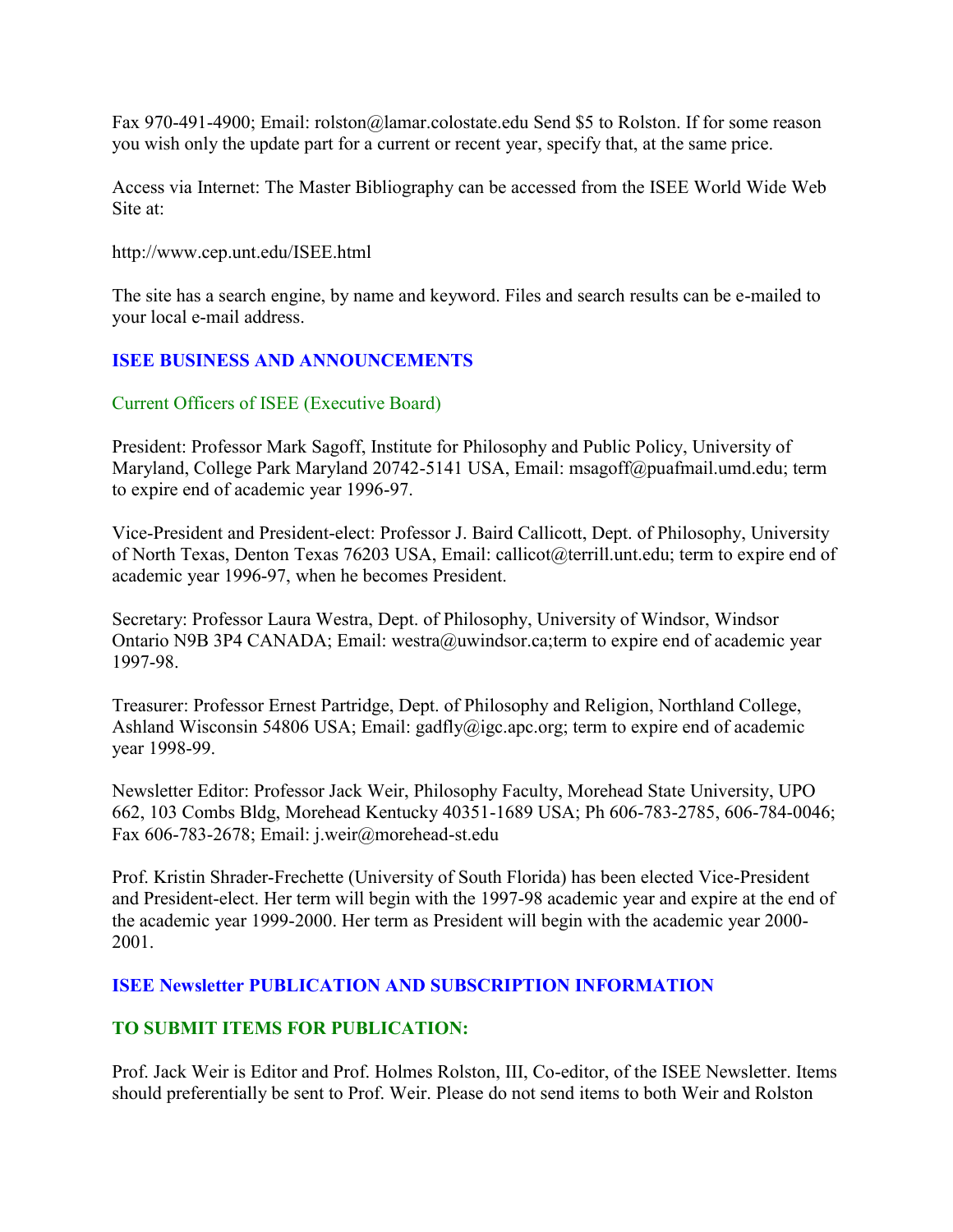since this results in duplicated efforts. Please send information for the Newsletter electronically, either on a disk (3 1/2 inch) or via Email (preferred):

j.weir@morehead-st.edu

The parcel post address is: Jack Weir, Philosophy Faculty, UPO 662, 103 Combs Bldg., Morehead State University, Morehead Kentucky 40351-1689 USA. Ph 606-784-0046 (Home Office, Voice Mail); 606-783-2785 (Campus Office, Voice Mail); 606-783-2185 (Dept. of English, Foreign Languages and Philosophy); Fax 606-783-2678 (include Weir's name on the Fax).

Scholarly articles are not published. Very brief reports of research and publications will be considered. Brief accounts of "Issues" of philosophical importance will be considered. Calls for Papers and Conferences should be limited to 150 words.

Due to the large number of submissions, receipt of items cannot be acknowledged and publication cannot be guaranteed. Submissions will be edited.

# **SOCIETY DUES, SUBSCRIPTIONS, AND ADDRESS CHANGES:**

U.S.: Send dues, subscriptions, and address changes to: Professor Ernest Partridge, ISEE Treasurer, Dept. of Philosophy and Religion, Northland College, Ashland Wisconsin 54806 USA; Email:  $\text{gadfly}(a)$ igc.apc.org

Canada: Send dues, subscriptions, and address changes to: Professor Laura Westra, ISEE Secretary, Dept. of Philosophy, University of Windsor, Windsor, Ontario N9B 3P4 CANADA; Email: westra@uwindsor.ca

Outside the U.S. and Canada: Send dues, subscriptions, and address changes to the regional contact person named below. The Newsletter is duplicated and mailed by the regional contact person. Dues, renewals, new subscriptions, and address changes should be sent to these regional contact persons. The dues are used by the contact person to pay for duplication and mailing of the Newsletter.

If you are uncertain where to send dues, subscriptions, or address changes, send them to Prof. Partridge (address above and below).

NOTE: NEWSLETTERS WILL NOT BE MAILED TO ANYONE WHOSE DUES ARE NOT PAID FOR THE CURRENT YEAR.

### **REGIONAL CONTACT PERSONS AND CORRESPONDENTS**

Africa

Prof. Johan P. Hattingh, Department of Philosophy, University of Stellenbosch, 7600 Stellenbosch, South Africa. Contact him with regard to membership and dues, again the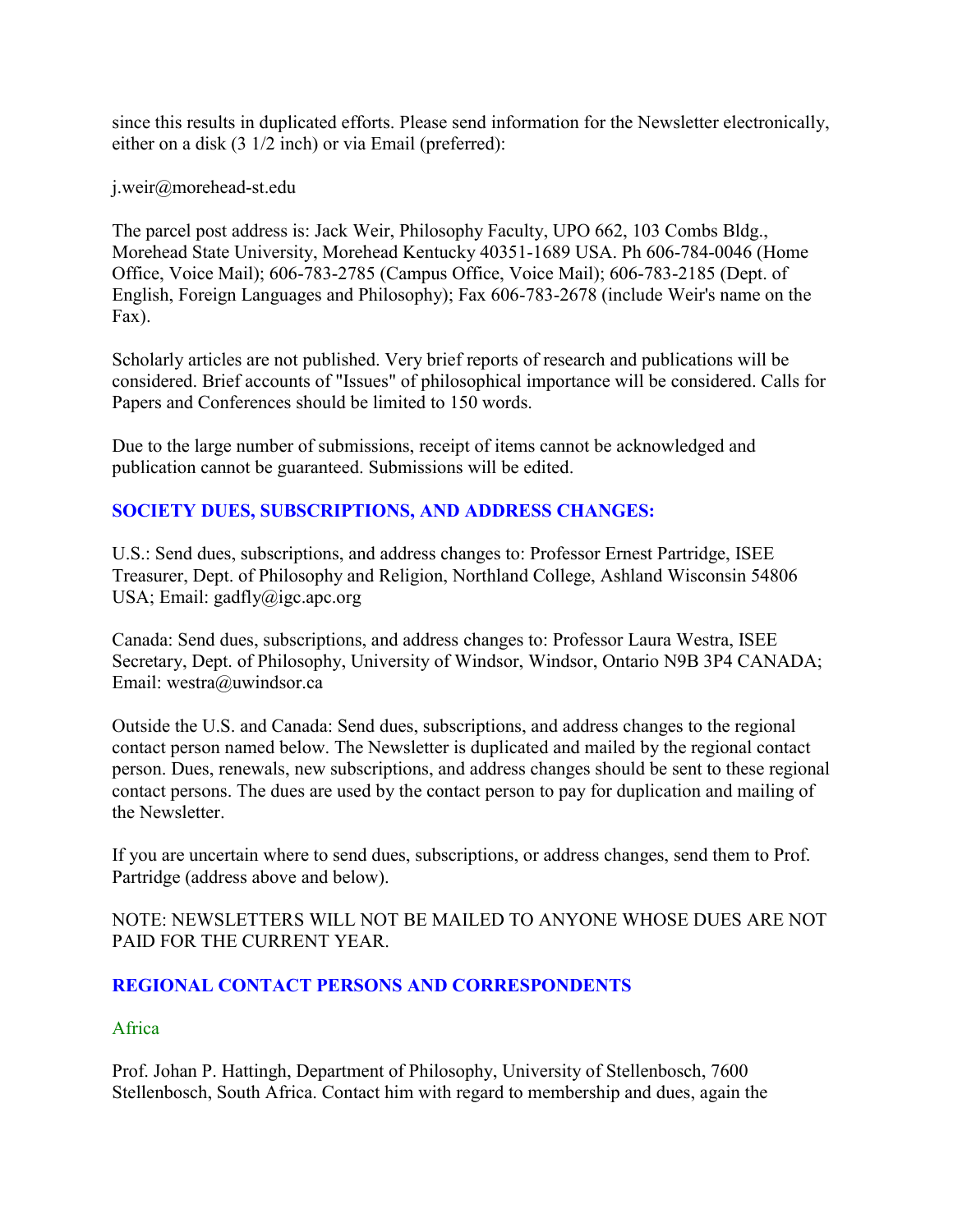approximate equivalent of \$15 U.S., but with appropriate adjustment for currency differentials and purchasing power. Hattingh heads the Unit for Environmental Ethics at Stellenbosch. Phone: 27 (country code) 21 (city code) 808-2058 (office), 808-2418 (secretary); 887-9025 (home); Fax 886-4343. Email: jph2@maties.sun.ac.za

#### Australia and New Zealand

The contact person is Robert Elliot. Send membership forms and dues of \$15.00 Australian (\$10.00 for students) to: Prof. Robert Elliot, Dean of Arts; Sunshine Coast University College; Locked Bag 4; Maroochydore South, Qld 4558, AUSTRALIA; Ph 61 (country code) 74 30 1234; Fax 61 74 30 1111; Email elliot@mail.scuc.edu.au

#### Canada

Laura Westra, ISEE Secretary, Dept. of Philosophy, University of Windsor, Windsor Ontario N9B 3P4 CANADA; Email: westra@uwindsor.ca; Fax 519-973-7050.

#### China: Mainland China

Professor Yu Mouchang, Institute of Philosophy, Chinese Academy of Social Sciences, Beijing 100732, P. R. China.

#### Europe: Eastern Europe

The contact person is Prof. Jan Wawrzyniak. He is on the faculty in the Department of Philosophy at Adam Mickiewicz University of Poznan, Poland. Because of the fluid economic situation in Eastern Europe, members and others should contact him regarding the amount of dues and the method of payment. He also requests that persons in Eastern Europe send him information relevant to a regional newsletter attachment to this newsletter. University address and phone: Institut Filozofii, Adam Mickiewicz University, 60-569 Poznan, Szamarzewskiego 91c, POLAND; Ph 48 (country code) 61 (city code) 476461, ext. 280 (8 am to 3 pm). Fax 48-61- 477079 (8 am-3 pm), 48-61-471555 (24 hours). Home address and phone: 60-592 Poznan, Szafirowa 7, POLAND, Ph 48-61-417275 (24 hours). Checks sent to his home have more security. Email: filozof@plpuam11.amu.edu.pl

#### Europe: Western Europe and the Mediterranean

The contact person is Wouter Achterberg. Send the equivalent of \$15 U.S. to Prof. Achterberg. Address: Faculty of Philosophy, University of Amsterdam, Nieuwe Doelenstraat 15, 1012 CP Amsterdam, Netherlands. He reports that it is difficult to cash checks in this amount without losing a substantial part of the value of the check and encourages sending bank notes and cash directly to him, as it is reasonably safe. Contact him if in doubt regarding what currencies he can accept. Fax 31 (country code) 20 (city code) 5254503. Phone: 31-20-5254530.

#### Pakistan and South Asia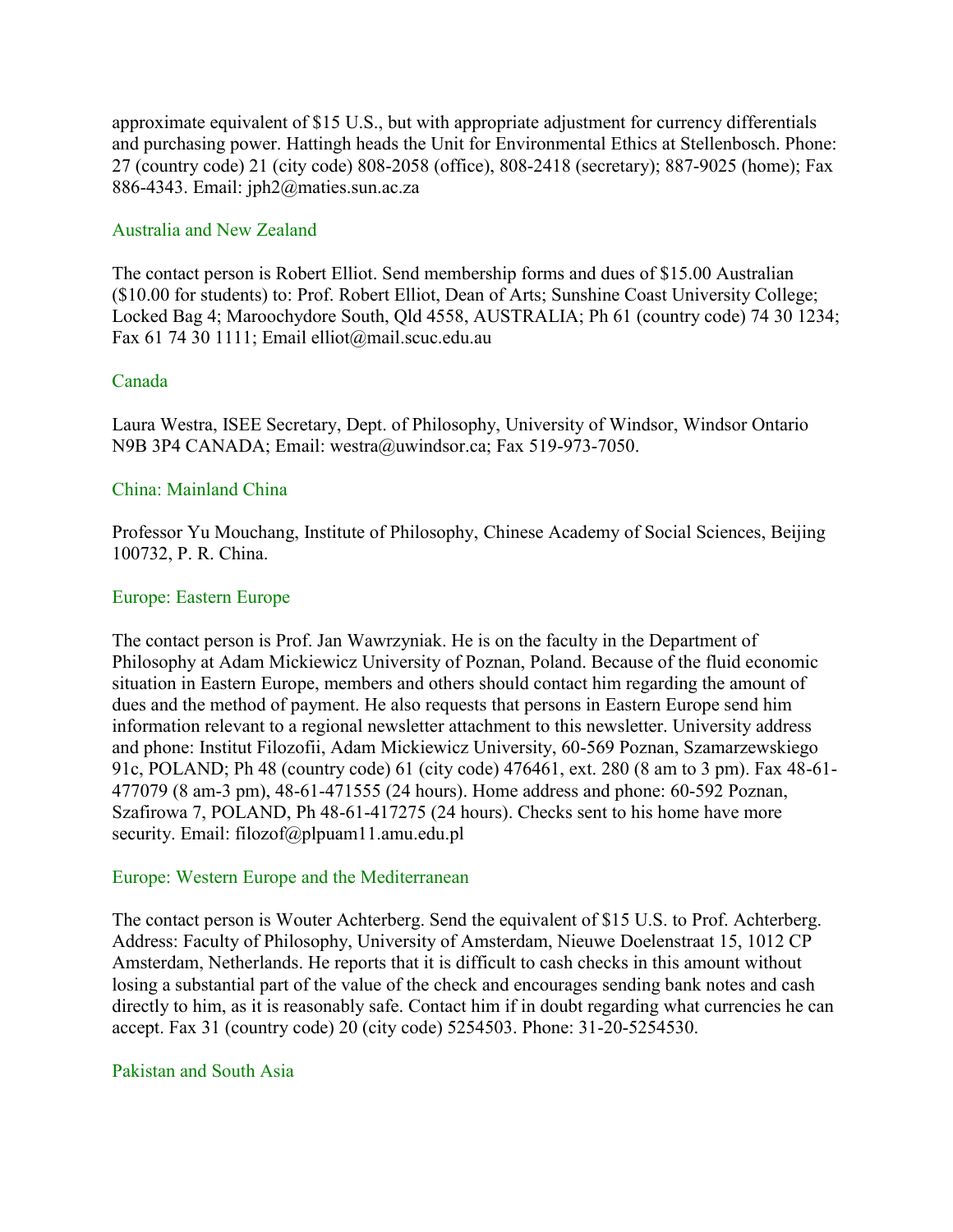Nasir Azam Sahibzada, Senior Education Officer, WWF-Pakistan (NWFP), UPO Box 1439, Peshawar PAKISTAN. Ph (92) (521) (841593). Fax (92) (521) (841594). Email: wwf!nasir@wwf.psh.imran.pk

#### United Kingdom

Dr. Clare Palmer, University of Greenwich, School of Environmental Sciences, Rachel McMillan Building, Creek Road, Deptford; London SE8 3BW; UK; Phone 44 181 331 8223; Fax 44 181 331 8205; Email: C.A.Palmer@greenwich.ac.uk. Dues are £6.50 UK.

#### United States of America

Ned Hettinger, Philosophy Dept., College of Charleston, Charleston South Carolina 29424 USA. Ph 803-953-5786 office, 803-883-9201-home. Fax 803-953-6388. Email: HettingerN@CofC.edu

Peter List, Philosophy Dept., Oregon State University, Corvallis Oregon 97332 USA. Email: listp@cla.orst.edu

Ernest Partridge, ISEE Treasurer, Dept. of Philosophy and Religion, Northland College, Ashland Wisconsin 54806 USA; Ph 715-682-1355 (Office), 715-373-5735 (Home); Fax 715-372-5736; Email: gadfly@igc.apc.org

Holmes Rolston, III, Dept. of Philosophy, Colorado State University, Fort Collins Colorado 80523 USA; Email: rolston@lamar.colostate.edu; Ph 970-491-6315 (Office); Fax 970-491-4900.

Jack Weir, Philosophy Faculty, Morehead State University, UPO 662, Morehead Kentucky 40351-1689 USA; Email: j.weir@morehead-st.edu; Ph 606-784-0046 (Home Office); Fax 606- 783-2678.

The Newsletter of the International Society for Environmental Ethics is published quarterly by the International Society for Environmental Ethics (ISEE). Jack Weir is the Editor and Holmes Rolston, III, is Co-editor. The Spring issue is published and mailed in April; the Summer issue in July; the Fall issue in October; and the Winter issue in January.

Requests for subscriptions and address changes should be sent to Ernest Partridge, ISEE Treasurer, at the address below.

Items for inclusion in future issues of the Newsletter should be sent to Jack Weir, the producing editor, via Email (preferred) or by disk. Items received will not be acknowledge. If received after the deadline, items will be held until the next issue. Items will be edited. Inappropriate items will not be included. Deadlines for receipt of materials are: April 1st, July 1st, October 1st, and January 1st. Send items to:

j.weir@morehead-st.edu